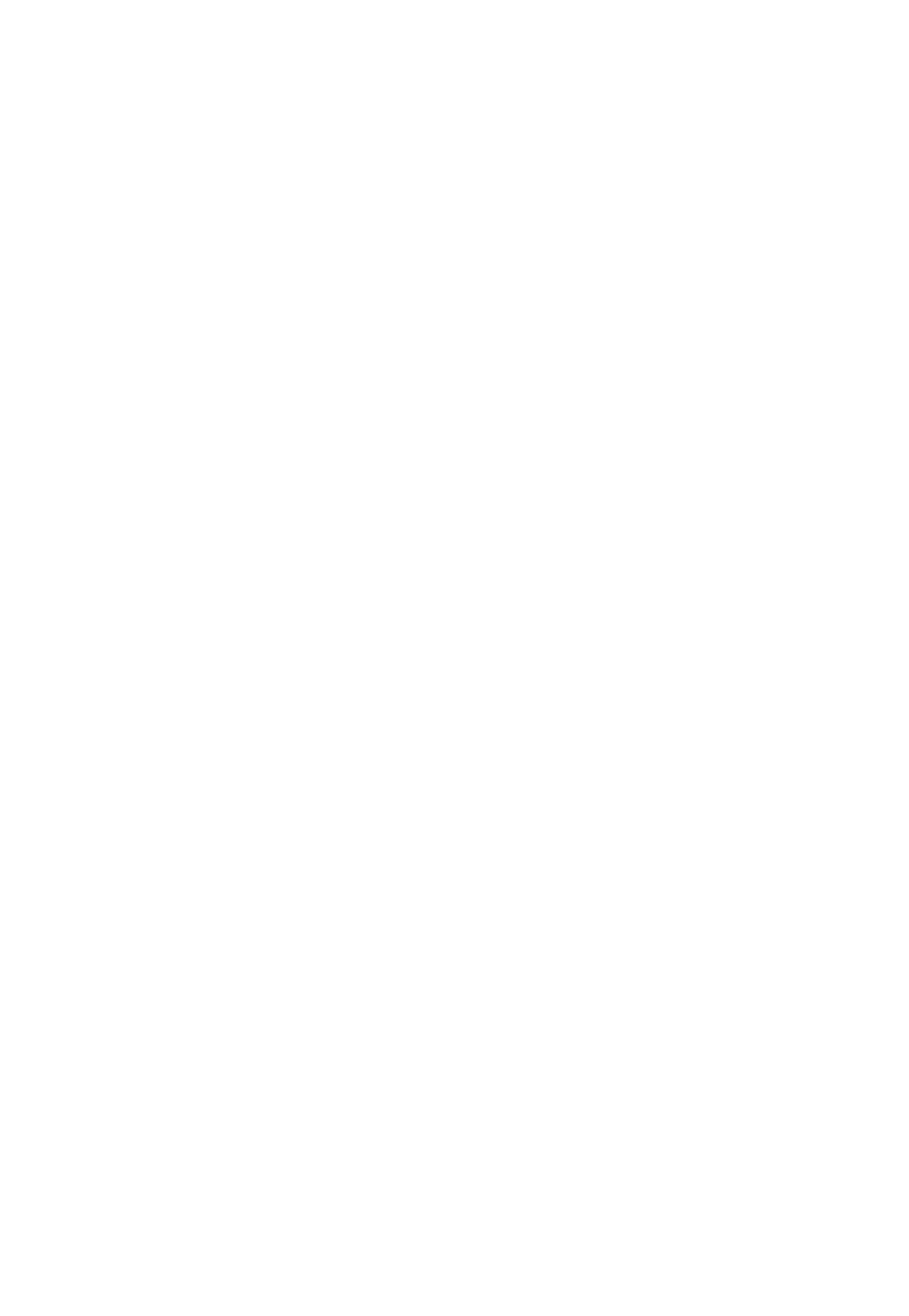# **Contents**

| Introduction                                                                               | 5  |
|--------------------------------------------------------------------------------------------|----|
| Chapter 1 - Association: A Fundamental<br>Characteristic of the Lasallian Charism          | 13 |
| Chapter 2 - Fundamental Elements<br>of Lasallian Association                               | 23 |
| Chapter 3 - Lasallian Association: Common<br>Characteristics Experienced in Different Ways | 31 |
| Chapter 4 - The Need for Discernment                                                       | 37 |
| Chapter 5 - The Lasallian Family                                                           | 47 |
| Chapter 6 - Fostering Association                                                          | 58 |
| Chapter 7 - Concluding Remarks                                                             | 65 |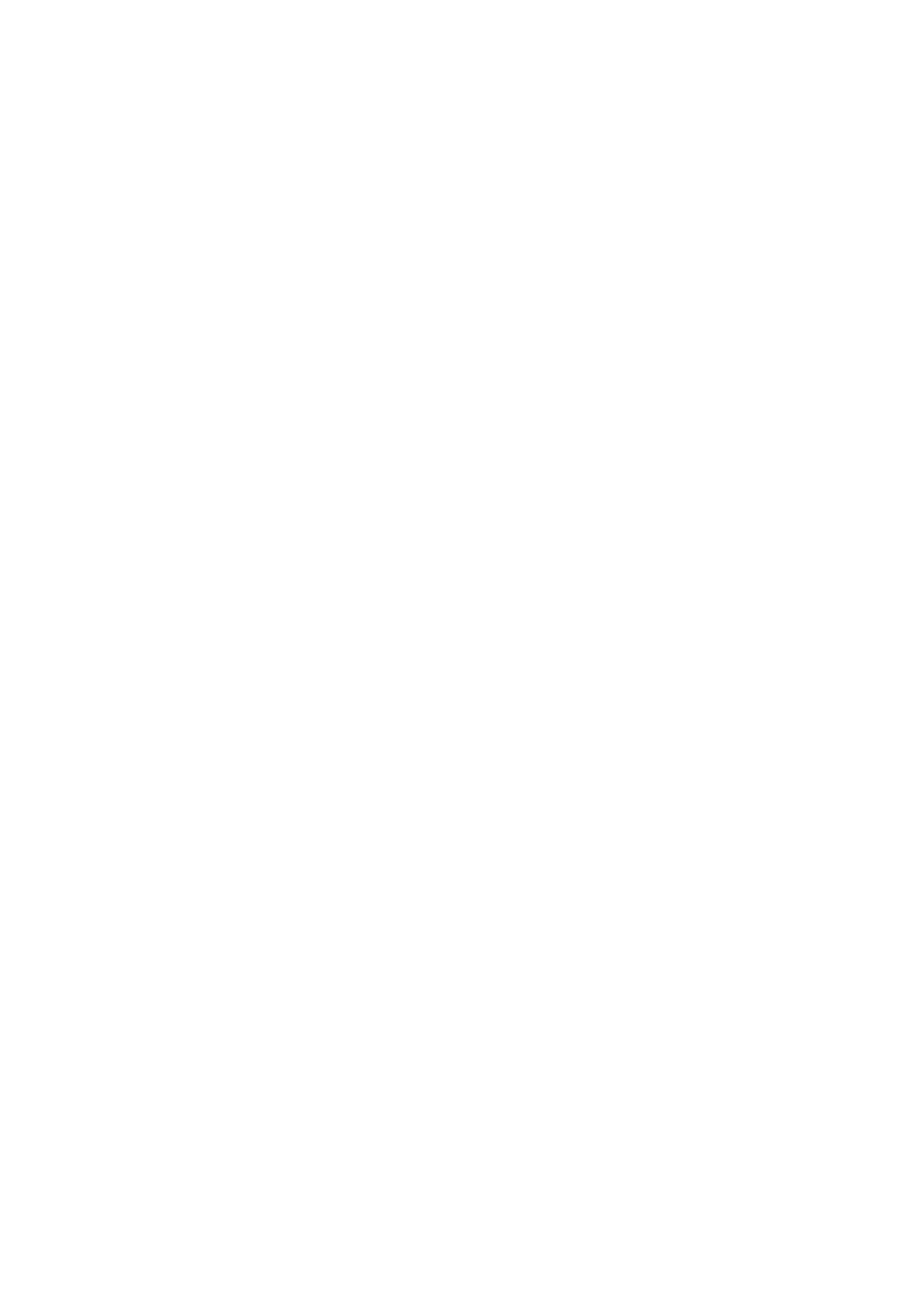## **Introduction**

*So they went out, got into the boat, but that night they caught nothing. When it was already dawn, Jesus, was standing on the shore; but the disciples did not recognize Him. Jesus said to them, "Children, have you caught anything to eat?" They answered him, "No." So He said, "Cast the net over the right side of the boat and you will find something." So they cast it, and were not able to pull it in because of the number of fish.* (John 21: 3-6)

*Association has existed since the origins of the Brothers of the Christian Schools, but has developed in an altogether unprecedented way during the past forty years. The foundation event which links the Institute today to its origins is that of June 6th 1694, when John Baptist de La Salle and twelve of his followers came together to consecrate themselves for life, to the Christian education of poor boys. The link between this foundation act of association and the growing interest in association in the Institute today can be clearly seen.* (43rd General Chapter, 2000, *Lasallian Association*, p. 2)

#### *Dear Brothers and All Who Serve the Lasallian Mission*

**I.1.** As the Superior General and the General Council of the Institute of the Brothers of the Christian Schools, we take this opportunity to greet you in the name of our God, who is Father, Son, and Holy Spirit, and in the spirit of St. John Baptist de La Salle, our Founder and universal patron of Christian educators. After centuries of communal life rooted in stability in the Institute and after decades of renewal in fidelity to our founding charism, we find ourselves now in 2010 living a time of both personal and institutional transi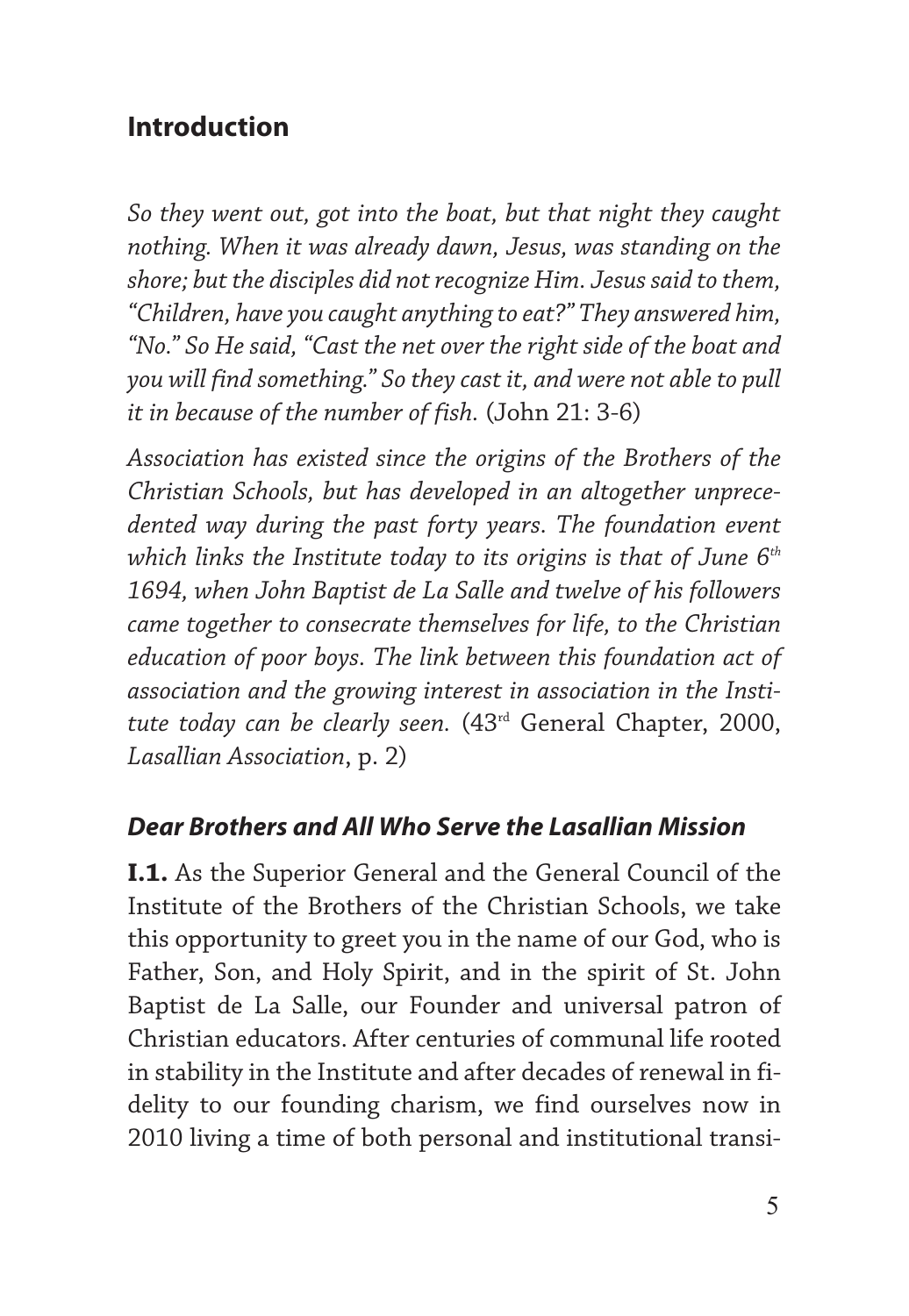tion and transformation. These are indeed exciting times… times that invite us once again to a faith-filled act of HOPE in our collective future!

**I.2.** In the gospel, the risen Lord calls his disciples to a new future. Lost and uncertain about what to do, they decide to return to their former lives as fishermen. But as is often the case, Christ interrupts their routine to renew their call to follow him. Despite all that he had taught them before, they still needed to learn more. We might apply a modern lens to his invitation and call it a mandate for continuing formation. As Lasallians we too are called to cast our nets over the "right side of the boat" and not to return to our former "lives" …lives that afforded us the comfort of the "known." No, Christ is now "interrupting" our Lasallian journey with a new mandate to explore roads untraveled in faith and zeal.

**I.3.** And so we believe that the time has come to write to you about what it means in today's world to serve "together and by association" in the Lasallian educational mission of providing a human and Christian education to the young, especially those who are poor. We also are writing in response to the call from the 44<sup>th</sup> General Chapter to take the initiative to construct a possible model of the Lasallian Family.<sup>1</sup> Many insightful Lasallians who have examined this topic in the past and many current studies, surveys, and reflections have influenced this circular, which we clearly state is neither exhaustive nor the final word on the topic of association. This circular is not intended to be normative nor intended to silence new research or experiences. We chose not to curtail

<sup>&</sup>lt;sup>1</sup> 44<sup>th</sup> General Chapter, Circular 455, Association for the Educational Service of the *Poor*, 2007, p. 28.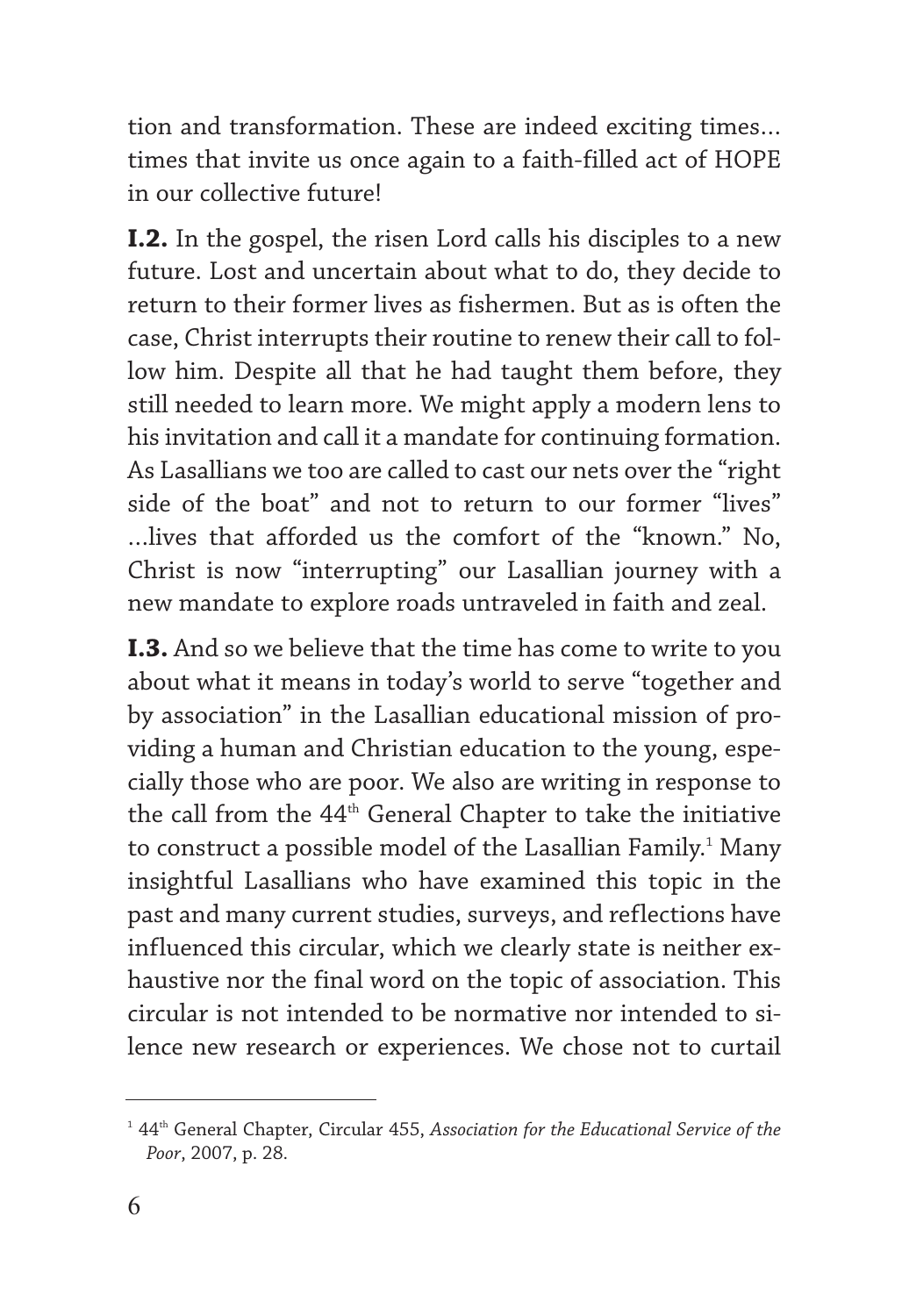but rather to fan into flame the work of the Spirit as new forms of association emerge and develop. We hope that this circular will motivate and inspire you to greater faith *in* and zeal *for* the Lasallian educational mission.

**I.4.** After a recent visit in the PARC Region to a small island named Buka – an autonomous sector of Papua New Guinea – one of the Brothers recounted this wonderful story of Lasallian commitment in association.

**I.5.** *Recent graduates of our De La Salle Teacher Training College in Mount Hagen had gathered in Buka to begin their teaching careers. Accompanied by their guide and experienced Lasallian teacher, Donald, and carrying all of their teaching essentials on their backs, they began their journey. Half way up the steep jungle path, one of the young teachers began to cry and pleaded, "This is much too hard. I can't go on!" Donald responded, "Stop your crying! You are a Lasallian teacher. Don't you know you must climb up the mountain to reach the children?"*

**I.6.** Each of us in his or her unique way knows the experience of climbing up the mountain to "reach the children." Bonhoeffer might call it the cost of discipleship. Leon Joseph Cardinal Suenens put it this way. *Happy are those who dream dreams and are ready to pay the price to make them come true*. 2 Both capture the passion and the commitment of what we call the Lasallian Charism. Both invite us to be dauntless bearers of hope in the world of education as we journey together in this  $21<sup>st</sup>$  century.

**I.7.** Association is a fundamental trait of the Lasallian

<sup>2</sup> Joseph Cardinal Suenens, *A new Pentecost?*, Darton, Longman and Todd Ltd, 1974.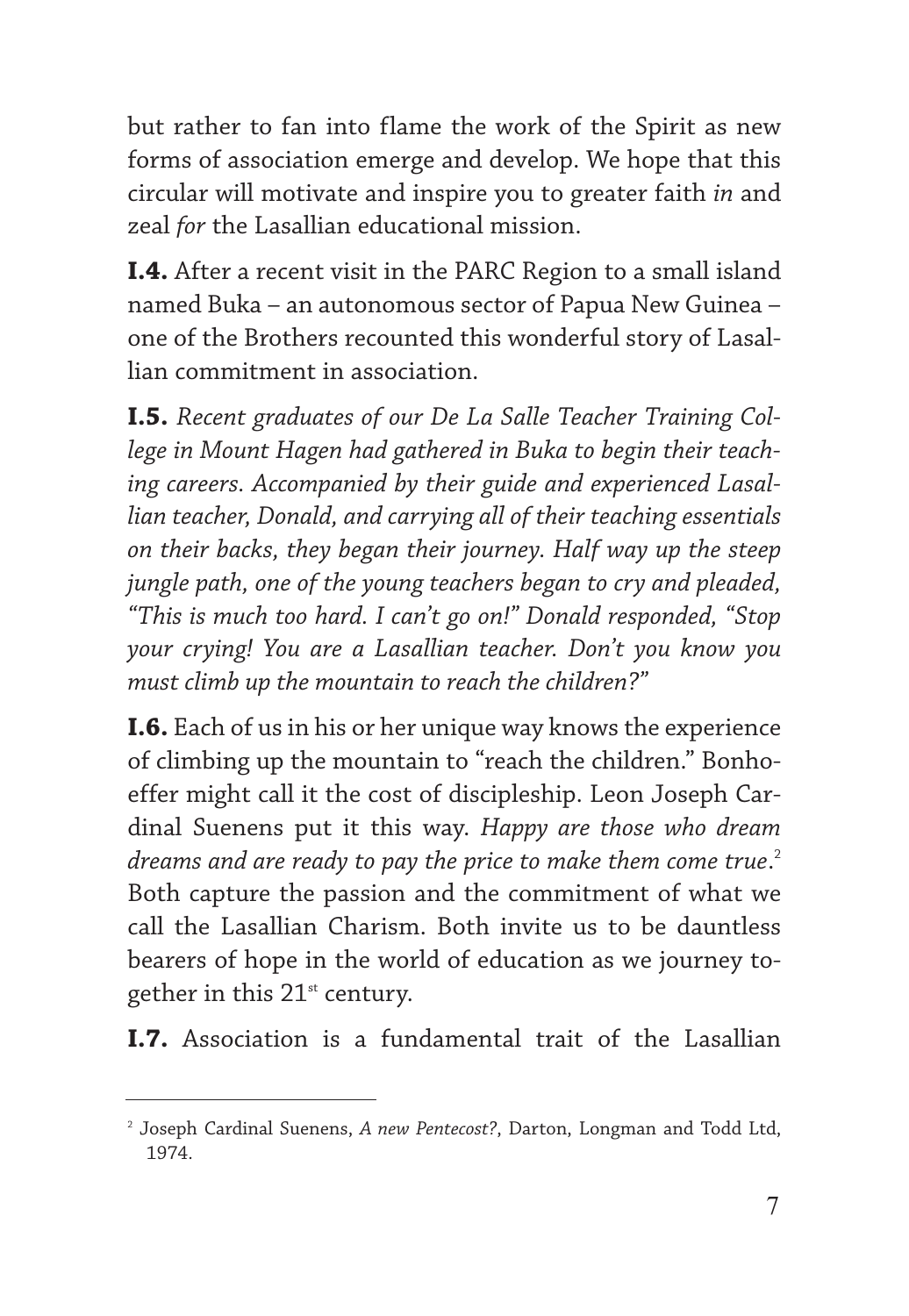charism. **In this circular we highlight the essential aspects of Lasallian association by examining its lived reality, defining its relevant terms, and discerning its guidelines**. We discuss various ways to advance the concept of association locally, regionally, and globally. We conclude by examining what it means to say, "I am associated with the Lasallian mission. I belong to the Lasallian Family," and provide some concrete recommendations for consideration. We believe that a comprehensive look at the make-up of the Lasallian Family will enhance and complement an understanding of association.

**I.8.** Any discussion of Lasallian association certainly must hinge on concepts such as "unity in diversity" and "response and flexibility." Mandating change from a position of authority can produce an apparently desirable effect, but the result is often superficial and transitory. Without taking account of the local situation, a well-intended outcome might be either minimal (coming from "them") or totally ignored. We invite you then to accept the wise invitation of the poet Rumi, *Out beyond ideas of right and wrong there's a field. I'll meet you there*. 3

**I.9.** With this in mind, while standing in the same "field," and in collaboration with the Lasallian Family and Association Secretariat, we have studied the results of the *Lasallian Association Survey*, sent to all the Districts in the Institute (2008-09). More than 40 of the Institute's 53 Districts, representing every Region in the Institute, responded. Most replies came from the Brother Visitor of the District. Although the data are diverse, they reveal many common ele-

<sup>3</sup> Sufi Mystic 1207-1273 A.D.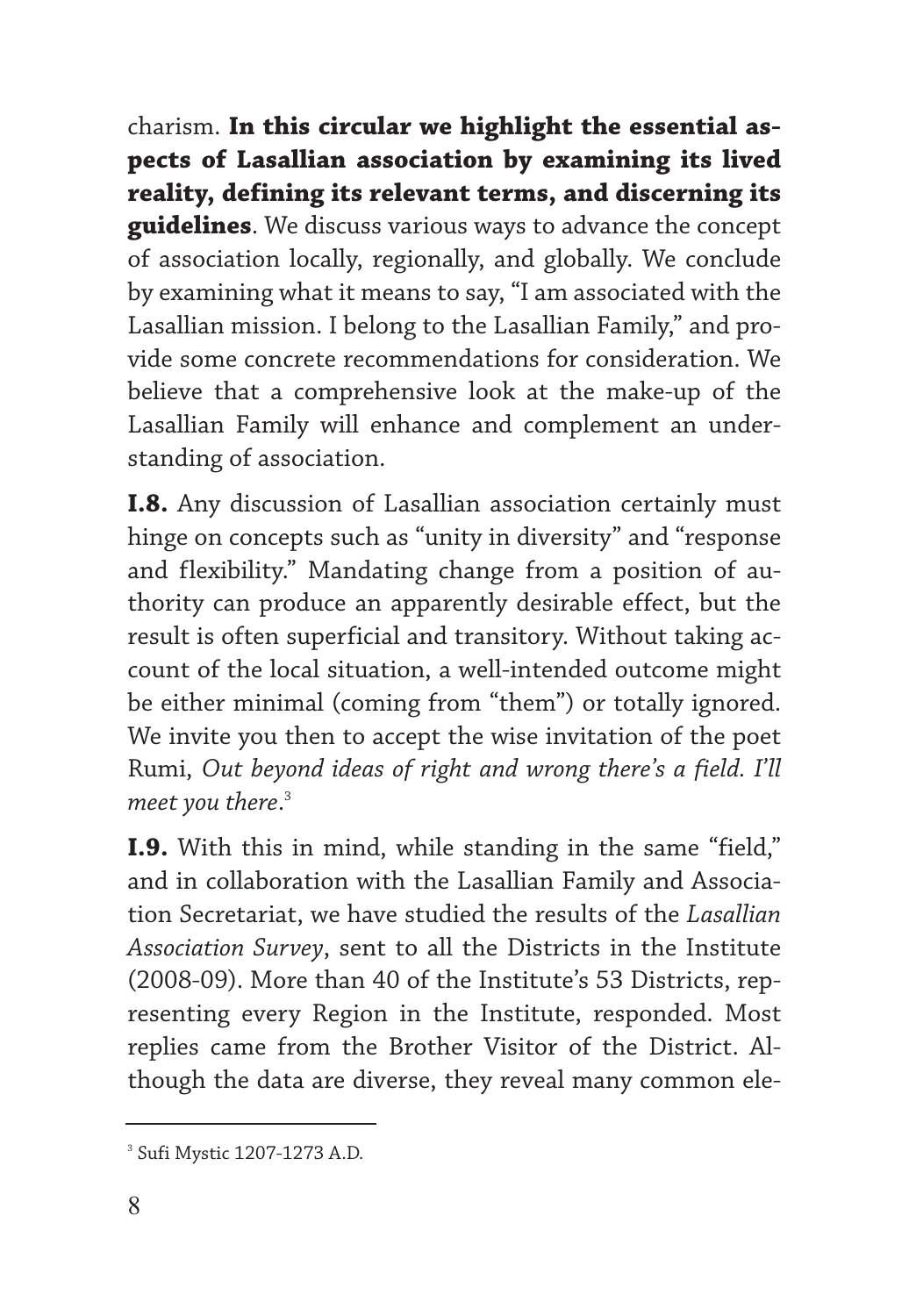ments and offer a picture of "unity in diversity" requiring "response and flexibility."

**I.10.** The survey included seven topics: (1) Lasallian Associates, Public or Private Forms of Commitment, (2) Formation, (3) Accompaniment, (4) Community Experience, (5) Finance, (6) Vocation, and (7) Lasallian Family. The results offer a kaleidoscope of diverse, creative, and interconnected patterns that shift and change with each ethnic or cultural lens applied. We are using the data to analyze what unites, rather than what separates, the international Lasallian world. Some Regions feature one or two dominant cultures with a common language of communication. Other Regions include dozens of cultures in which many languages are spoken and many "lenses" filter and interpret information. In this case, our rich diversity is also one of our greatest challenges.

**I.11.** We see three possible options: 1) establish universally acceptable principles to define and foster Lasallian association; 2) provide ample room for variety and adaptation, thereby possibly risking a dilution of Lasallian association or 3) accept the survey data and offer lenses to sharpen the cultural, ethnic, and national norms and to preserve the core element of Lasallian association: the mission of human and Christian education of young people, especially those who are poor.

**I.12.** We are proposing the third option above in the hope that the first two alternatives will also be part of the process. People committed to the Lasallian mission are free to define their personal process of association. We cannot impose the model of the Lasallian consecrated state of life on people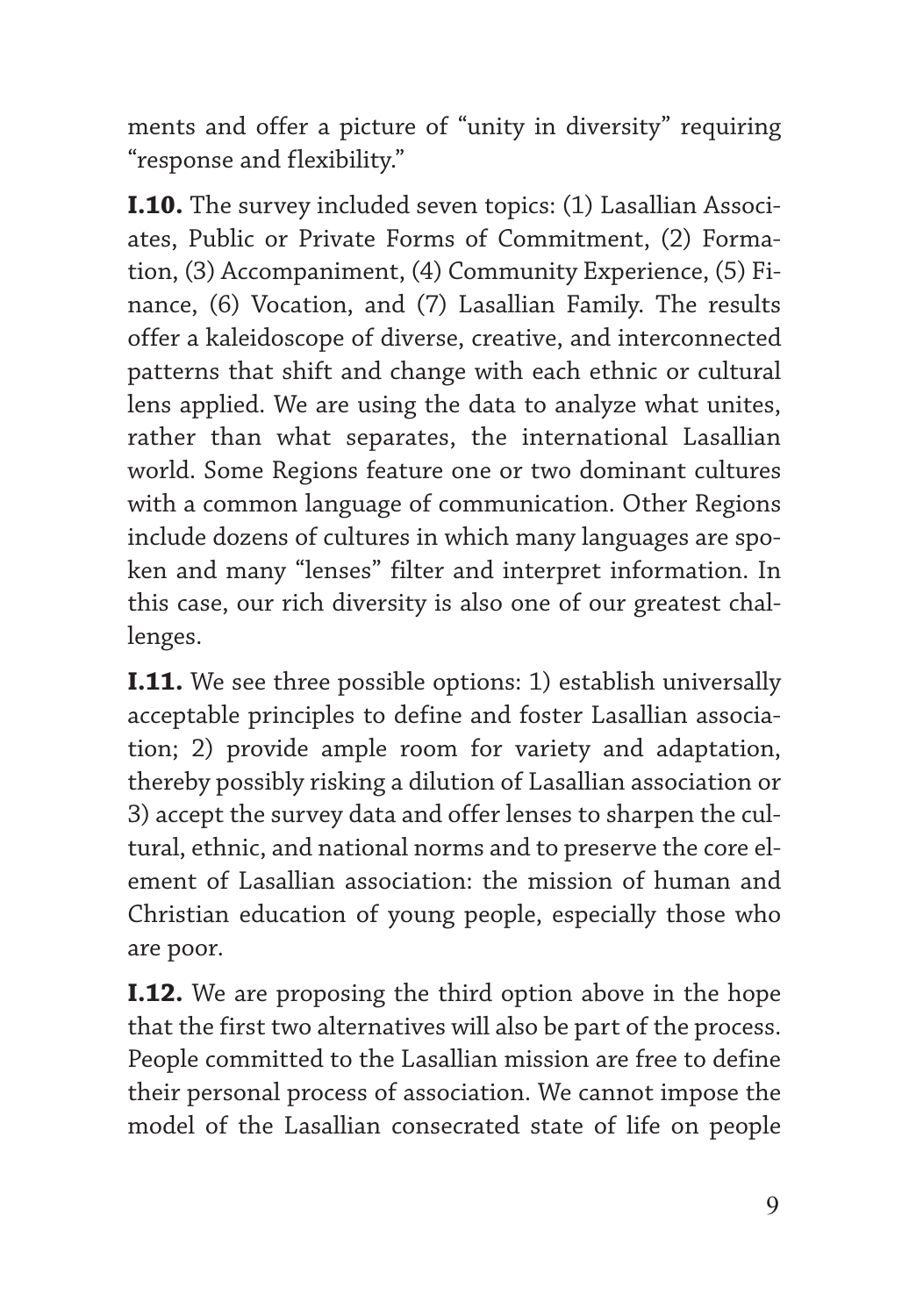who have chosen another state of life (married, single, consecrated or ordained). Rather our goal is to discern together how each vocational response can be woven into a seamless garment of association for the Lasallian Mission. We therefore are encouraging a deepening of Lasallian spirituality among people from all states of life.

**I.13.** To deepen our own understanding of Lasallian association, we have studied, in addition to the Association Survey results, a number of reports and articles from the Regions, including the following documents.

- *A Better Understanding of Lasallian Association?* Conference of Brother Michel Sauvage, Cahiers Lasalliens, No. 55 pp. 308-338 (1998).
- *Lasallian Association for Mission: 1679-2007 A personal reflection on an ongoing story*. Brother John Johnston, FSC (2004).
- *Associated for the Lasallian Educational Mission*, Bulletin of the Institute, No. 250 (2005).
- *Associated for the Lasallian Educational Mission*, Report of the International Assembly 2006.
- *Basis for a Present-Day Model of the Lasallian Family* and *Thematic Vocabulary of Lasallian Association*, by Brother Antonio Botana, FSC (2008).
- *Association for the Educational Service of the poor of the Brothers of the Christian Schools*, Brother Santiago Rodríguez Mancini, FSC (2008).
- *Service "Lasallian Family & Association" in RELEM* (2009).
- Furthering Association for the Lasallian Mission in PARC (2009).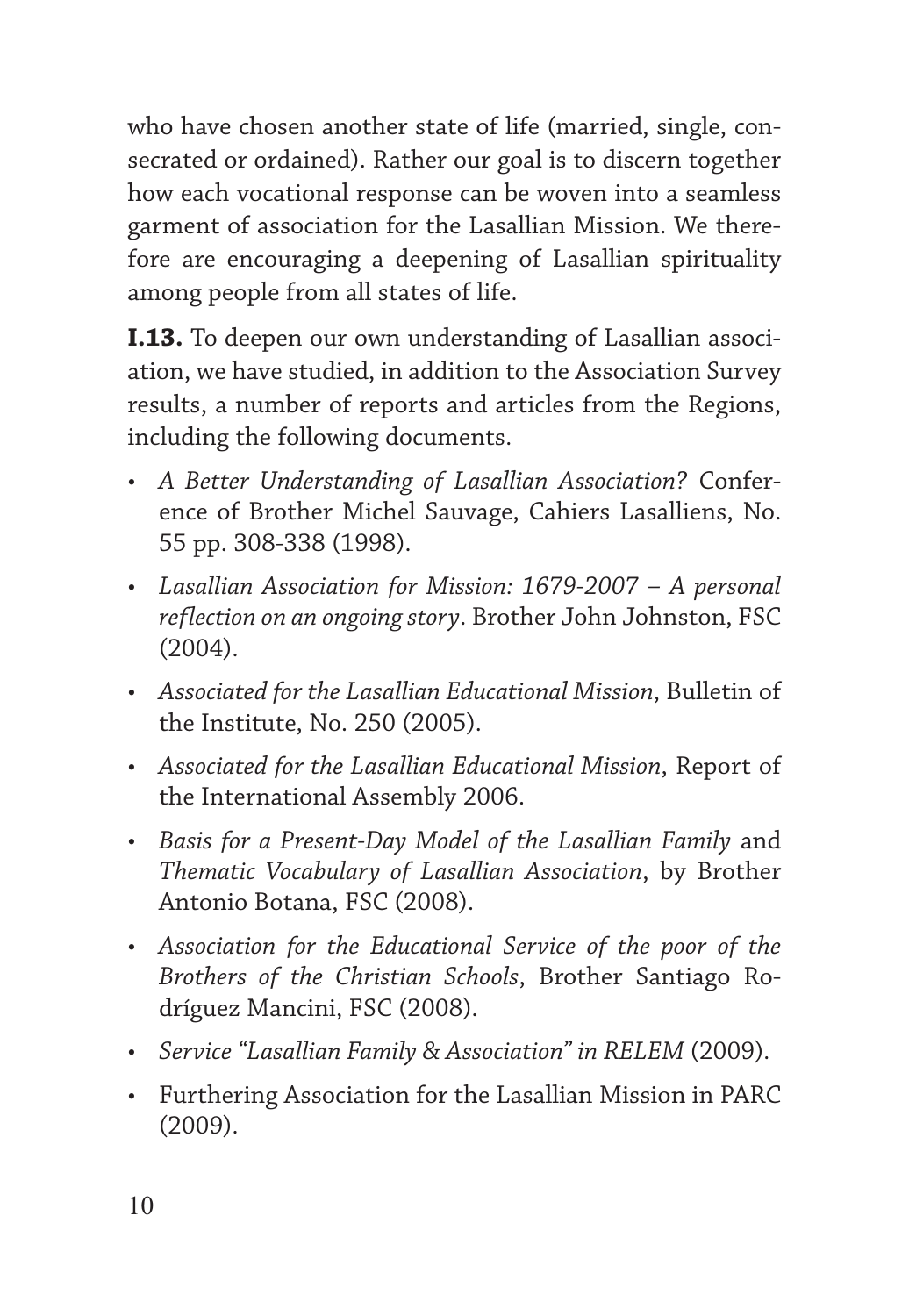- *Together perpetuating the Lasallian Charism* Intervention of Brother Nicolas Capelle, FSC, Visitor Provincial of France (2009).
- *Guidelines for the process of Association in ARLEP Spain & Portugal* (2009).
- *Regional Task Force Report USA/Toronto* (2009).

**I.14.** Although these documents do not provide a complete picture of the Institute's international presence, they suggest the six topics that we will present in Chapter 6: (1) The Vow of Association for the Educational Service of the Poor, (2) Sharing our Charism, (3) "Association for", (4) Lasallian Community Life, (5) Formation, and (6) Organizational Structures.

**I.15.** The following two recommendations will form a framework for this Circular:

**I.15.1.** We encourage the principle of subsidiarity in the various initiatives that each Region undertakes in Lasallian association.

**I.15.2.** We recommend that each Region of the Institute be a clearinghouse for sharing the best practices of its member Districts, with the goal not to mandate progress but to encourage every District to create ways of measuring progress locally.

**I.16.** Although we offer no single solution, universal application, or absolute conclusion, we do propose some common guidelines to mark the path that Lasallians will take during the next phase of the Institute's collective history. We invite you to travel this adventurous journey in faith into the uncharted territory of *tomorrow* while keeping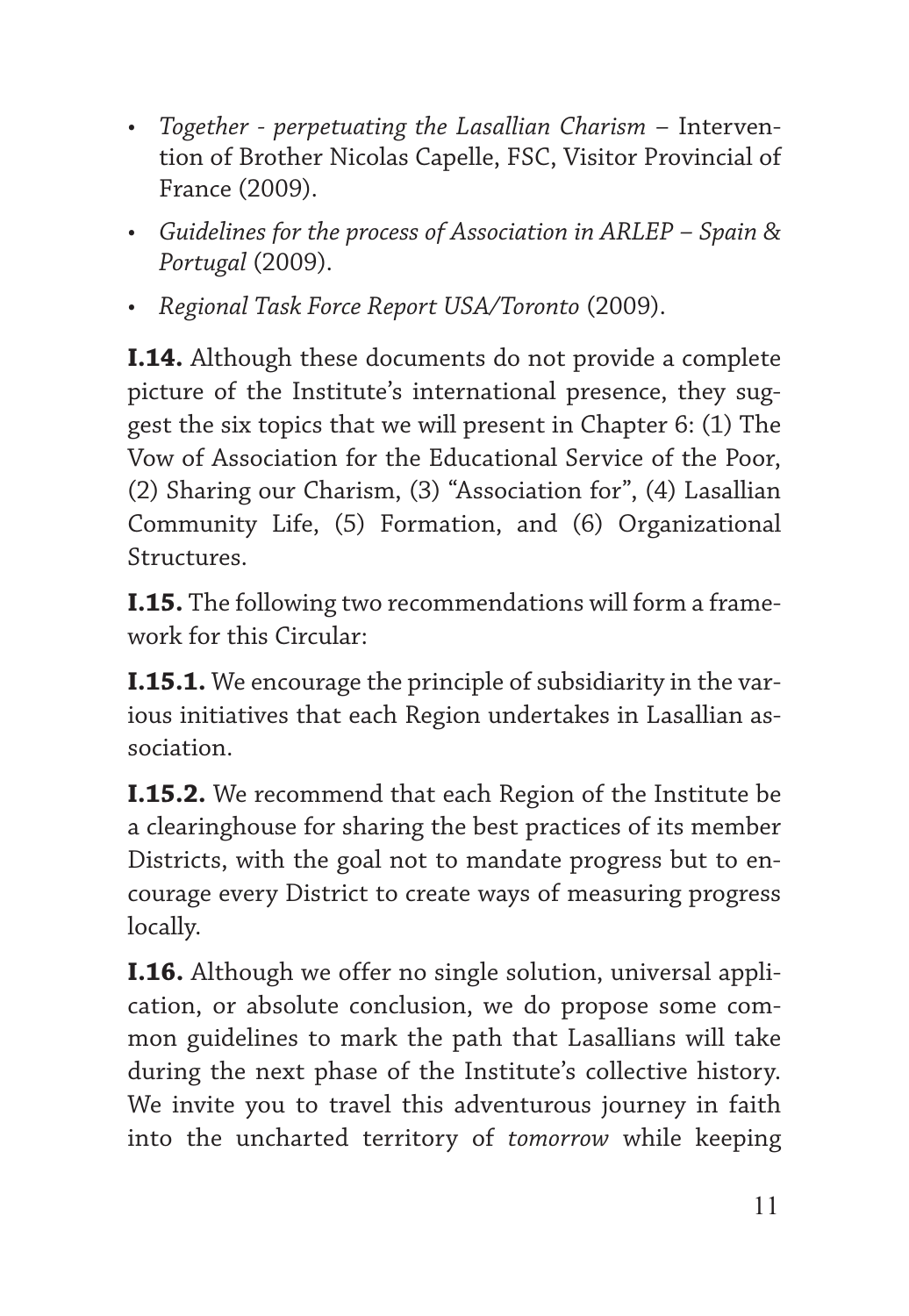firmly focused on the foundational story that has led the Institute to *today*.

**I.17.** This is a new moment in our history. It is one that is calling forth a fresh response from each of us. Much like St. Peter's "trance" in the Acts of the Apostles (10: 9-16) when a new "blanket" of possibilities was stretched out before him, and what was unthinkable before was now presented as an inspired path to grow and unite the young Christian community…we also are invited to see that what was true in the past must be nuanced today for the vitality of our Lasallian Mission.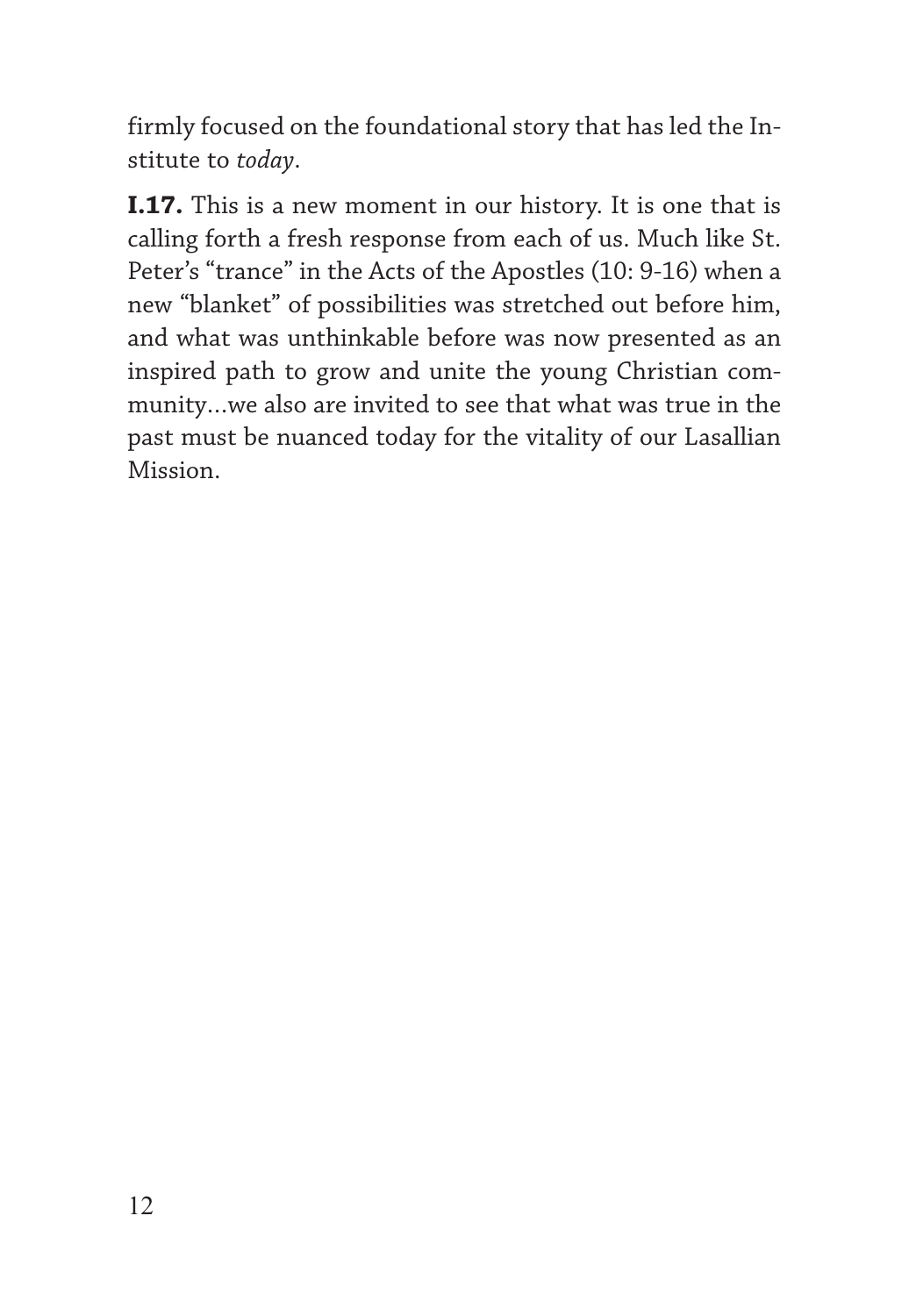## **Chapter 1 - Association: A Fundamental Characteristic of the Lasallian Charism**

**1.1.** The dynamic of association, that is, of associating for a common purpose, is an essential component of the Lasallian adventure that appears in the Institute's first decade. The initial group of would-be teachers in 1680 gradually forms a community as Brothers who in turn create the Society of the Christian Schools, which the Church in 1725 approves as the Institute of the Brothers of the Christian Schools.

**1.2.** In 1691 and 1694, John Baptist de La Salle and the first Brothers explicitly proclaim this fundamental element of association: first, in the 1691 "Heroic Vow" of De La Salle, Nicolas Vuyart, and Gabriel Drolin, and then more definitively in the 1694 lifelong commitment of twelve Brothers and De La Salle. The 1694 vow becomes the prototypical expression of apostolic energy and spiritual motivation for every future type of Lasallian association. What are the basic characteristics of Lasallian association? How can they inspire Lasallians in today's world?

#### *Association in the Beginning*

**1.3.** Rather than offer a detailed history of association or an analysis of its juridical aspects, we choose to focus, first of all, on the meaning of association for the Founder and the first Brothers. Association is their response to the organizational crisis that they confront with the eyes of faith and a hopeful look to the future.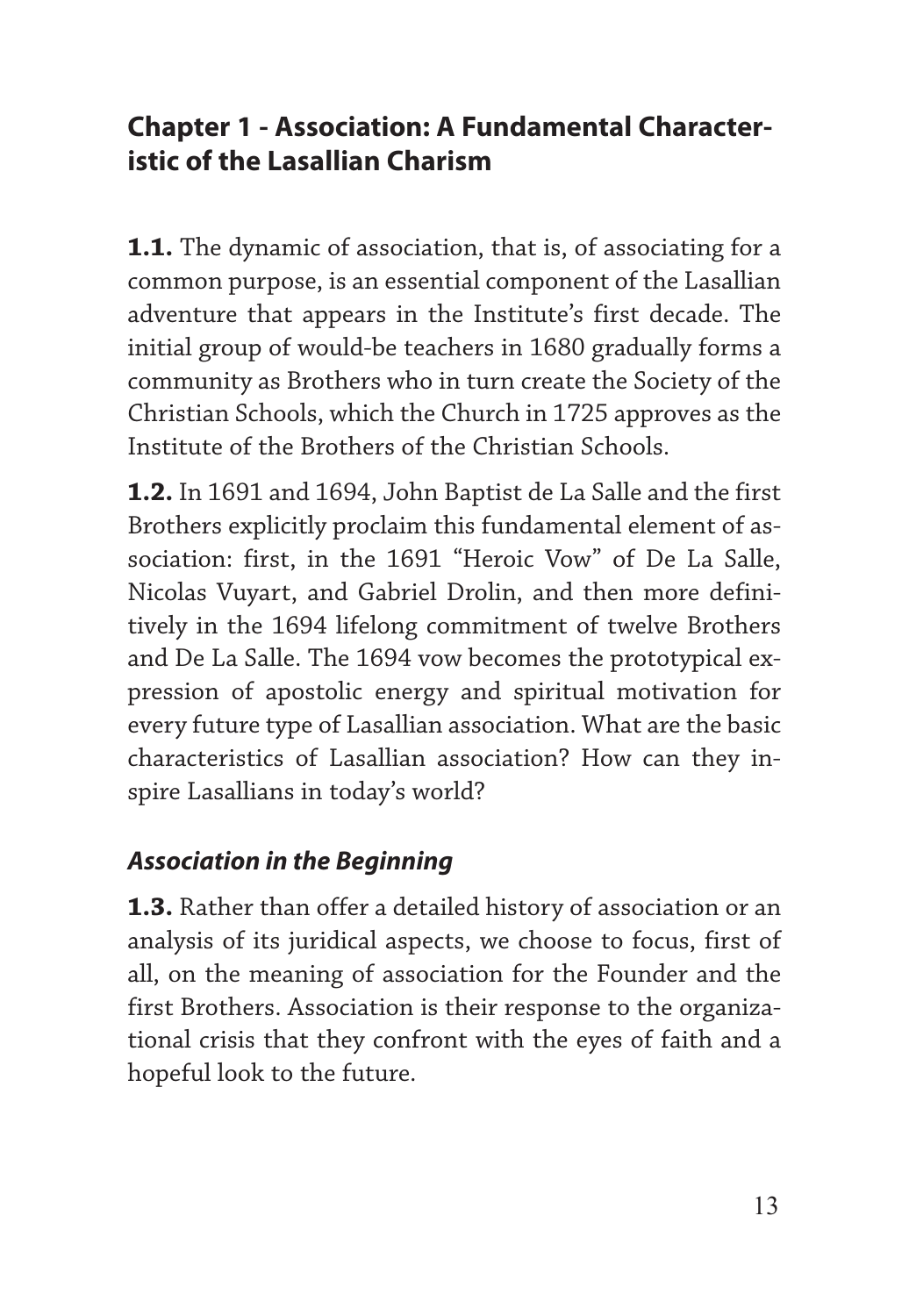## *Crisis …Crossroads of Opportunity*

**1.4.** From 1681 to 1690, the group of teachers gathered around De La Salle gradually takes shape pedagogically, socially, and spiritually. The members create an organizational structure by choosing a unique style of clothing, by calling themselves Brothers (not schoolmasters), and by making a temporary vow of obedience. Furthermore, the community's geographical range expands when the Founder and two Brothers go to Paris in 1688. This phase of structuring and expansion, however, leads to a crisis. During this time, the Writing Masters, displaced by De La Salle's new schools, waged a veritable war against him and the Brothers. Exhaustion and disease took their toll on the fledging community and many Brothers became ill and disillusioned. Also this new society struggled with issues of governance so that eventually, beset with what seemed insurmountable odds, half of the Brothers in Reims withdrew from the community between 1688 and 1692, and no additional candidates presented themselves. *The edifice threatened collapse just at the moment when it was being built* is how the Lasallian biographer, Canon Blain, later would write about this early period.

#### *Eyes of Faith…Hope in the Future*

**1.5.** Faced with this situation, De La Salle finds himself "plunged into great perplexity."4 Nevertheless, the Founder makes several decisions that exemplify his determination

<sup>4</sup> Expression used by De La Salle Biographer, Blain. (cf. Cahiers Lasalliens, No. 7, **Blain**, Jean-Baptiste, *La vie de M. Jean-Baptiste de La Salle, Instituteur des Frères des Écoles chrétiennes*, Reproduction photomécanique de l'édition originale : 1733. Tome I, 1961) p. 312.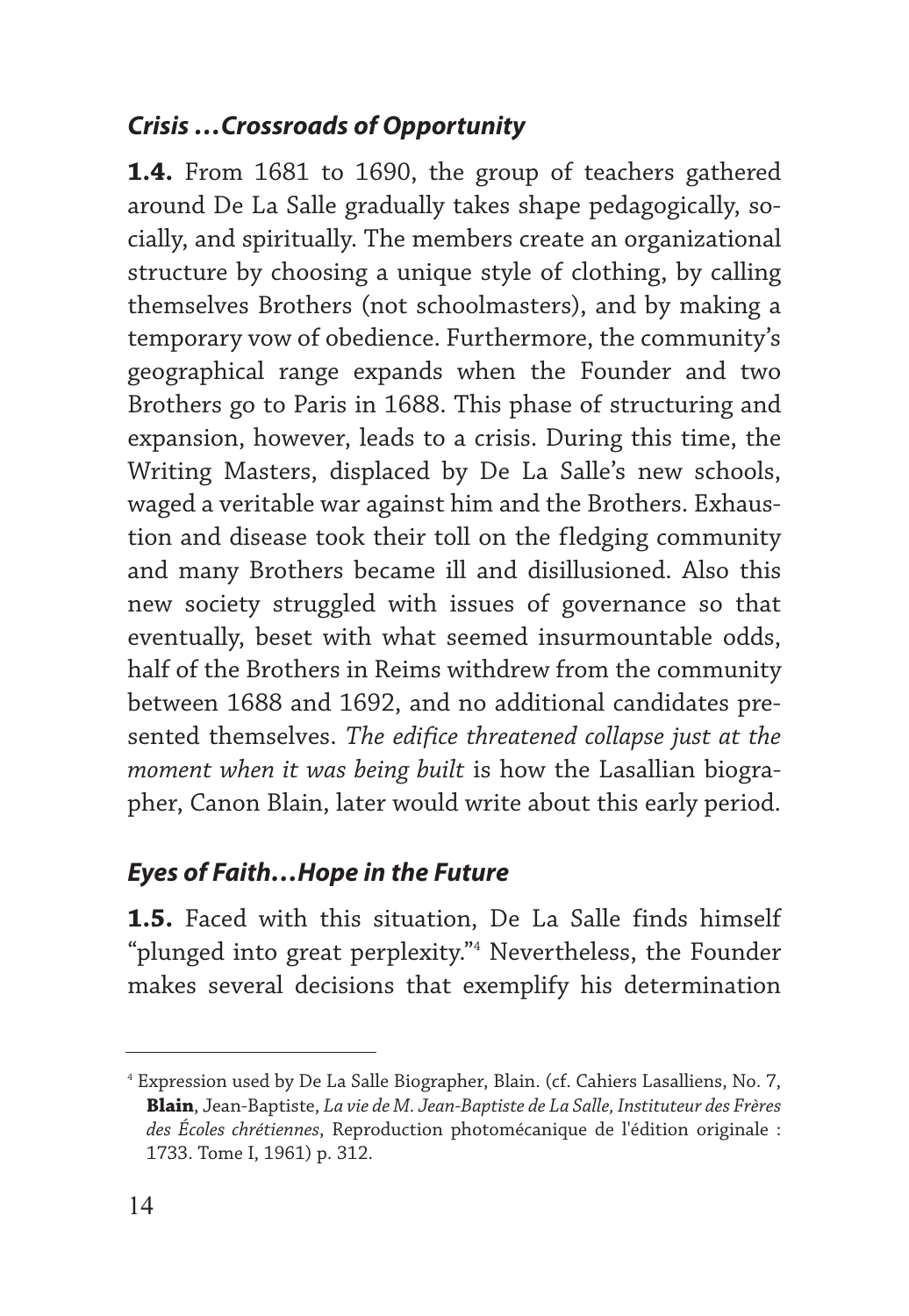not to give up. He still has faith in the value and the necessity of the Brother's life and mission.

- He buys a house in quiet Vaugirard, near Paris, so that the Brothers can rest, regain their health, and revitalize themselves in an annual spiritual retreat.
- He establishes a novitiate as a separate community to form the new members of the Society.
- He dedicates himself entirely to the Most Holy Trinity for the mission of education. In 1691 he joins two Brothers in a private consecration by vow. Three years later, in 1694, he proposes to 12 Brothers a public consecration by vow.<sup>5</sup>

**1.6.** In 1691 De La Salle and Brothers Gabriel Drolin and Nicolas Vuyart vow "association and union to procure and maintain the said establishment" (the Society of the Christian Schools). This vow was later referred to by Brother Michel Sauvage as "an act which relaunched hope." *…Brothers had remained; these two among them. How could he abandon them when they had dedicated their lives with him? How could he abandon those young people, the poor for whom his commitment and those of the Brothers had caused hope of freedom to well up? He continues to say that this vow outlined a precise plan but not a rigid one. It did not impose defined obligations that simply had to be observed; in this way it expressed fidelity as a search to be carried out rather than a heritage to be passed on.*<sup>6</sup>

**1.7.** In 1694 De La Salle and 12 Brothers vow *to unite and live in society... to keep, together and by association, gratuitous*

<sup>&</sup>lt;sup>5</sup> Cf. Cahiers Lasalliens, No. 7.

<sup>6</sup> Sauvage, FSC, Michel, *For a Better Understanding of Lasallian Association*, excerpted from talks given on November 18-19, to the French Lasallian Association, 1998, pp. 5-6.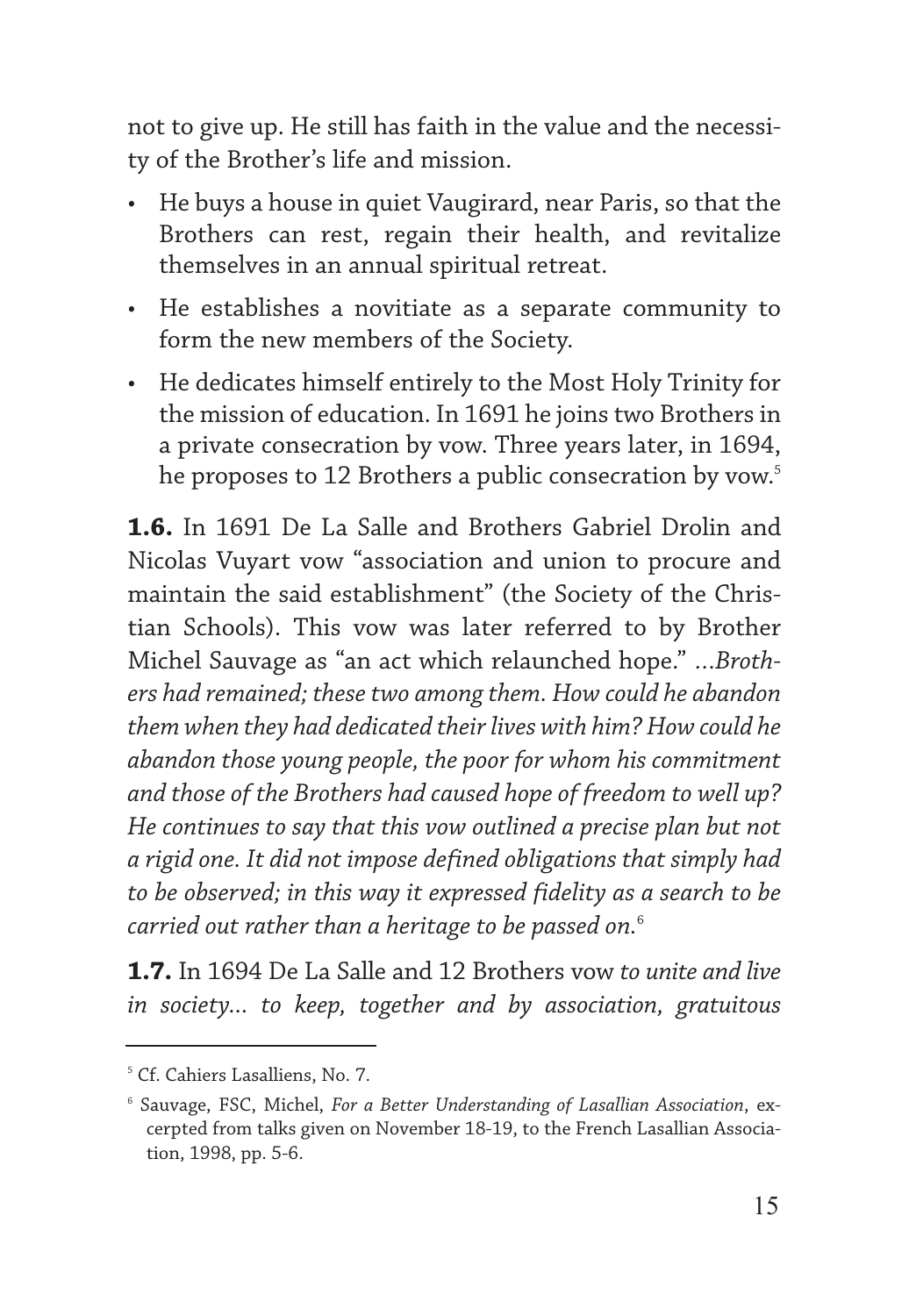*schools*<sup>7</sup> . Association, obedience and stability form the core of their decision and the content of their consecration. Furthermore, they address the Holy Trinity as their source and goal by participating in the love that unites the three Divine Persons.

**1.8.** The Society of the Christian Schools at this time consists of about thirty members. Although only twelve Brothers and De La Salle make the public *vow* of association, all the Brothers at the time dedicate themselves, in effect, to the Society's life and mission.

**1.9.** Our late Superior General, Brother John Johnston, recalls the narrative in this manner.

*The consecration of the Founder and the first Brothers… is total because it represents their primary commitment in life, against which they measure all other commitments. Having consecrated themselves explicitly and entirely to God, the Brothers declare their intention of living this consecration by associating for an educational mission to the poor. No one can read the early Lasallian biographies and not recognize that their consecration is total. De La Salle and the Brothers pledge to live a highly structured, religious, community life, to go wherever they are sent, and to do anything they are asked to do in pursuit of the objectives of their new Society. They resolve to persevere in association as Brothers, even if obliged to beg and live on bread alone. These pioneers experience no ambiguity about what living and working together and by association means.*<sup>8</sup>

<sup>7</sup> *Rule and Foundational Documents*, Landover, MD, USA: Lasallian Publications, 2002, p. 204.

<sup>8</sup> Johnston, FSC, John. Lasallian Association for Mission: 1679-2007 – A personal reflection on an ongoing story. In G. Short, P. Grass, T. Johnson, K. Dalmasse, & P. O'Brien (Eds.), *Lasallian Association: Experiences and reflections*. Landover, MD: Christian Brothers Conference, 200, p. 2.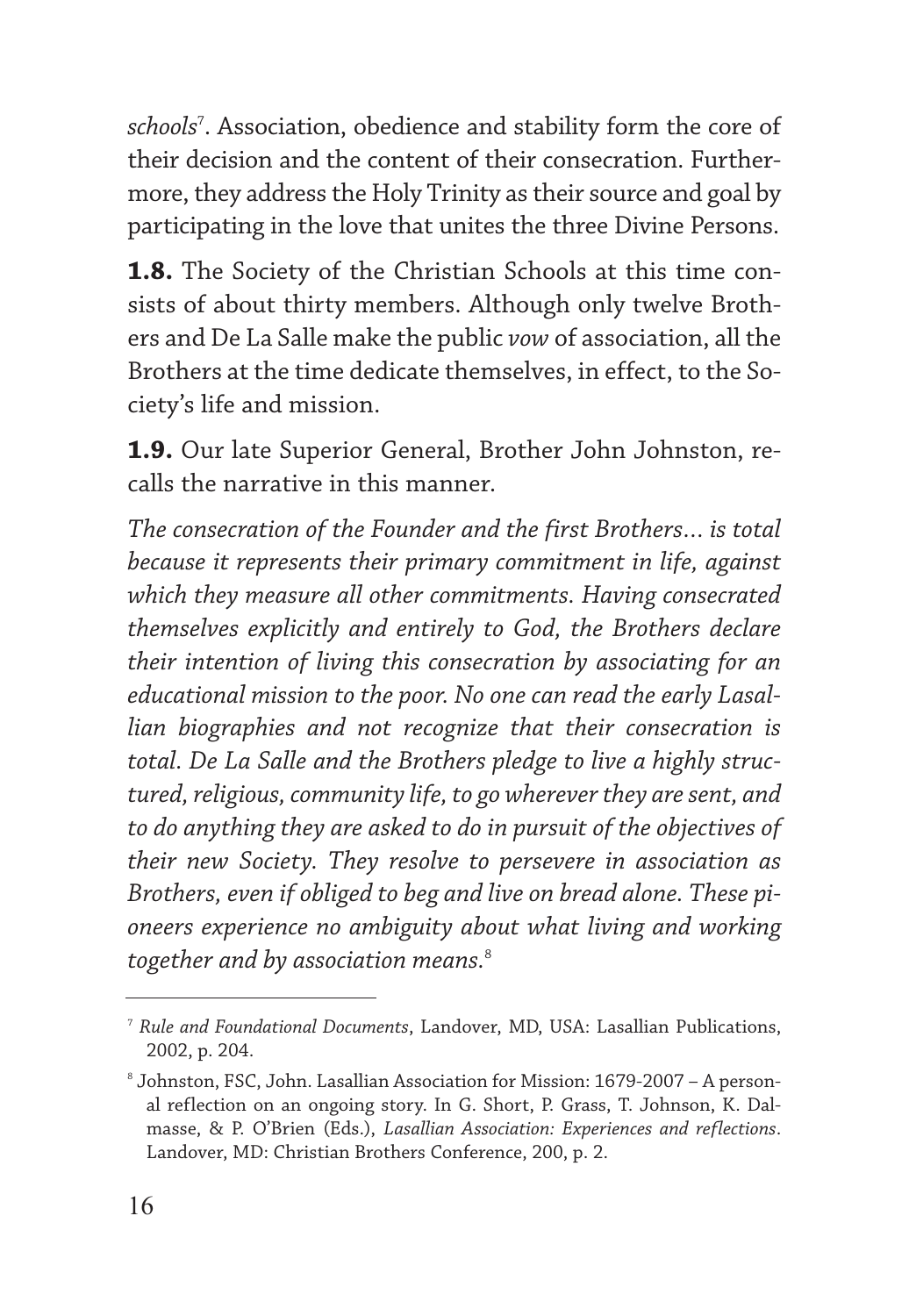**1.10.** For the Brothers, the vow of association is a synthesis of all life's dimensions: Mission, Consecration, Community. Ideally no difference is made between state of life and "work."9 They are seamlessly woven into a vocational fabric given as gift to those entrusted to their care.

## *Association Today*

**1.11.** Association today plays a central role in Lasallian thought and action. The  $43<sup>rd</sup>$  and  $44<sup>th</sup>$  General Chapters, as well as the 2006 Assembly on the Lasallian Educational Mission and Association, stress this priority. As we reflect on this phenomenon, we recognize in today's quite different context the same factors that are present at the origin of the Society of the Christian Schools: (1) crisis/crossroads, and (2) eyes of faith/ hope in the future.

## *Crisis …New Crossroads of Opportunity*

**1.12.** One sign of the crossroads in which the Institute finds itself today is mirrored in the way in which different models of Church are envisioned. Contemporary scholars in the field of ecclesiology emphasize a new understanding of Church based on Vatican Council II and subsequent Church documents especially *Christifideles Laici<sup>10</sup>*. They highlight three fundamental aspects:

<sup>9</sup> *It is a good rule of life to make no distinction at all between the work of our vocation in life and the work of our salvation and perfection. We can be sure that we cannot work out our salvation better or achieve perfection more surely than by discharging our responsibilities, provided that we accomplish them in view of the will of God. We must try to keep this precept ever in mind.* (De La Salle, Rules I Have Imposed on Myself, 3)

<sup>10</sup> Post-Synodal Apostolic Exhortation, *Christifideles Laici* of His Holiness John Paul II on the Vocation and the Mission of the Lay Faithful in the Church and in the World. Rome 1988.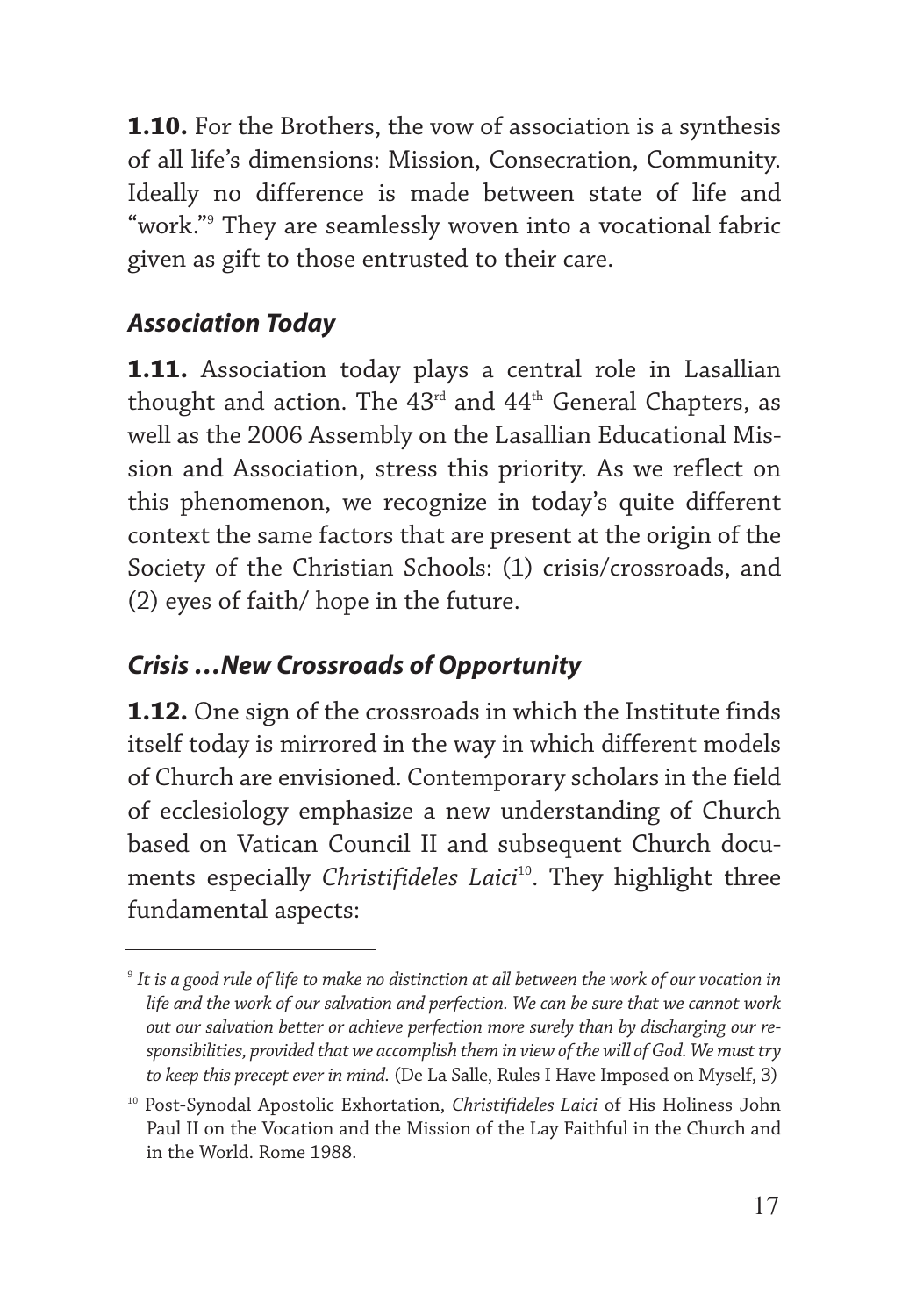**1.12.1.** The Church is "the people of God," not "the perfect society" whose hierarchical functioning assures everything needed for subsisting and fulfilling its mission. The Church is a "communion," a "community of communities" (diocesan and local). The Church is a sign and a sacrament in human history of the loving and just relationships that Jesus Christ lives and prays for and that the Spirit endlessly inspires.<sup>11</sup>

**1.12.2.** Everyone who is baptized in the Spirit has equal dignity and is called to holiness.<sup>12</sup>

**1.12.3.** The Spirit invites all baptized people, according to their state of life and their personal vocation, to participate in the Church's evangelizing mission and bestows on them the charisms necessary to serve the common good.

**1.13.** For the Brothers today, a stark sign of the new reality is the descending demographic curve caused by declining numbers and by aging. This is a particular concern in Europe, Australia and North America yet a reality not experienced as harshly by the Institute in parts of Latin America, Africa and Asia. Simultaneously, the Lasallian Educational Mission in the past five decades has expanded globally in a manner unimaginable in the Founder's time. While the number of Brothers declines, the number of young people served by Lasallian educational institutions increases. For example, the total in 1966 was 16,824 Brothers and 737,112 students, but in 2009, the statistics are 4,883 Brothers and 857,819 young people served. There are today 2,117 Brothers active-

<sup>&</sup>lt;sup>11</sup> CP. Dogmatic Constitution on the Church *Lumen Gentium* Solemnly, Promulgated by His Holiness Pope Paul VI; Chapter II "The Universal Call to Holiness in the Church". Rome 1964.

 $12$  Ibid.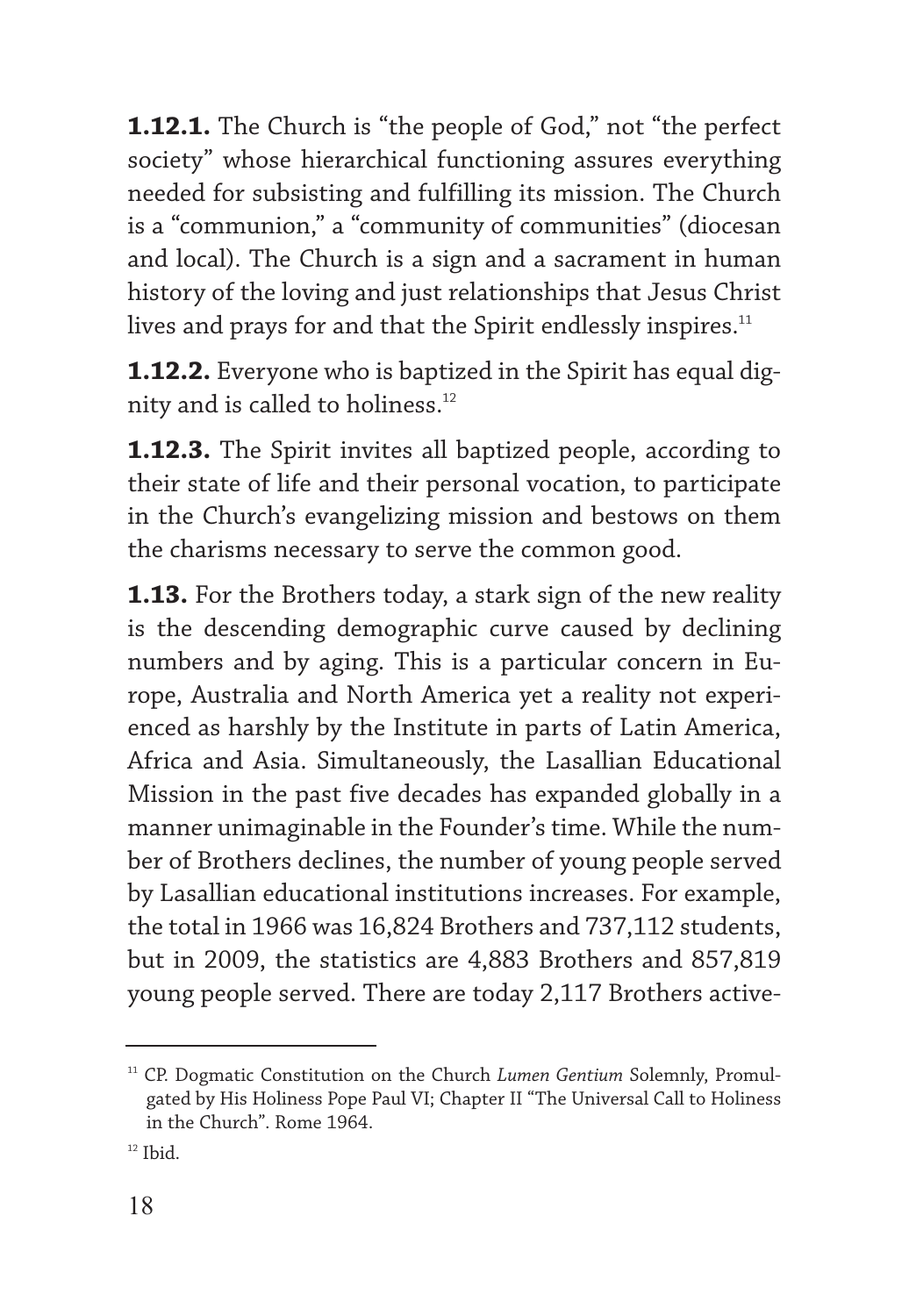ly involved in the mission along with 677 priests and other religious, 76,310 other Lasallians; 39,203 are women and 37,107 are men.

**1.14.** Having just cited the Institute's current demographics, we would like to specifically note the contribution of Lasallian women who now compose over half of the total personnel involved in the Mission. Just as more recently the education of both young men and women became the focus of the Mission so has the participation of women in the Lasallian educational network become essential. Their presence, undoubtedly, will help to construct a more humane and community-centered society; help to reexamine ways of thinking; help to situate the entire Lasallian world a bit differently in history and help to organize social, political, economic and religious life in a way that can be more intuitive and relational. Once again the founding story continues to be lived out anew…continues to move from crisis to crossroads; from discouragement to hope.

## *Eyes of Faith… Renewed Hope in the future*

**1.15.** The Brothers are experiencing a dilemma in many countries, especially in places affected by the decline of membership in the vowed state of life: whether to abandon institutions by reducing the number of communities and ministries to a select few or to address new educational needs by joining with men and women from all states of life who are dedicated to the Lasallian educational mission.

**1.16.** Recognizing this as true and speaking very practically, we suggest avoiding two extremes: 1) Where Brothers are numerous that they occupy all of the positions of leadership in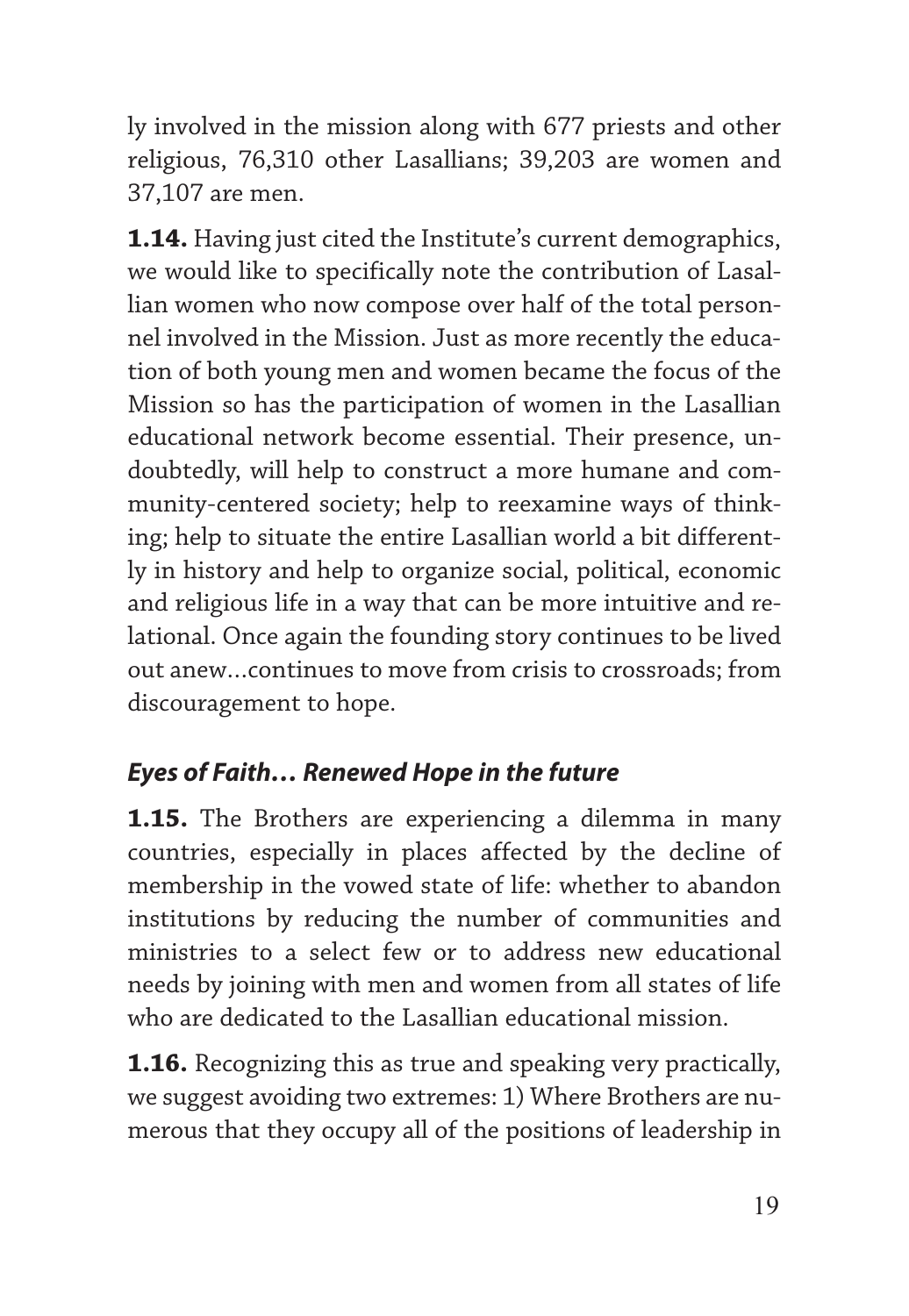our centers; 2) Taking the mission component away from the Brothers where they are few in number and relegating them to being only amiable and silent "signs of consecration." Our collective future must lie somewhere in the middle.

**1.17.** Understanding the Institute's origins and reflecting on the Church as the communion of all baptized believers leads the Brothers to view everyone working together and by association as *Lasallian*. Even as far back as 1959, Brother Maurice Auguste, referred to the term as follows:

*The name "Lasallian" has ceased to be a new expression in the eyes of many. For some decades now it has been used more and more frequently: it describes adequately – if not fully satisfactorily – those in history, literature, the teaching profession, and in spirituality, who are influenced by the person, written works, and social initiatives of the Founder of the Brothers of the Christian Schools, St. John Baptist de la Salle*. 13

**1.18.** Most Lasallians who choose to live their baptismal vocation by participating in the Lasallian ministry of education and evangelization recognized by the Church, are believers in Jesus Christ. However we readily recognize the many sincere women and men of other faith families who center their professional and at times personal lives, on the founding Lasallian story.

**1.19.** Most Districts are organizing formation programs for all Lasallians together and undertaking educational initiatives that respond to local needs.<sup>14</sup>

<sup>&</sup>lt;sup>13</sup> Cahiers lasalliens, 1, simple presentation.

<sup>14</sup> *Bulletin of the Institute*, No. 248, 2003, describes a number of educational initiatives.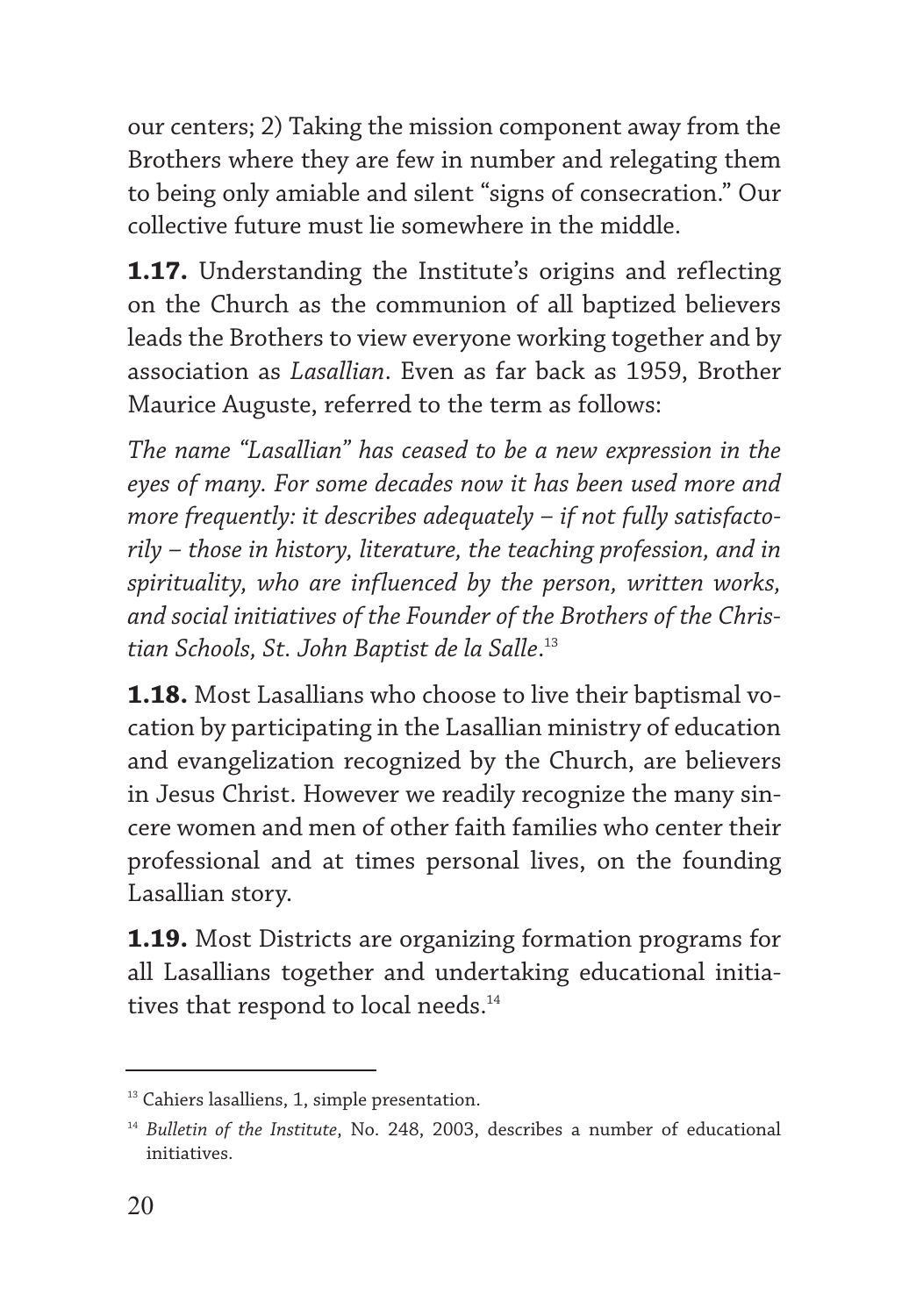**1.20.** Recent General Chapters have been preoccupied with reflecting on the meaning today of the Brother's vocation and mission in the world and in the Church. The 2007 Chapter returns the vow of association for the educational service of the poor to first place among the vows as the Brother's fundamental expression of consecration to God. That decision connects today's situation with the movement initiated by De La Salle and the first Brothers.

**1.21.** Many of the women and men either directly employed in Lasallian ministries or participating in an unofficial capacity are expressing their desire to participate in the Lasallian educational mission by exploring new initiatives and unique forms of commitment and by enrolling in Lasallian formation programs. Inspired by the Founder's life and message, they are undergoing a spiritual experience, a way of living their Christian faith. Examples include *Signum Fidei*, groups of associates (some living a community life), Lasallian Volunteers, Young Lasallians and other Lasallians committed to leading and staffing individual and networked educational ministries.

**1.22.** These experiences and various types of commitment are causing an evolution in the way that Lasallians view and situate themselves. The Institute's changing vocabulary highlights this evolution: *Lasallian Family* (1986 General Chapter), *Shared Mission* (1993 General Chapter), and *Association* (2000 General Chapter). This evolution also is leading, with different modalities and rhythms according to the Region and the District, to organizational structures of dialogue, discernment, and decision making in which all Lasallians, the Brothers included, participate at the same level. Examples are the International Assembly for the Lasallian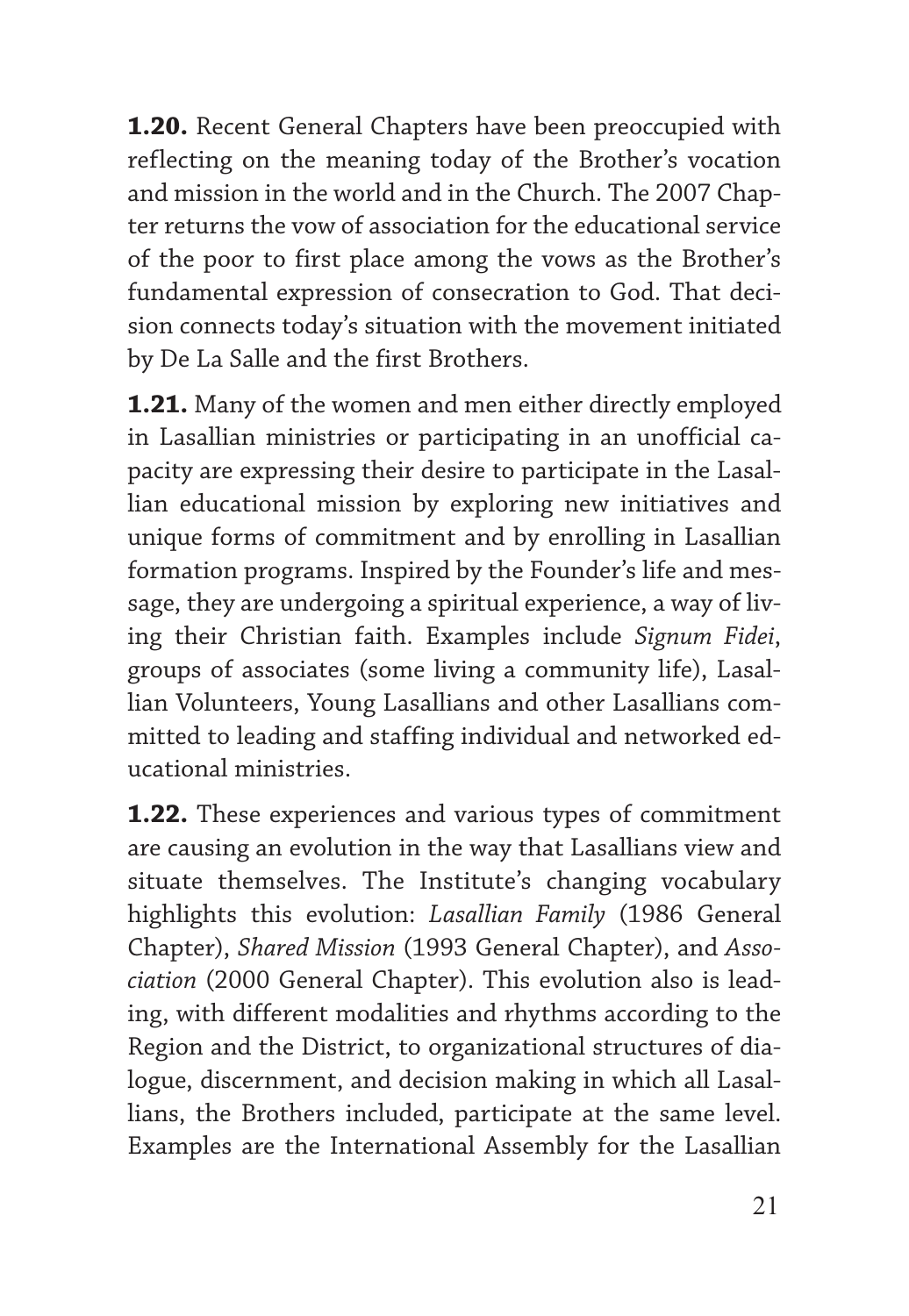Educational Mission and Association (2006), the District Lasallian Educational Mission Assembly, and the District Lasallian Educational Mission Council.

**1.23.** Because of certain governmental, legal, cultural, philosophical and/or theological positions not all Lasallians are participating fully in this new dynamic of association. This calls for an attitude of respect, patience and constant invitation that encourages unity in diversity. However, an analysis of the experience of the last forty years and of the evolution in ecclesiology makes it clear that association is a major way to understanding the present and to prepare for the future.

**1.24.** As in the Founder's time, the Institute's future is not written in advance but involves risks and uncertainties. By identifying these challenges in the pages that follow, we hope to avoid any pitfalls and to confirm or to suggest the paths of reflection, decision, and commitment that will bring us a future filled with hope.

**1.25.** The Lasallian mission, the human and Christian education of young people "far from salvation," has no future unless built upon the fundamental traits of Lasallian association, both among the Brothers, and among all other Lasallians, who commit themselves in various forms to the Lasallian educational mission.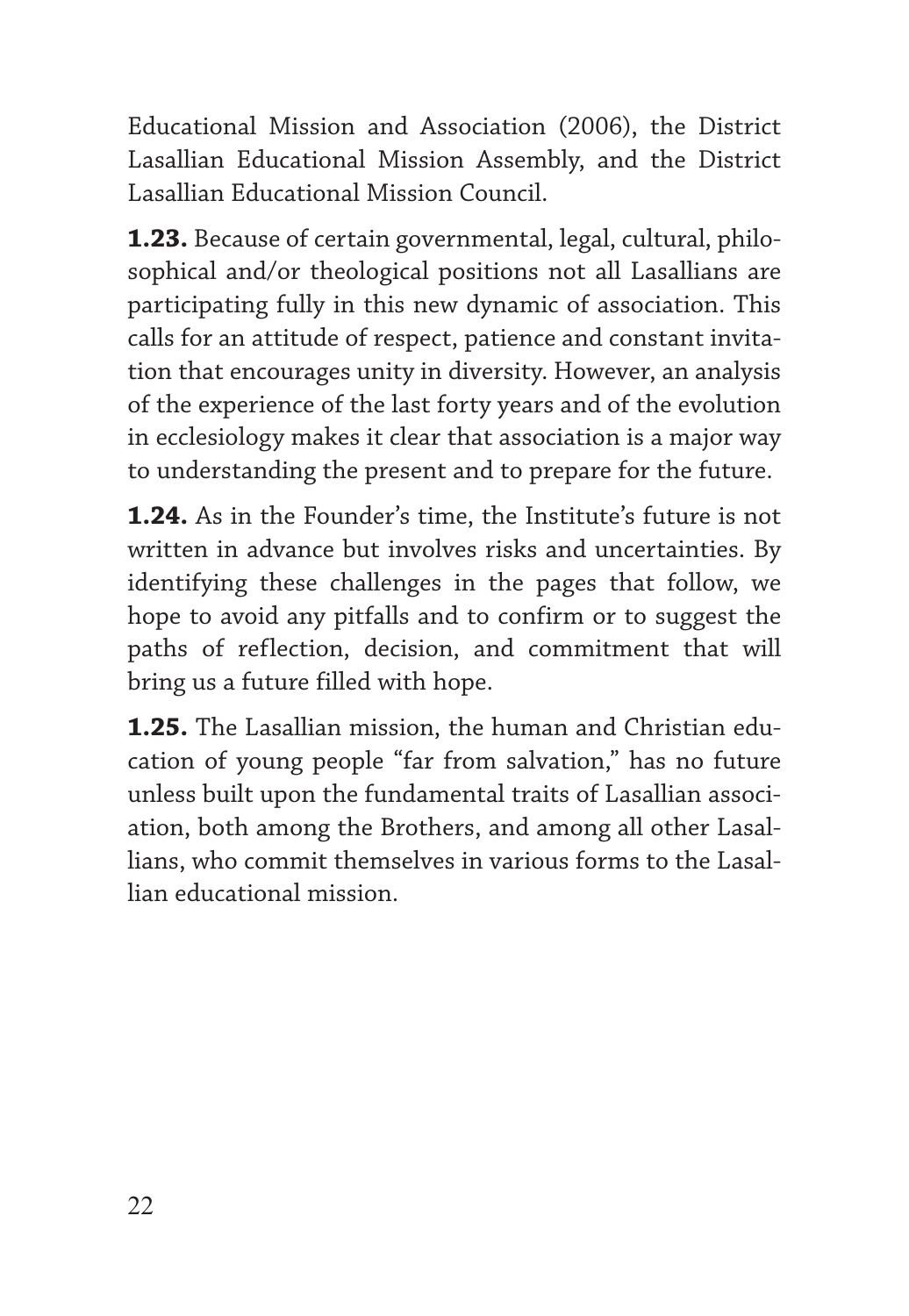## **Chapter 2 - Fundamental Elements of Lasallian Association**

**2.1.** In this circular we propose five fundamental elements to describe Lasallian association. Other elements undoubtedly exist, but these five are present both in the Institute's founding experience and in its ongoing tradition. The survey of the worldwide Institute conducted by the Secretariat for Lasallian Family and Association (2009) has documented a great variety of experiences and perspectives in association. The five fundamental elements that follow identify the experience of Lasallian association and promote unity in the ongoing, dynamic process of association across the Institute's Districts and Regions. New adaptations and experiences will continue to enrich these five fundamental elements. These elements are a rephrasing, for purposes of amplification and clarification, of those found in the Documents of the 43rd General Chapter of 2000 and cited in Chapter 4 of this Circular.

- 1. Association exists for the mission.
- 2. Association implies being a member of a community for the mission.
- 3. Association results from experience and is a dynamic journey, not an acquired status.
- 4. Association stems from faith, vocation, and state of life.
- 5. Association presupposes a freely made commitment.

**2.2.** *Association exists for the mission, the human and Christian education of young people who are "far from salvation."*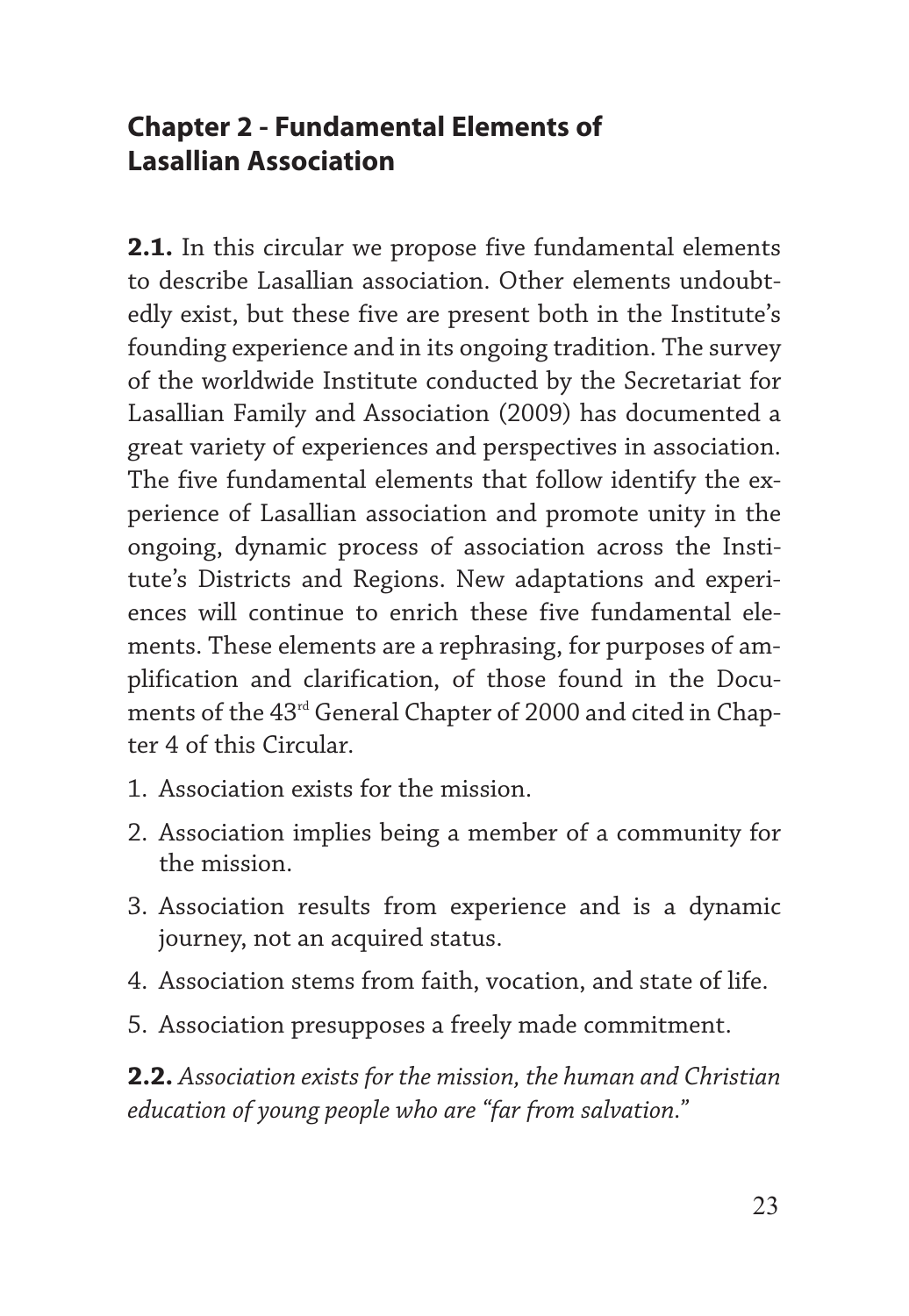**2.2.1.** The immediate and ultimate goal of all Lasallian association is our educational mission. There is no point in talking about association unless the discussion focuses on this mission. These reciprocal and dynamic realities of association and mission make explicit the Lasallian approach to faith, service and community.

**2.2.2.** Associated for mission supposes a participation in a collective Lasallian identity. It can be framed in three fundamental dynamics. The first is Attraction; coming together around a common leader, a touchstone for discernment and a foundation for the guidelines for the life of all members. For the Institute, the founder is St. John Baptist de La Salle who becomes a life-model and spiritual guide, not only a symbol of union. Second is Co-Responsibility which makes sure that the members are ever faithful to their intended purpose. The final dynamic is Belonging. It signifies assuring cohesion among the members of the educational Mission. It is important to state here that this sense of Lasallian belonging transcends any local educational center or small circle of people known. It is an invitation to feel part of a common adventure and of a salvation history that supersedes any one project in which one may be involved.

**2.2.3.** Associated as Lasallians means being committed to an educational ministry within this reality. Pope Benedict XVI's opening speech at Aparecida, Brazil, reminds the Church, as the People of God, that "the preferential option for the poor is implicit in the Christological faith in the God who became poor for us, so as to enrich us with his poverty (cf. *2 Cor* 8:9)."15

<sup>&</sup>lt;sup>15</sup> Address of His Holiness Benedict XVI, Inaugural Session of the Fifth General Conference of the Bishops of Latin America and the Caribbean, 13 May 2007.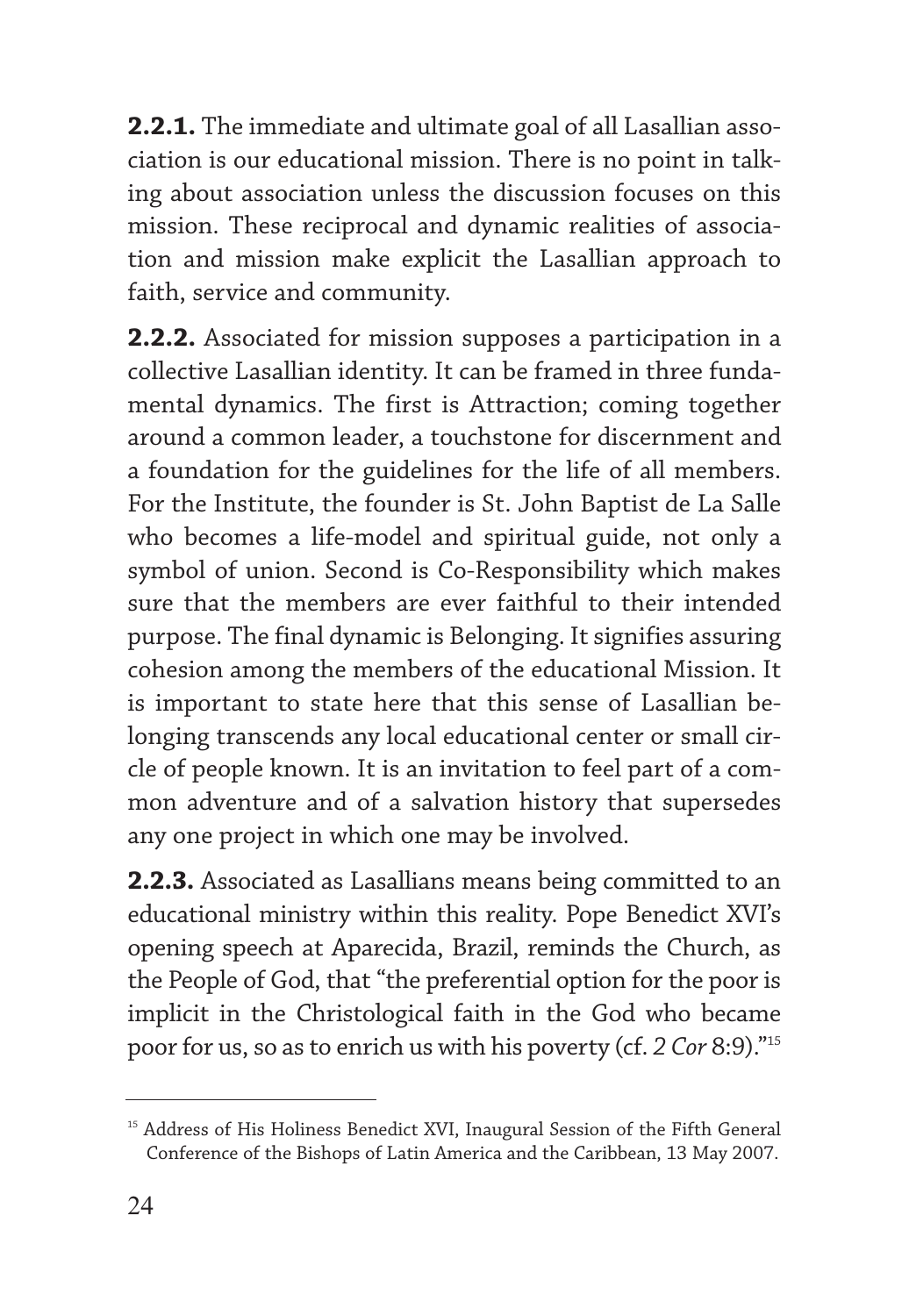Being disciples of Jesus Christ means adopting the preferential option for the poor as a lifetime project. Lasallian educators, through their association, make a particular commitment to the educational service of the poor, to education for justice and to evangelization.

**2.2.4.** Since the General Chapter of 1966-1967 tremendous strides have been made in reinvigorating our commitment to direct service of the poor. This can be seen in every single Sector, Delegation and District in the Institute. Still, all Lasallians face questions about their role in addressing new educational needs. In some countries people accuse the Lasallian School, as an institution, of merely reflecting and not challenging the current societal structures; being elitist, rather than promoting full participation by everyone in a more just society. Having heard this observation we believe that it is critical to mention that from the beginning schools were established for many classes of people. The schools for wealthier students have always tried to be at the service of schools in direct service of the poor. Rather than criticize Lasallian brothers and sisters who serve more economically advantaged children, an effort should be made to be more concerned that these centers are teaching a doctrine of social justice focused on systemic change and empirically offering all students an opportunity to "know" and serve the poor and marginalized. Nevertheless, serving the poorest among the young should be a constant concern.

**2.3.** *Association implies being a member of a community for the mission.*

**2.3.1.** Lasallians, by their very presence in the mission, bring personal and communal life experiences to their serv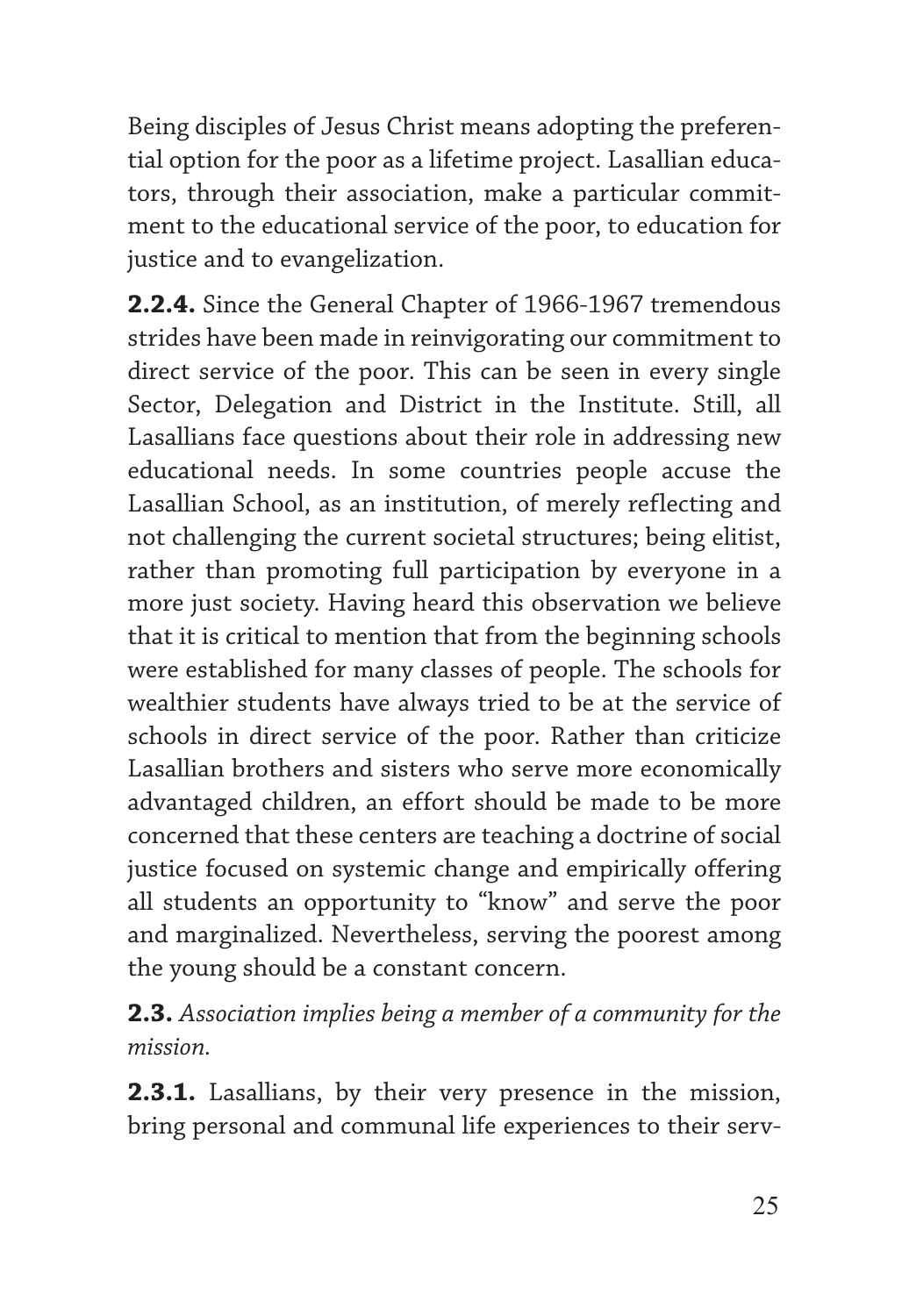ice in association. Their own experience of community relationships is a significant part of the vital role they play in the lives of the young. For it is these young people who recognize in them not only their professional expertise but recognize even more their experience of God, their ethical behavior and their ability to foster healthy supportive relationships.

**2.3.2.** Lasallian educational centers must be places where welcome, peace and respect are lived out in communities characterized by the acceptance of each human person. They must be places where cultural diversity is not an occasion for conflict, exclusion, or destructive tension but rather where being different is an enriching component of community life. In so doing these centers incarnate what "together" means in "together and by association."

**2.4.** *Association results from experience and is a dynamic journey, not an acquired status.*

**2.4.1.** It is crucial that Lasallian association be seen as a vocational response to the God who calls. It is a "yes" to that invitation that forms the basis of all Lasallian commitment. It is a progressive conversion. The journey that begins with cordial and skilled participation in the mission can move to a freely chosen personal commitment that leads to service as a leader in a Lasallian ministry. Having said that, let it further be clear that association is a gift given and not a status attained.

**2.4.2.** What follows are essential elements of the Christian vocation and by extension, an invitation to apply them to one's own Lasallian vocation. The Gospel of Mark highlights three elements in the vocation experience.<sup>16</sup>

<sup>16</sup> Cf. Mark 3:13-19.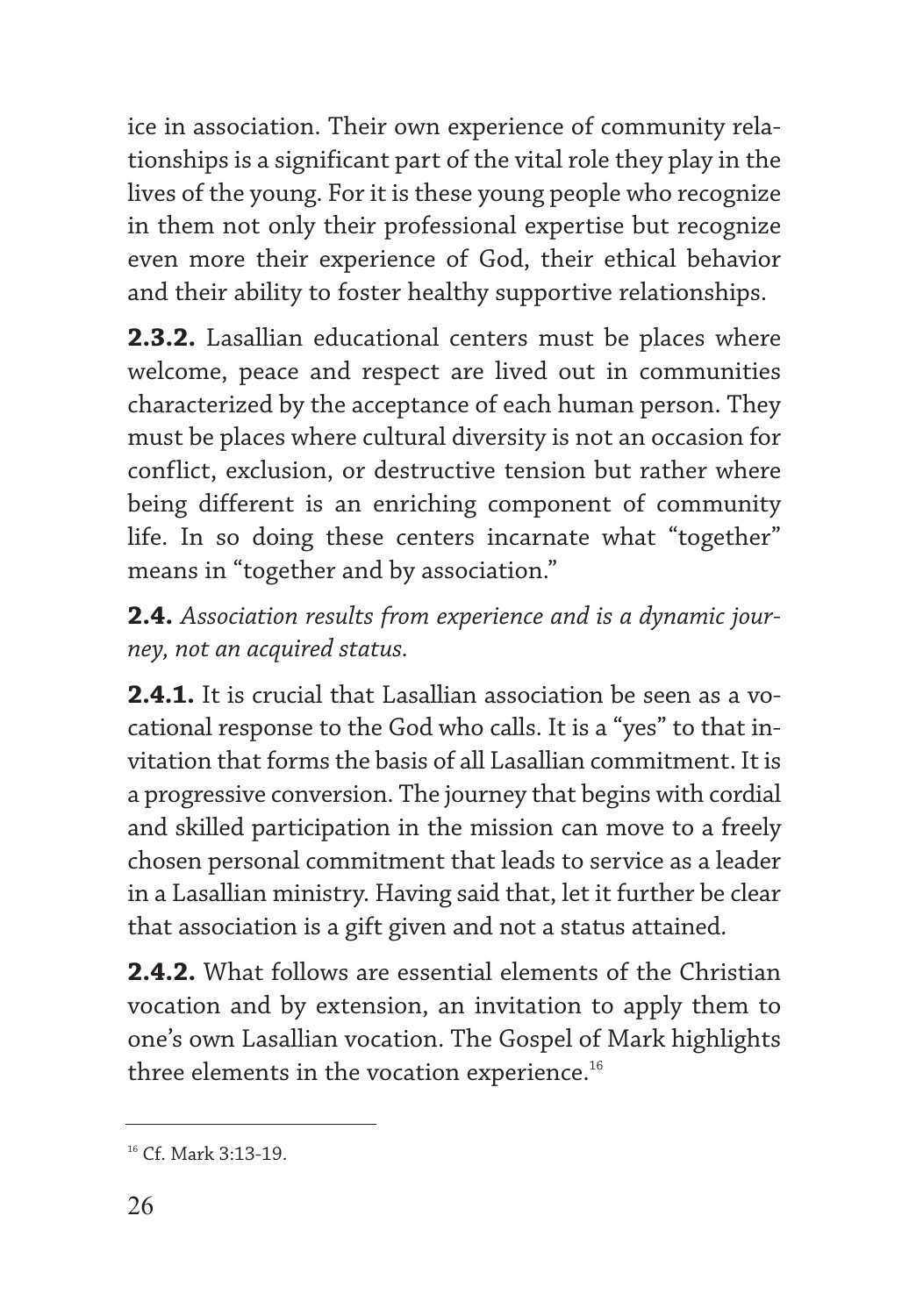**2.4.3. Call**: First, Jesus calls those he wants to be with him.

**2.4.4. Formation**: Second, in all of the Gospels, the formation process takes place during the years when the Apostles are with Jesus in an itinerant community. Their continuing formation is fundamental for their understanding and accepting Jesus Christ's project as their own lifelong project.

**2.4.5. Commission**: Third, the goal is the mission: being with Jesus in community and being his disciple means being sent to contribute something to the establishment of the Kingdom of God.

**2.4.6.** Thanks to his biographers and his letters to the Brothers the story of the Founder's and the first Brothers' formative journey is well known. De La Salle works ceaselessly to transform the group of teachers into Brothers who share a lifetime Gospel project to undertake an educational mission together and by association.

**2.4.7.** Inspired by Jesus Christ's experience with the Apostles and by the Founder's life with the Brothers, Lasallians associated for the educational mission participate in a formation process that transmits the Institute's rich founding sources and develops the personal and professional qualifications needed to meet the challenges of the Lasallian mission. Associating with the Lasallian mission requires integration of the fundamental elements of the Lasallian charism in their personal, community, and professional life.

**2.4.8.** Lasallians in association carry out specific, mutually acceptable contractual responsibilities in support of the mission. Although no automatic relationship exists between association and appointment to a particular position, the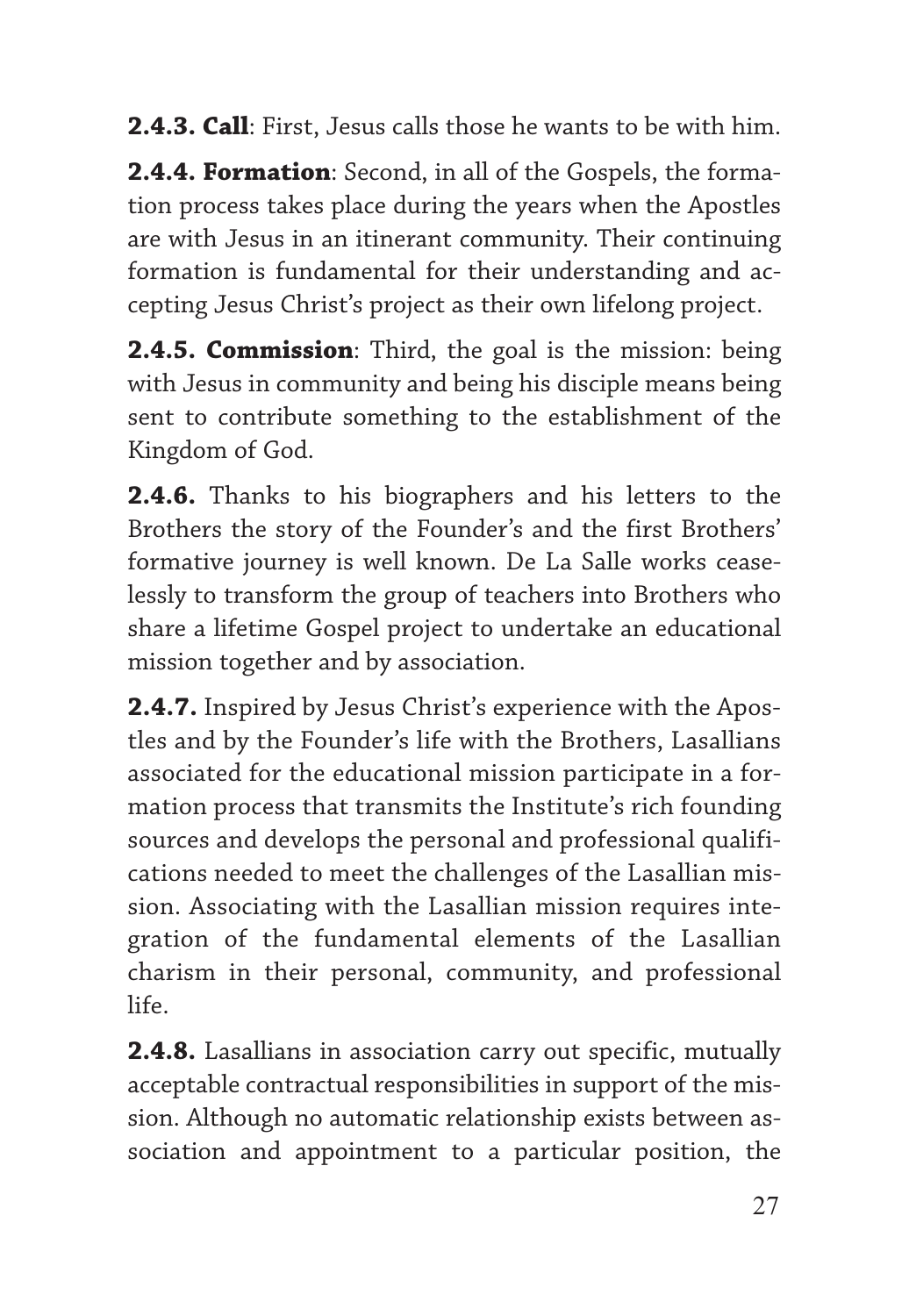Lasallian perspective means that anyone assigned responsibility for the mission sees it as a service inspired by Gospel values.

**2.5.** *Association stems from the awareness through faith of receiving a vocation that combines personal and social aspects of the individual's own life.*

**2.5.1.** God, the Creator of life and the Lord of history, is always present in the world. Today, as in former times, God continues to call men and women to participate in building the Kingdom. God calls Lasallians in association for the mission to share in building the Kingdom of God in the manner appropriate to their state of life. Their mission is to be a "Gospel presence" in the world of education.

**2.5.2.** Because the Founder and the first Brothers viewed their surrounding reality with the eyes of faith, they observed current events from this point of view and discovered God's call in the faces of the urban poor children and young people excluded from advancement in society. Open, available, and increasingly capable of answering this call, these teachers in the revolutionary Christian Schools consecrated their life "together and by association" for the education of the children of working people and poor families.

**2.5.3.** This experience of association, like the experience of faith, has personal and community dimensions. God is present in the heart of an associated individual and in the community's celebration of faith as the members experience and manifest the presence of God in community. As members of the Church, "the People of God in Communion," they participate in the Church's apostolic purpose by their call to holiness, their profession of the Catholic faith, their witness of strong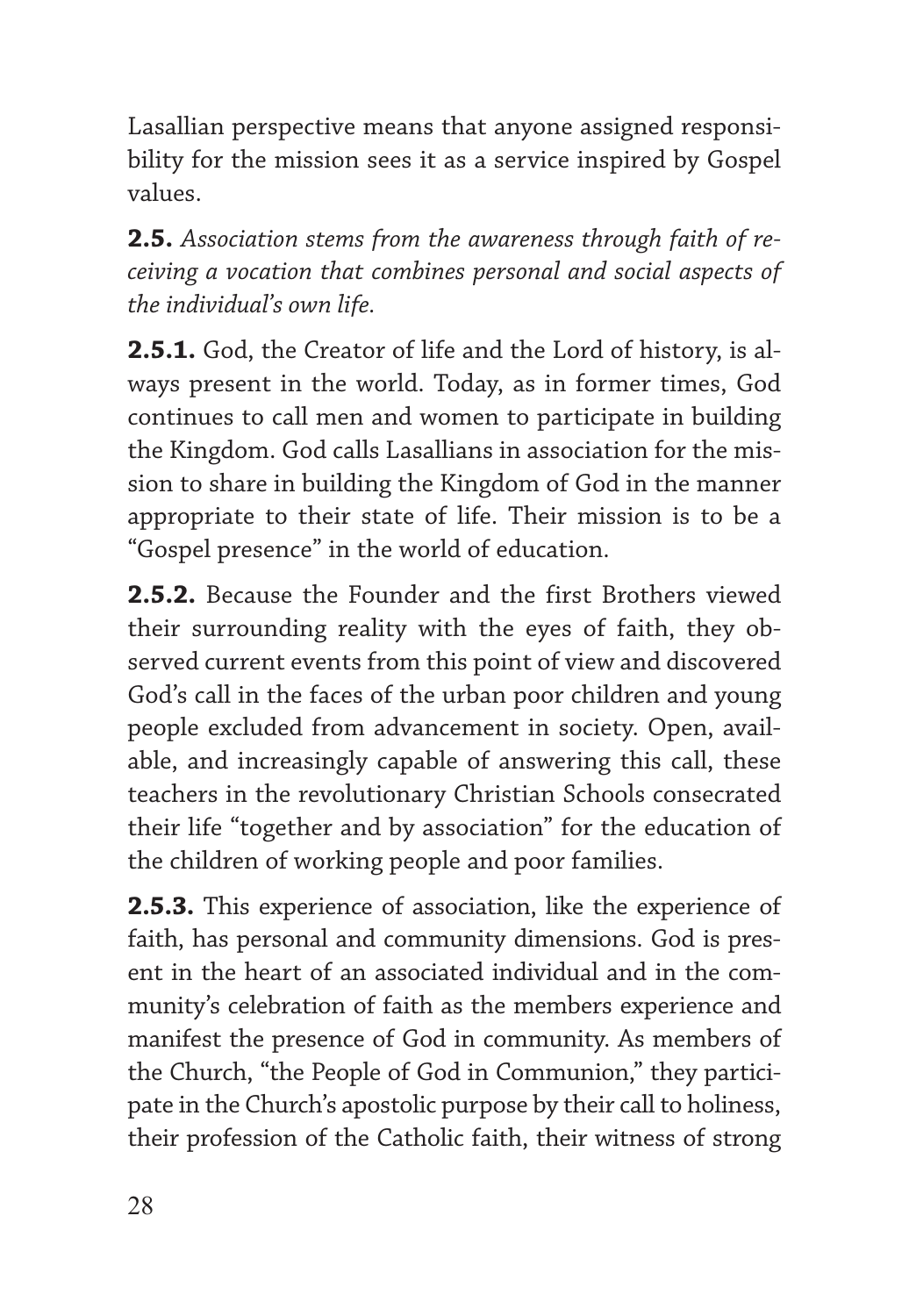and authentic communion, their participation in the Church's apostolic goals, and their presence in human society.17

**2.5.4.** The Institute invites all Lasallians to renew daily their experience of God. As the Founder explains in *Meditations for the Time of Retreat: It is your duty to go up to God every day in prayer to learn from him all that you must teach the children and then to come down to them by accommodating them at their level in order to instruct them about what God has communicated for them to you.*<sup>18</sup> Like Donald declared earlier in the story from Papua New Guinea, "Don't you know you must climb up the mountain to reach the children?"

**2.6.** *Association presupposes a freely made commitment for a determined period of time, which might also include a position of official responsibility for certain aspects of the mission.*

**2.6.1.** Association also implies a process – a spiritual path that takes one where he or she might never have chosen to go. This graced journey is evident in De La Salle's own words, *God who conducts all things with wisdom and gentleness…wishing to draw me into undertaking entirely the care of the schools, has done so in a quiet imperceptible way…so that one commitment lead me into another without my having foreseen it in the beginning*. 19

<sup>17</sup> *Christifideles Laici*, 30: [English quotes from *www.vatican.va*: The primacy given to the call of every Christian to holiness... The responsibility of professing the Catholic faith... The witness to a strong and authentic communion... Conformity to and participation in the Church's apostolic goals... A commitment to a presence in human society...]

<sup>&</sup>lt;sup>18</sup> De La Salle, J.B. *Meditations for the Time of Retreat*, No. 6 (Translated by Loes, FSC, Augustine). Christian Brothers Conference, 1975, p. 62.

<sup>&</sup>lt;sup>19</sup> Cf. Cahiers Lasalliens, No. 7, p. 169.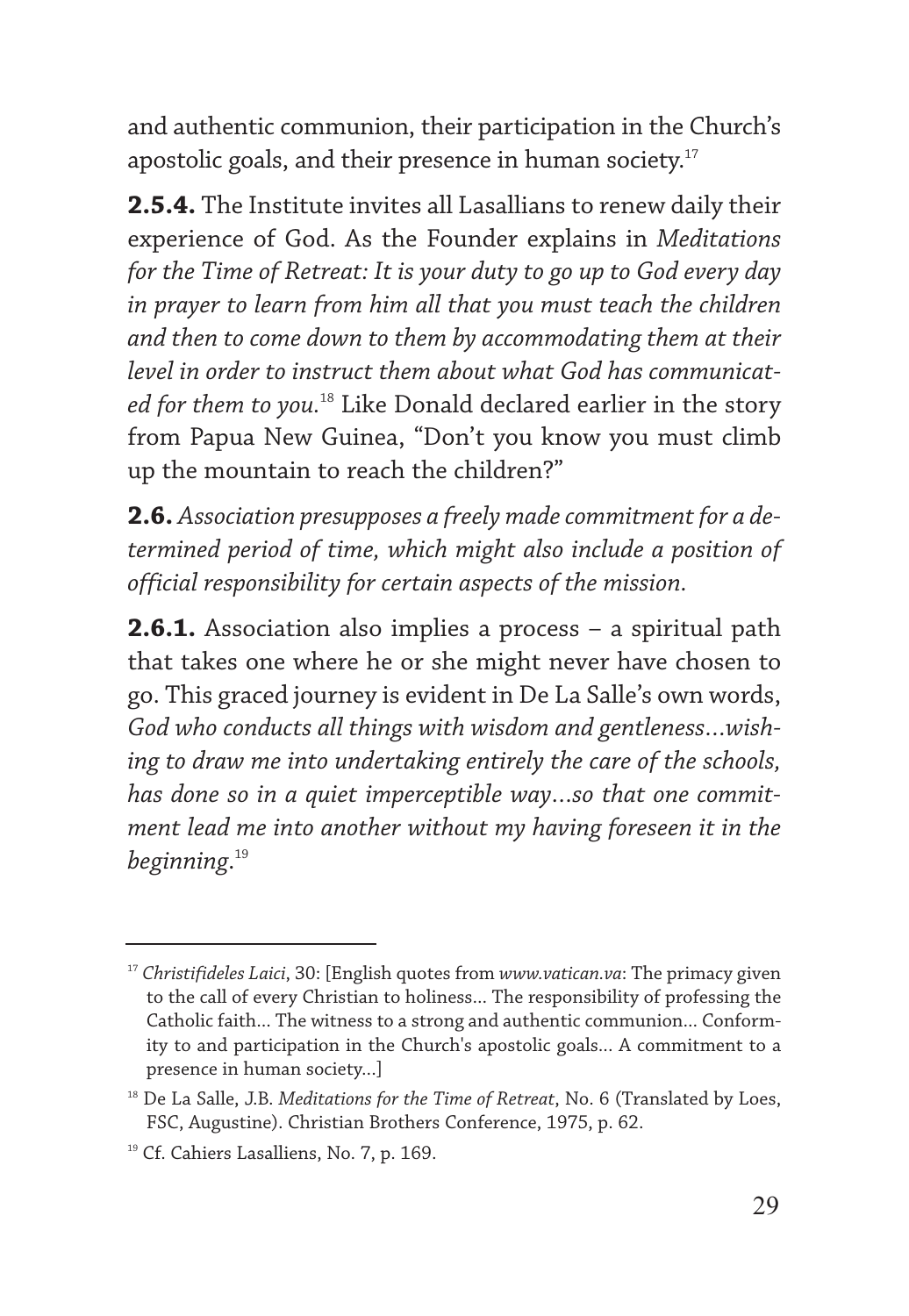**2.7.** Contemporary culture exercises a strong influence on the ideals that traditionally have inspired religious movements, including the consecrated life. The ideal of a lifelong commitment is perhaps one of the most challenged and affected concepts; nevertheless, any commitment to Lasallian association implies a definite length of time that will vary according to the person's circumstances and state of life. The implications for the community and the mission, however, require that the commitment to association be for a defined period of time.

History reveals that Brothers and all other Lasallians have committed themselves some for now and some forever to Christ's mission in the Church as entrusted to the Institute. Now, more than ever before, the call goes out to all Lasallians to ensure the future of the Mission.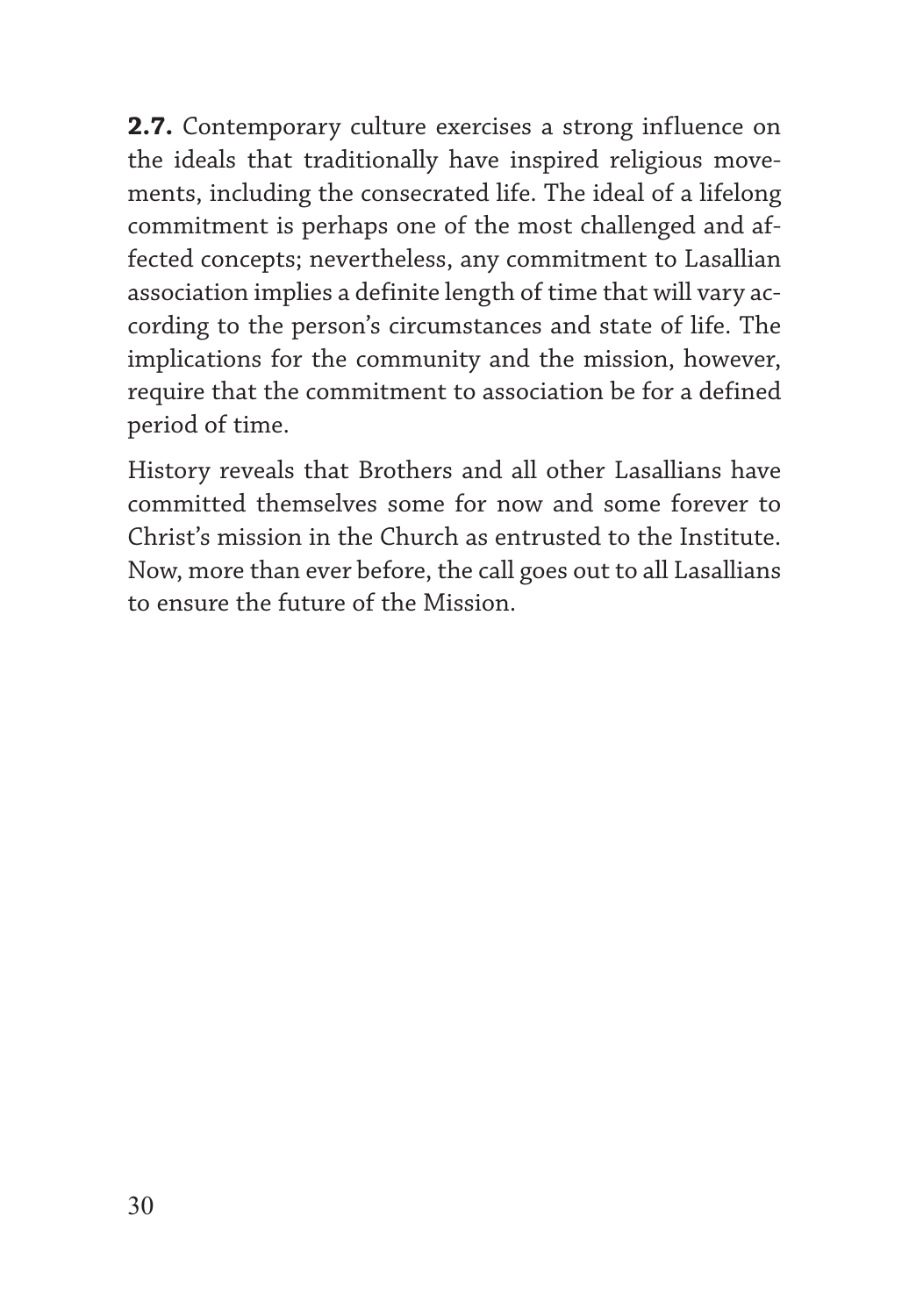# **Chapter 3 - Lasallian Association: Common Characteristics Experienced in Different Ways**

## *A multicultural, multireligious reality*

**3.1.** The original experience of *together and by association* that begins with John Baptist de La Salle and the first Brothers now continues in eighty countries on five continents. The Lasallian charism appears to have a new dynamism because of its presence in a variety of ethnic, cultural, and religious settings. Educators throughout the world find in De La Salle and the Lasallian educational mission an inspiring element to integrate into their daily lives.

**3.2.** This new reality of Lasallian association in a multi-cultural, multi-religious, multi-ethnic, and global context has common elements, even though Lasallians experience them in different ways. Two universal concepts however are essential: the relevance of human nature and the value of education.

**3.3.** The anthropological view of human nature that motivates Lasallians recognizes and dignifies every human being as being unique, unrepeatable, and educable. Discrimination based on gender, culture, religion, sexual orientation or political affiliation has no place in the Lasallian educational mission. As social beings, humans are capable of establishing meaningful relationships. As spiritual beings, they are open to transcendent reality and the search for life's meaning. This holistic view of human nature includes intellectual, emotional, social, cultural, ethical, and spiritual dimensions.

**3.4.** Lasallians recognize that each person can and needs to be formed in a holistic way. Inspired by the Founder's writ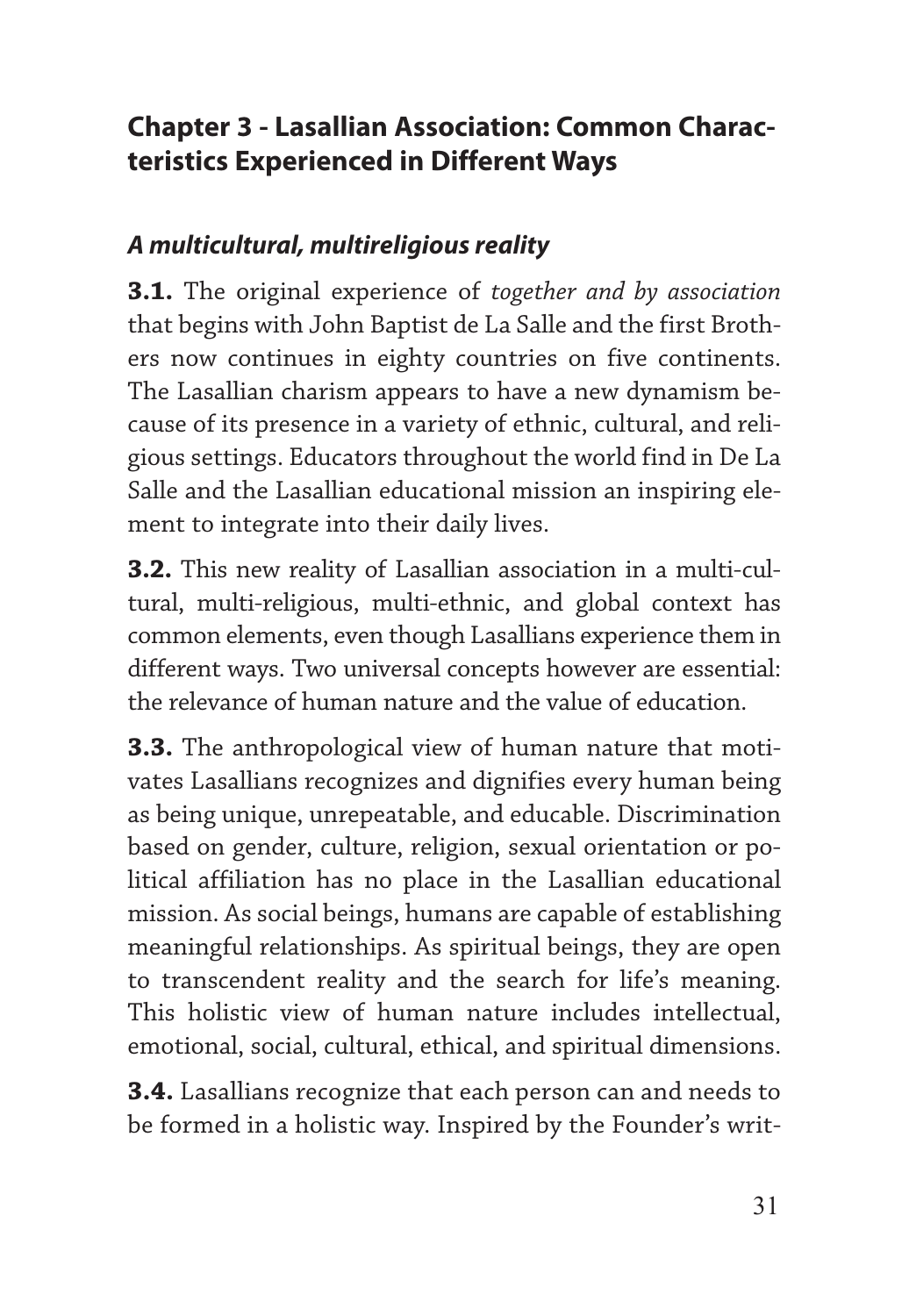ings and experience and by the living tradition of the Institute, Lasallians regard education as a process of integral human formation. They recognize human dignity in the face of everyone they meet. In keeping with the Lasallian tradition, they devote themselves especially to the education of young people who are in difficult and challenging circumstances.

## *A new reality in the Church*

**3.5.** The movement in the life of the Church that the Spirit has inspired in recent decades makes clear that *having been born for the good of everyone, the charisms of the founders […] must be placed at the center of the Church itself, open to commun*ion and participation by all the members of the People of God.<sup>20</sup>

**3.6.** As stated in *Starting Afresh from Christ*:

*The new phenomenon being experienced in these days is that some members of the laity are asking to participate in the charismatic ideals of Institutes. This has given rise to interesting initiatives and new institutional forms of association. We are experiencing an authentic re-flourishing of ancient institutions, such as the secular orders or third orders, and the birth of new lay associations and movements linked to religious Families and Secular Institutes. Whereas at times in the recent past, collaboration came about as a means of supplementing the decline of consecrated persons necessary to carry out activities, now it is growing out of the need to share responsibility not only in the carrying out of the Institute's works but especially in the hope of sharing specific as-*

<sup>&</sup>lt;sup>20</sup> Congregation for Institutes of Consecrated Life and Societies of Apostolic Life, Starting *Afresh from Christ: A Renewed Commitment to Consecrated Life in the Third Millennium*, 31.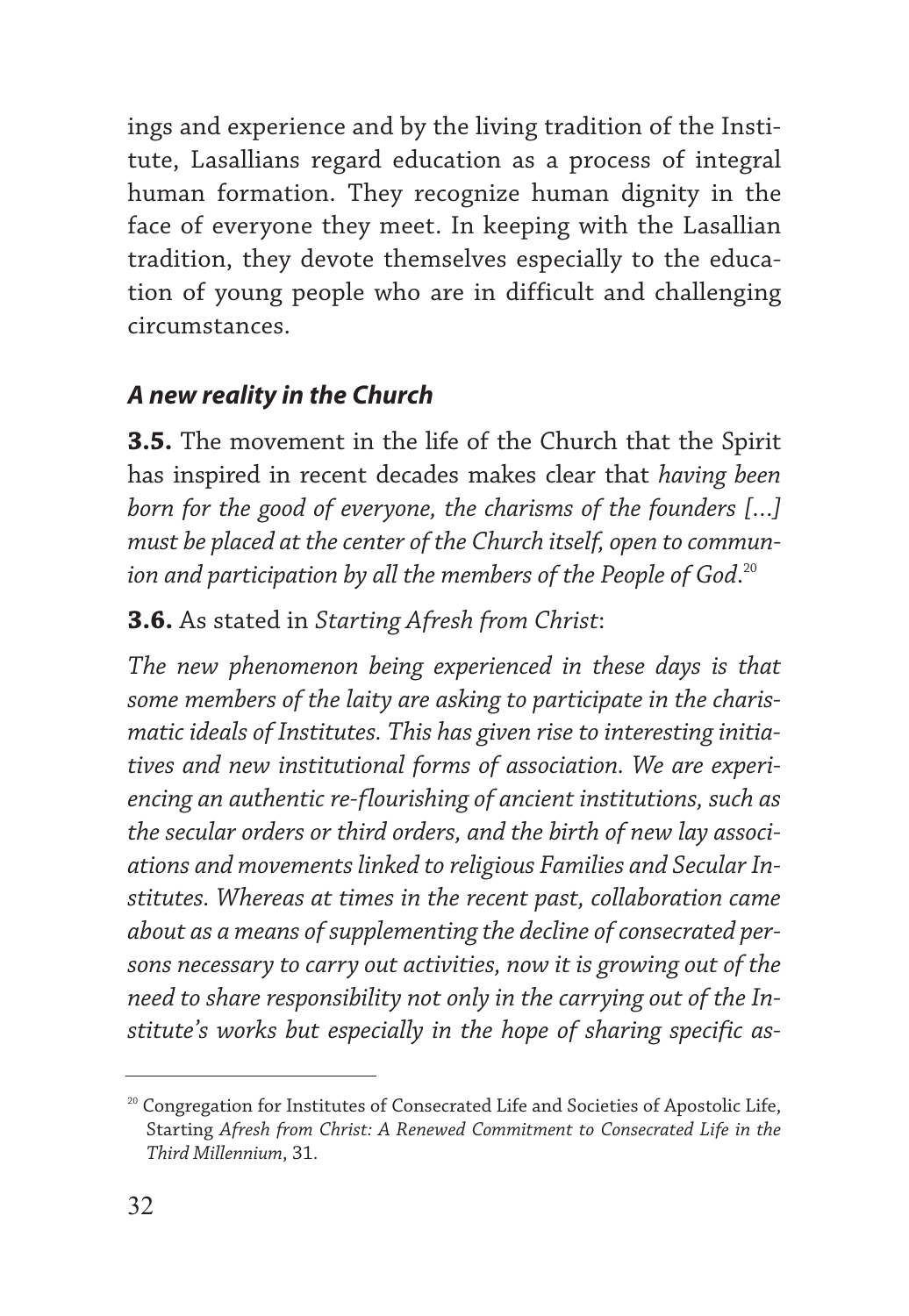*pects and moments of the spirituality and mission of the Institute. This calls for an adequate formation of both consecrated persons and laity to ensure a collaboration which is mutually enriching.*<sup>21</sup>

**3.7.** By valuing the charisms of the founders of religious communities, the Church establishes new relationships of communion and participation among the baptized. A most significant innovation is the request by people who are not members to take part in the charismatic ideals of an institute.<sup>22</sup> The request involves more than sharing the mission or carrying on specific professional tasks, important as they are. The request means, among other things, committing the person's life to a specific way of living God's call through an institute's charism. These new forms of communion and cooperation enrich both members and non-members, especially in mission, community life, and spirituality.

**3.8.** Unity in diversity is the goal of this new reality *It is essential to maintain a dynamic balance between unity and diversity in the Institute…This appears to be indispensable in a rapidly changing world that requires response and flexibility.*<sup>23</sup> Everyone's participation is important because everyone has a unique contribution to make. The Church accomplishes its mission of building the Kingdom of God through the participation of all its members.

## *Recent Developments Concerning Lasallian Association*

**3.9.** The 44<sup>th</sup> General Chapter (2007) has invited the Broth-

 $21$  Ibid.

 $22$  Ibid.

 $23$  Cf.  $44<sup>th</sup>$  General Chapter, pp.  $46-47$ .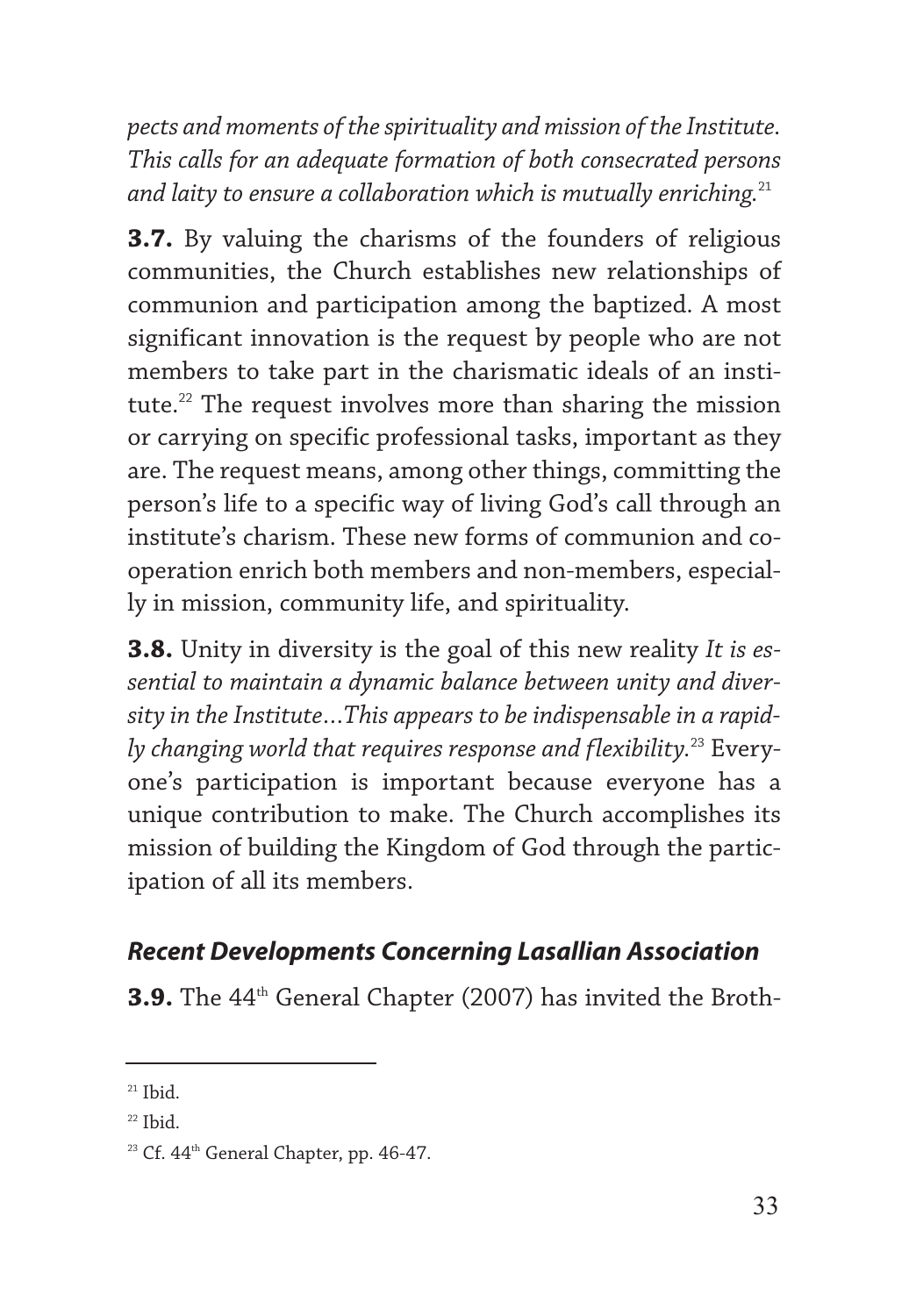ers to recover the original inspiration and motivation of the vow of association for the educational service of the poor. This emphasis on the centrality of the vow of association rearranges the story of the Brothers' association, making it the central element from which they view the other vows and their entire life. It should be noted that the focus on the Brothers' special vows of teaching the poor gratuitously and stability in the Institute has changed since the renewal General Chapter 1966-1967. *The first became a vow to serve the poor through education and the second became a vow of fidelity to be made at final profession. … In 1986 the vow of stability was reinstated …integrating the element of fidelity with stability. The mission vow was expanded to include the traditional and fundamental notion of association under the title of the vow of association for the educational service of the poor*. <sup>24</sup> This new context also means that the Brothers live their religious consecration alongside other people who share the same Lasallian charism, becoming "for them and with them, heart, memory, and guarantor of the Lasallian charism."25

## *The Association Story of Lay Lasallians*

**3.10.** The story of the Brothers of the Christian Schools in association has a long history and tradition. The same is not true for others who are now also involved in Lasallian educational ministry. Their movement toward association has been gradually developing. At the present time, no universal model or system of association exists for colleagues in Lasallian educational ministries. What does exist is a kaleidoscope

<sup>24</sup> *Lasallian Themes*, No. 2, Vows, Bro. Luke Salm, FSC, Rome, 1995, pp. 264-265. <sup>25</sup> Cf. 44<sup>th</sup> General Chapter, p. 24.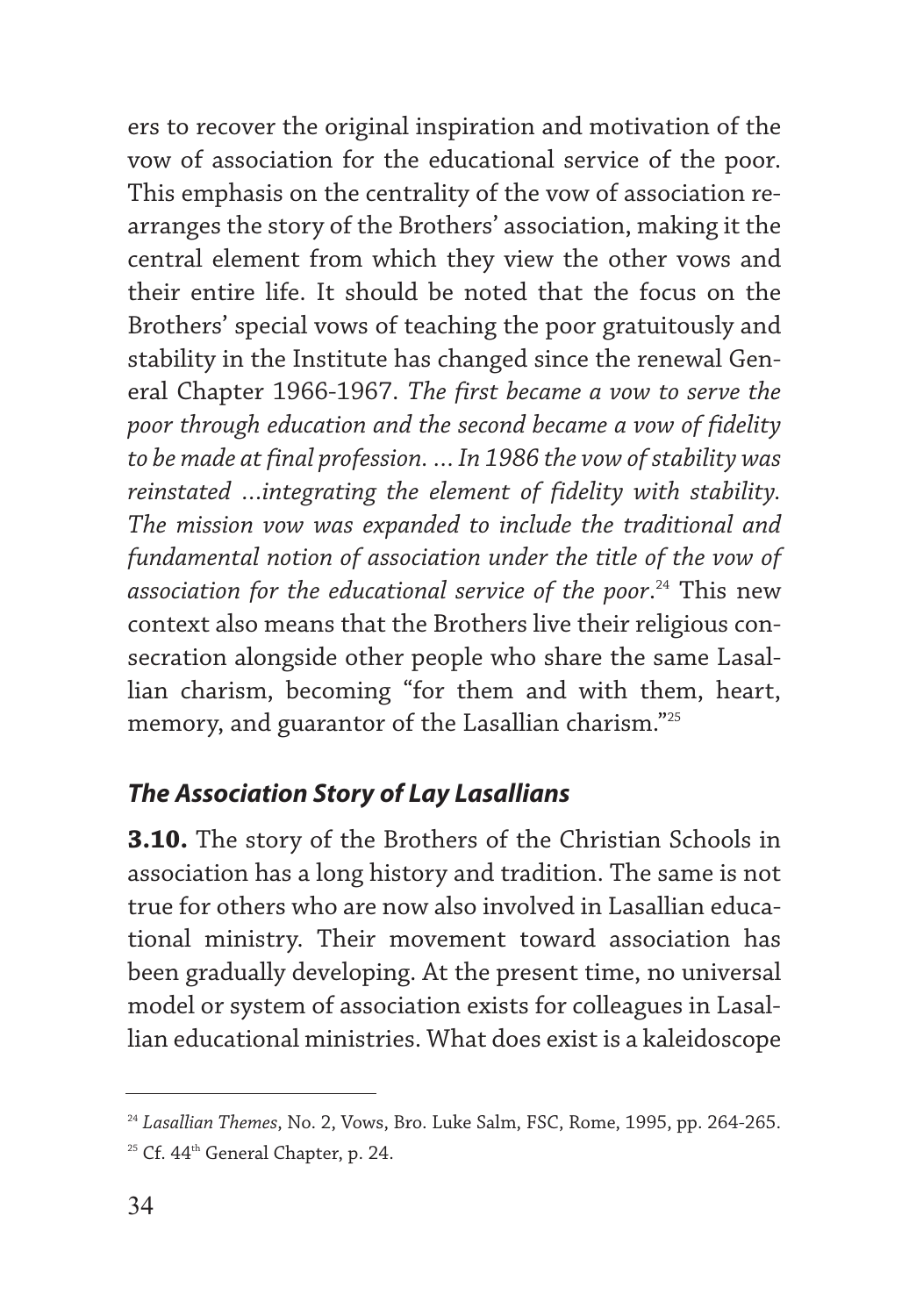of experiences lived out in various countries and cultures pointing to new directions for the future. These experiences appear in two complementary global contexts: Christian and multi-religious. New forms of communion and of participation in the Lasallian charism are emerging in both contexts.

**3.11.** From the Christian perspective, the desire of many colleagues in Lasallian ministries to participate in the charism of the Institute is one of the most significant trends in recent times. This longing for charismatic communion and sharing is fostering a dynamic movement in the Institute. The challenge and the opportunity for the Lasallian charism is clear. The challenge is to find ways to appreciate, acknowledge, and perhaps give form to this action of the Spirit. The opportunity is to identify and expand in the future this new and significant presence of the Lasallian charism in the world of the young, especially the poor.

**3.12.** In the global context of multi-religious societies, the Institute must continue to find ways to appreciate and to encourage people who are motivated and inspired by the Lasallian charism. The central question, perhaps, is not to create organizational structures but to strengthen existing links with these Lasallian educators and supporters by recognizing their original and diverse contributions to the Lasallian educational mission.

**3.13.** The 43<sup>rd</sup> Chapter also urges the Institute to take into account the situation of the women and men who participate in the Lasallian mission but do not share the Christian faith. "We should note that in the composition of these groups one can meet Brothers, other Christians, members of other religions, and persons of goodwill whose point of reference, as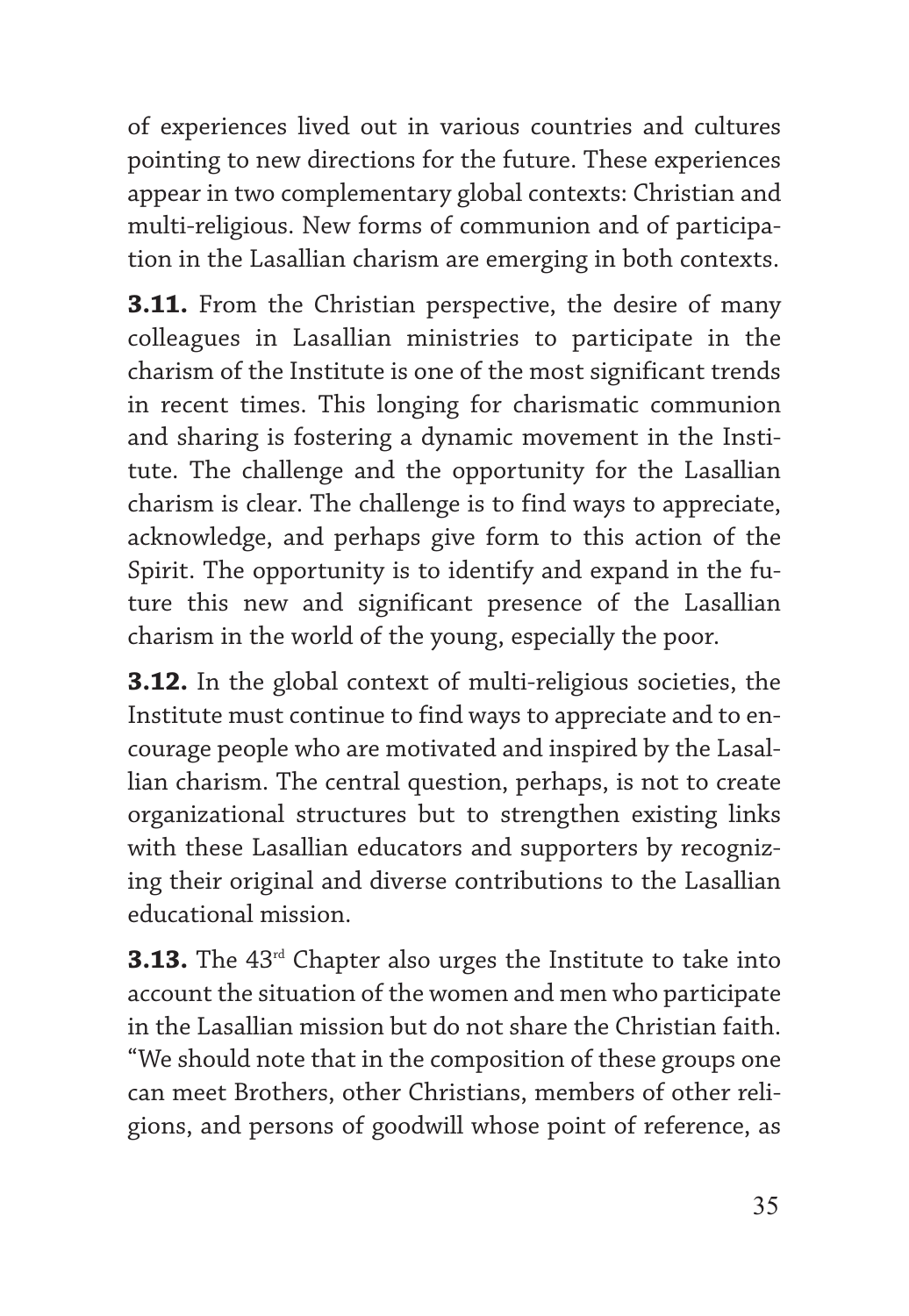the 42nd General Chapter indicates, is *the human and spiritual values recognized and pursued by all Lasallians (meditation, service of the poor, the family, the rights of children)*. <sup>26</sup> Let it be stated clearly and unambiguously that calling oneself Lasallian is not relegated only to those of the Christian faith. Many faith-filled people professing other creeds participate daily in the Lasallian educational Mission. They are a valued part of this community.

**3.14.** In turn the goal, in those places where Lasallians minister in a multi-religious context, needs to be the deepening of faith in each student. It is our hope that students of all religions would graduate from our Lasallian schools professing their beliefs more faithfully and be committed to the construction of a better world.

## *Toward a New Association Story*

**3.15.** The centuries-old story of Lasallian association follows a well-traveled and meaningful road. More recently new horizons of understanding are emerging that enable Lasallians to revisit our founding story. The Spirit of the Lord is inviting all to discover new powers in the Lasallian charism so as to be able to respond to the educational needs of the children, young people, and adults whom God has entrusted to the Lasallian Educational Mission.

<sup>&</sup>lt;sup>26</sup> 43<sup>rd</sup> General Chapter, Circular 447, Associated for Educational Service for the Poor, 2000, p. 6.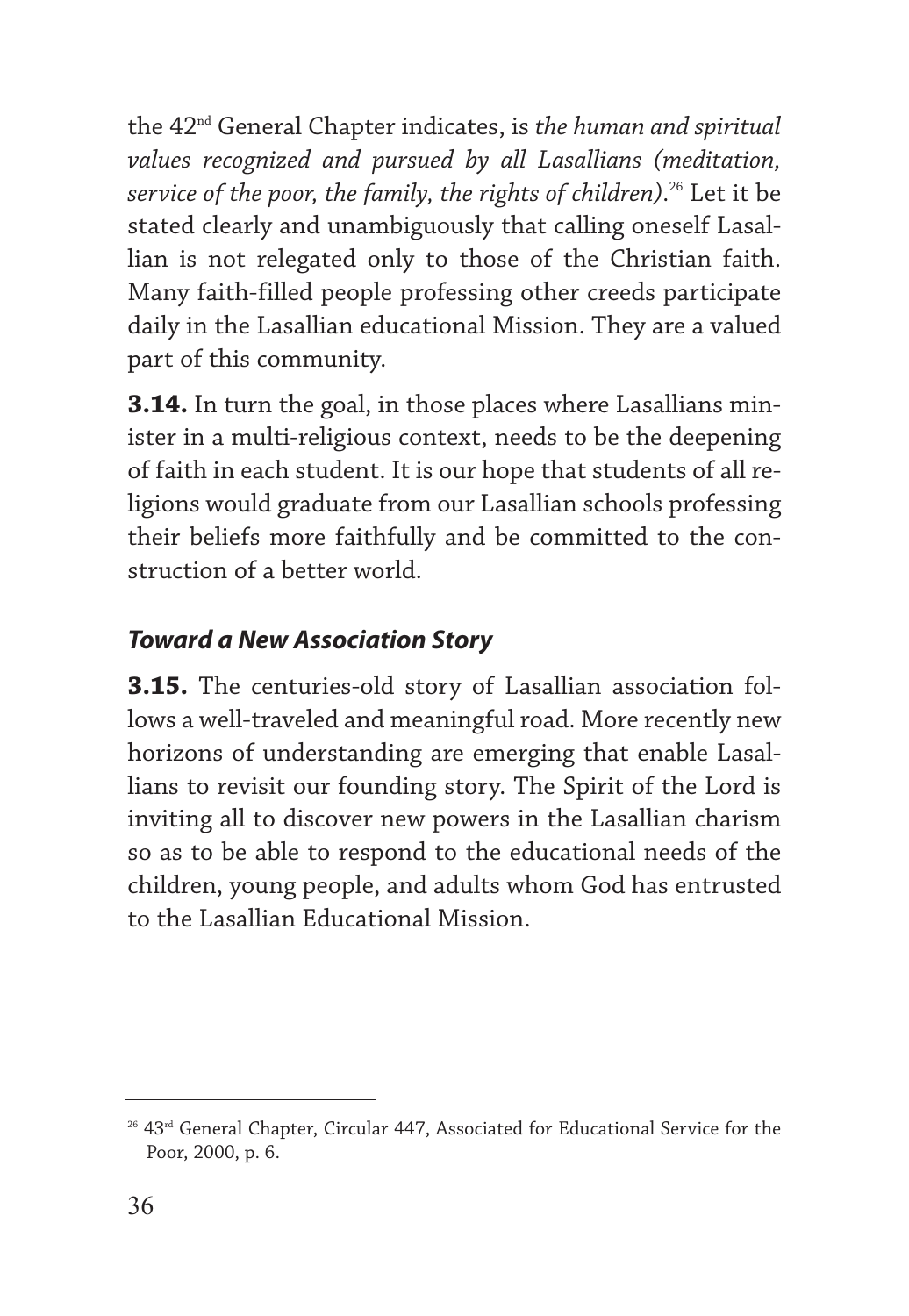## **Chapter 4 - The Need for Discernment**

**4.1.** During the past four decades, the renewed interest in association as a primary characteristic of Lasallian ministry has inspired many initiatives throughout the Lasallian world. This phenomenon also appears in other religious institutes, for a long time in some, more recently in others.

**4.2.** *Vita Consecrata* calls this movement an important characteristic of our time, one that is full of promise for the future: *We may say that, in the light of certain historical experiences such as those of the Secular Institutes or Third Orders, a new chapter, rich in hope, has begun in the history of relations between consecrated persons and the laity*. 27

**4.3.** Association initiatives in Lasallian educational ministries are diverse, depending on the District or the Region, on the pace of development and impact, and on the questions and discussions that certain initiatives provoke among Brothers and other Lasallians.

**4.4.** In their approach to association, some Districts offer a public form of commitment; others hesitate to do so. Some Districts conduct regular meetings at the District level and encourage shared decision making, including a Mission Council with appointed or elected officers. Other Districts prefer not to take this approach to association, or they consider the idea of association to be inopportune in their locale. As an Institute, we need to help the latter find ways in which to religiously and culturally adapt the movement of Lasallian association for mission so as not

<sup>27</sup> Cf. *Vita Consecrata*, 54.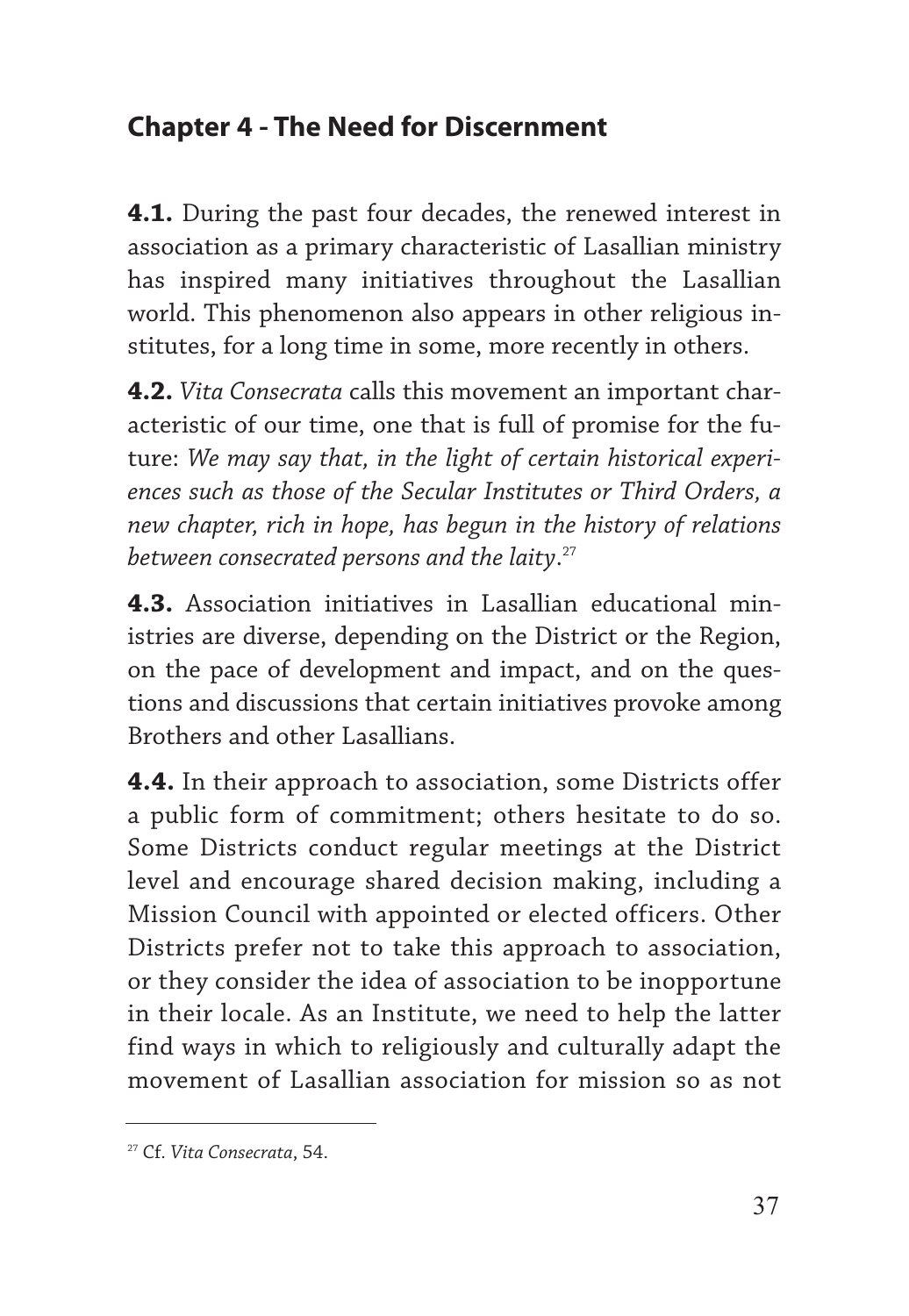to risk losing any of our international richness -"unity in diversity."

**4.5.** Given these diverse experiences and attitudes, we propose a method of discernment that will not "extinguish the Spirit," to use the words of St Paul. In this circular we are attempting the delicate process of definition and clarification of vocabulary and of criteria for association. As we embark on clarifying concepts it might be useful to recall now the cautionary words of Cardinal Garrone, as quoted by Brother Michel Sauvage, at the time of the 1966-1967 General Chapter: *Everything that is vague is useless…everything that is clear is false*. 28

**4.6.** Language, although not the only means, is an important vehicle of communication. Yet in an international Institute such as ours it often falls victim to misinterpretation and biased cultural nuance. The risk of language confusion is not new in human history, as the story of the Tower of Babel reminds us. Moreover, many contemporary Christians and most believers in other religious and secular traditions have neither immediate access to nor understanding of our Institute's Christian vocabulary.

**4.7.** We do not wish to cover the same ground as other excellent works in existence.<sup>29</sup> Therefore we will not propose a glossary of Lasallian terms in this document. We prefer to amplify in this chapter on discernment the meaning of association since it is central to the current discussion.

 $28$  Cf. Sauvage, op. cit. (footnote 6) p.11.

<sup>29</sup> Lasallian Essays, No. 3, Botana, FSC, Antonio, *Thematic Vocabulary of Lasallian Association*, FSC Generalate, Rome, 2008. Lasallian Essays, No. 4, Botana, FSC, Antonio, *Basics for a Present-Day Model for*

*the Lasallian Family*, FSC Generalate, Rome, 2008.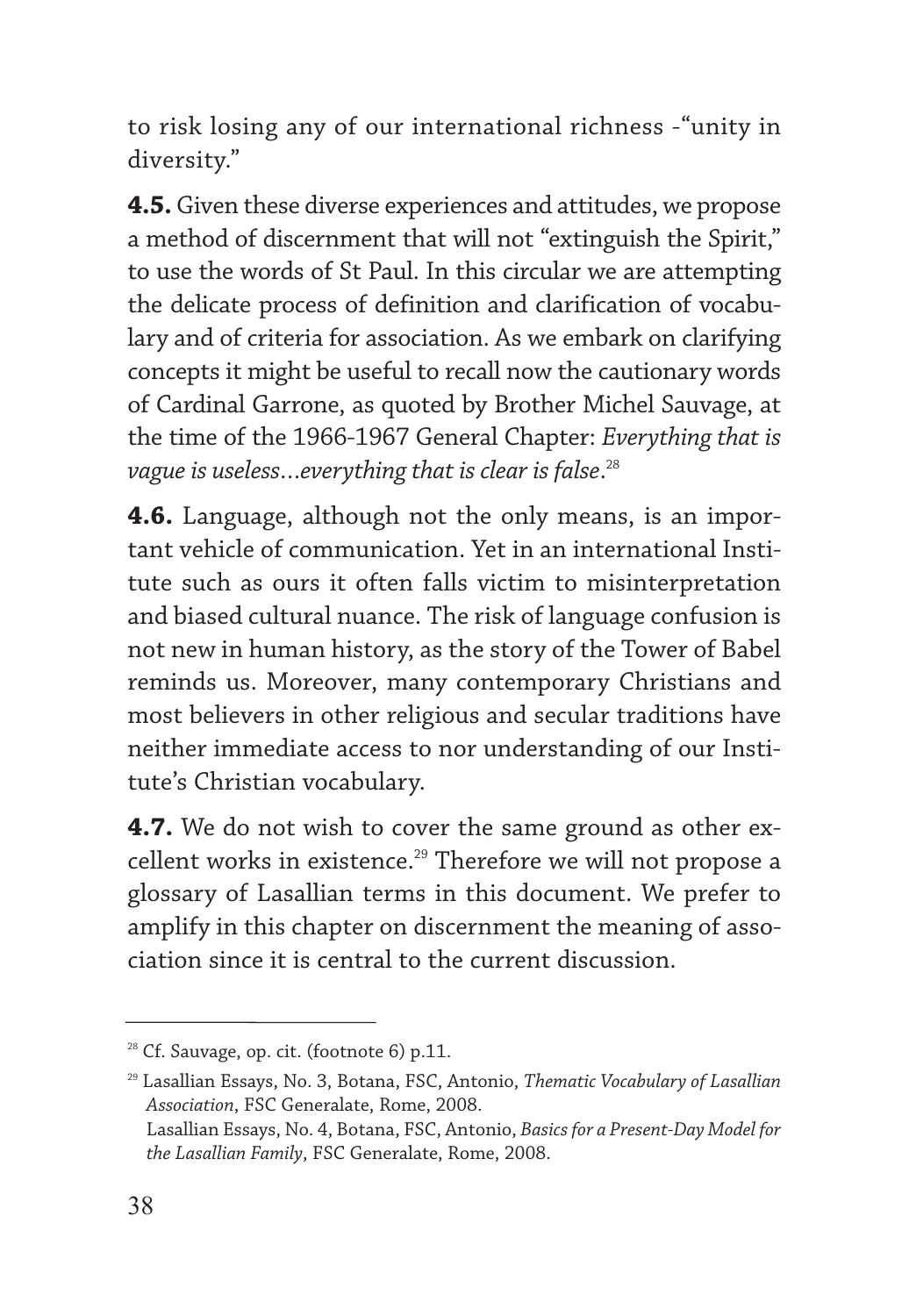## *Association*

**4.8.** *Association*, the most frequently used of the terms to be considered, has a variety of meanings, depending on the person using it, the locale, and the context (sociology, spirituality, law, or economics). Within the limits of this circular, we cannot define all the many ways in which the word *associa*tion is used.<sup>30</sup> Instead, we are focusing on the various meanings of *association* in Lasallian thinking.

**4.9.** In the Lasallian tradition, the term "association" has a mystical connotation that goes beyond the dictionary definition of the word. For Saint John Baptist De La Salle, association was a fundamental intuition that allowed him to respond with apostolic zeal to God's salvific plan for the young, especially the poor. When they associated together, the first Brothers experienced through their lived history that their lives were irrevocably united by the incarnation of this Trinitarian call. That is why for all Lasallians today, the "together and by association" element of our origins, continues to have a strong and deep meaning.

**4.10.** Given this perspective, the term "association" should not be understood in a legal or canonical sense. It represents the link that unites all those committed to the Lasallian Mission, i.e. those who see themselves responsible for it and who contribute to its vitality. This link can be expressed in diverse ways:

– For the Brothers, it is a vow that forms part of their religious profession.

<sup>30</sup> Rivera-Moreno, Juan, A., *Associative Belonging*, MEL Bulletin, No. 15, Rome, 2005.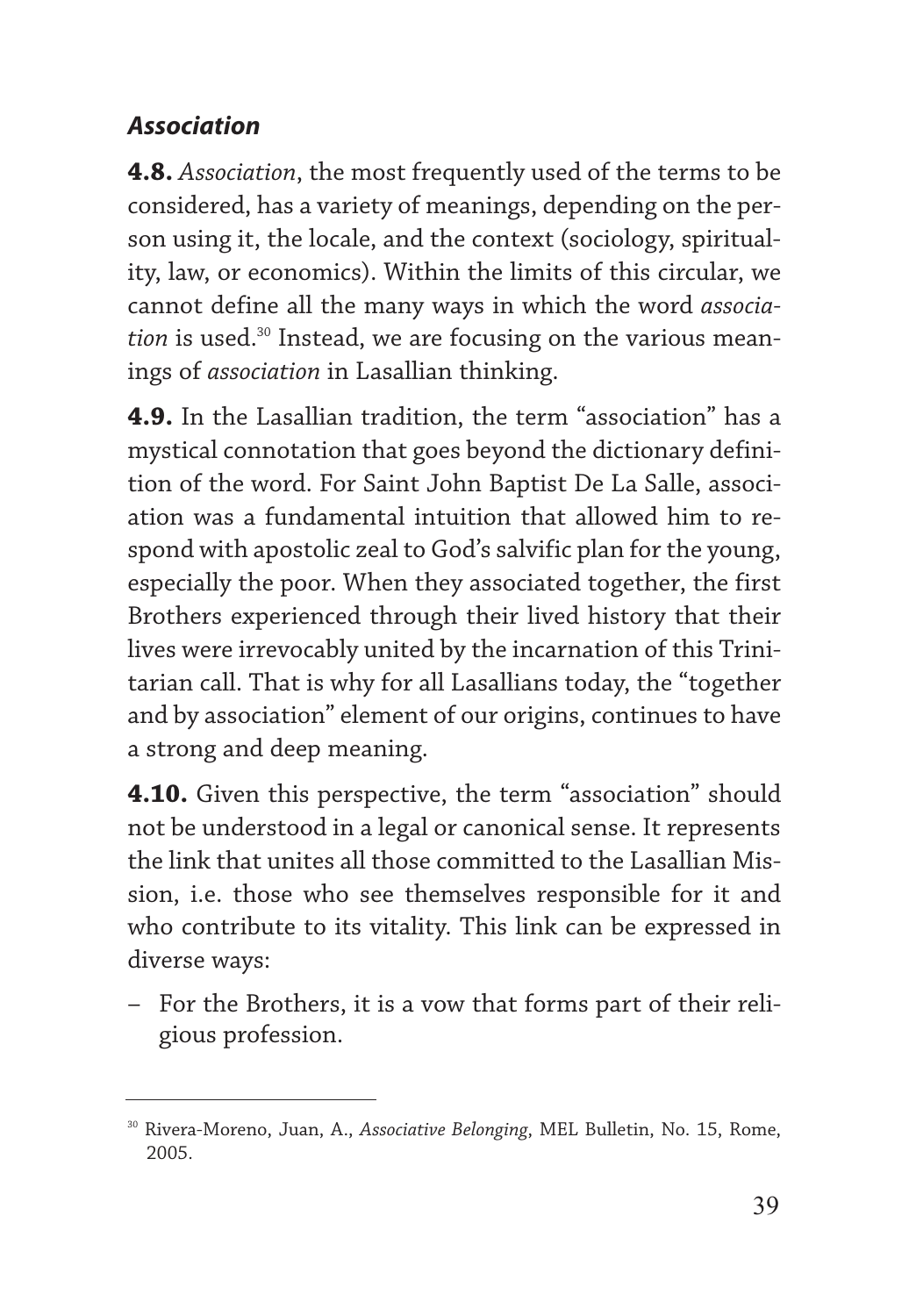- Some Lay Lasallians will choose to express it publicly after a process and according to the customs of their District.
- Other Lay Lasallians will live it out implicitly through their commitment in the Lasallian Mission lived according to the characteristics described in this Circular. They are associates *de facto*.

**4.10.1.** Freedom is the primary element in the Lasallian understanding of association which, from the beginning, is always a voluntary action. It involves a free choice that touches all aspects of a person's life. One does not associate simply because of professional work. Going no further than a professional association, in our thinking, is collaboration. Association in the Lasallian context has a broader and deeper meaning. Respect for the freedom and for the lifelong journey of each individual is an essential aspect. Association does not occur *ipso facto*.

**4.10.2.** Association symbolizes and supports the personal conviction that solidarity and community spirit lie at the heart of the Lasallian mission of promoting the human and religious development of young people. Someone who works totally in isolation cannot claim to be associated.

**4.10.3.** The experience of association within a Lasallian ministry is a spiritual process in which faith in God is a moving force and, for others, a potential goal. The aspect of personal belief, whether explicitly expressed or a worthy goal to be pursued, is a vital component of the process whereby Lasallians associate.

**4.10.4.** Association has never been an end in itself. It is "for the mission"; with the clear purpose of giving a human and Christian education to *"the children of the artisans and the poor."*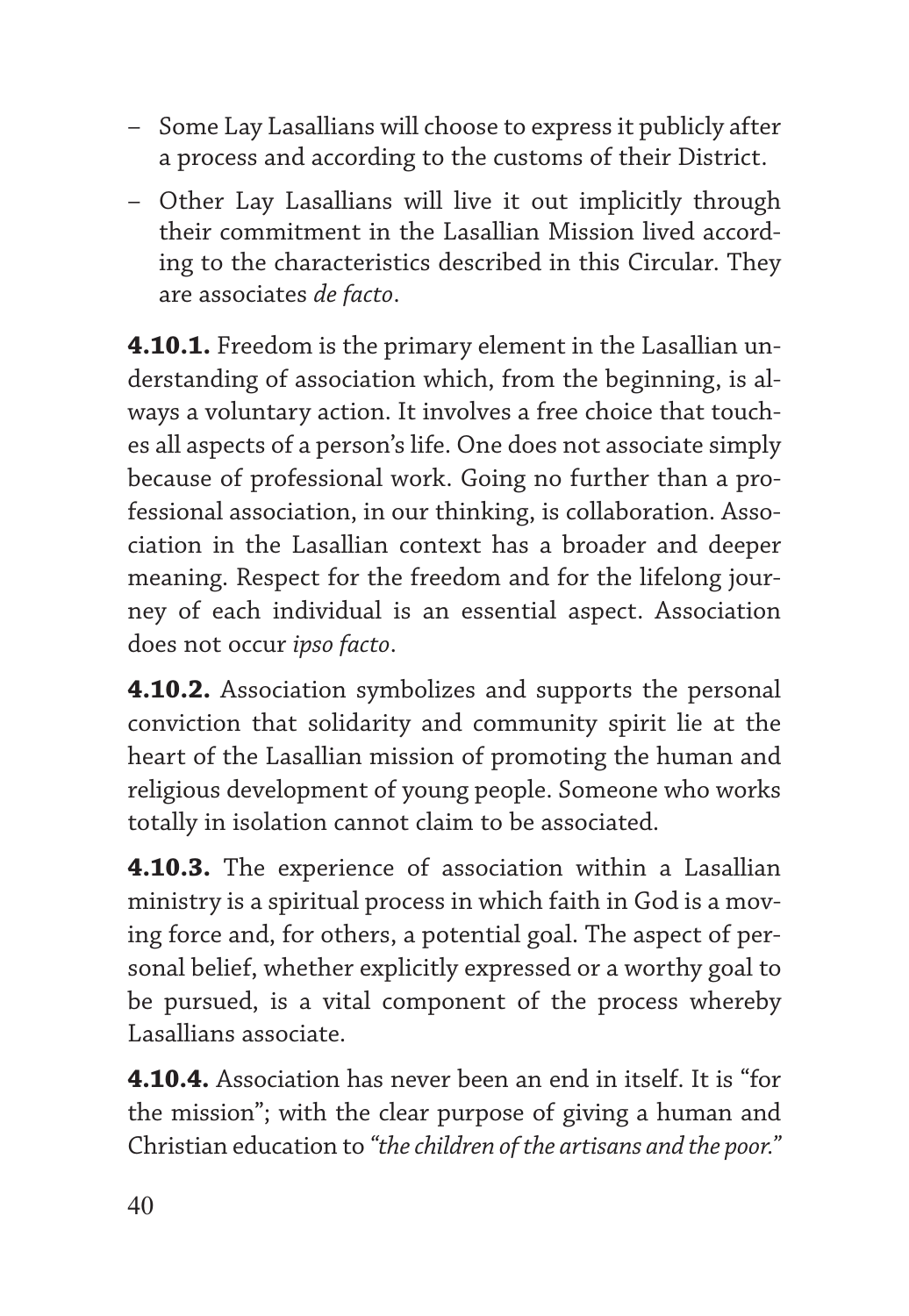**4.10.5.** Often current Lasallian vocabulary links the terms *association* and *Lasallian family*. These two distinct terms exist in a dialogue that distinguishes between them but retains their mutual relationship. This dialogue will be considered more in Chapters 5 and 6.

**4.11.** Several types of association occur in today's Lasallian world.

**4.11.1.** Association as lived by the Brothers: The 2007 General Chapter stresses that in the Brother's vocation, association is the primary vow that gives meaning to all the other vows. It is the Institute of the Brothers of the Christian Schools that constitutes the stable body within the family in which the link of association is the strongest. It is a vow of which the Brothers are proud.

**4.11.2.** Association as lived by members of a Lasallian intentional group: A public commitment expresses the intention after a process of discernment that involves the District administration and the leaders of the relevant Lasallian ministry.

**4.11.3.** Association as lived by people who integrate their commitment to education, their spiritual life, and the fundamental aspects of Lasallian association but choose not to join an intentional group or to make a public commitment.

**4.12.** However, being considered and described as an *associated Lasallian* involves some form of recognition, expressed in a variety of ways, such as a specific link with the District structures, a close relationship with a community of Brothers or other Lasallians, regular participation in Lasallian meetings and formation sessions, or participating in discernment and decision-making groups (such as a Lasallian Educational Mission Assembly or Council).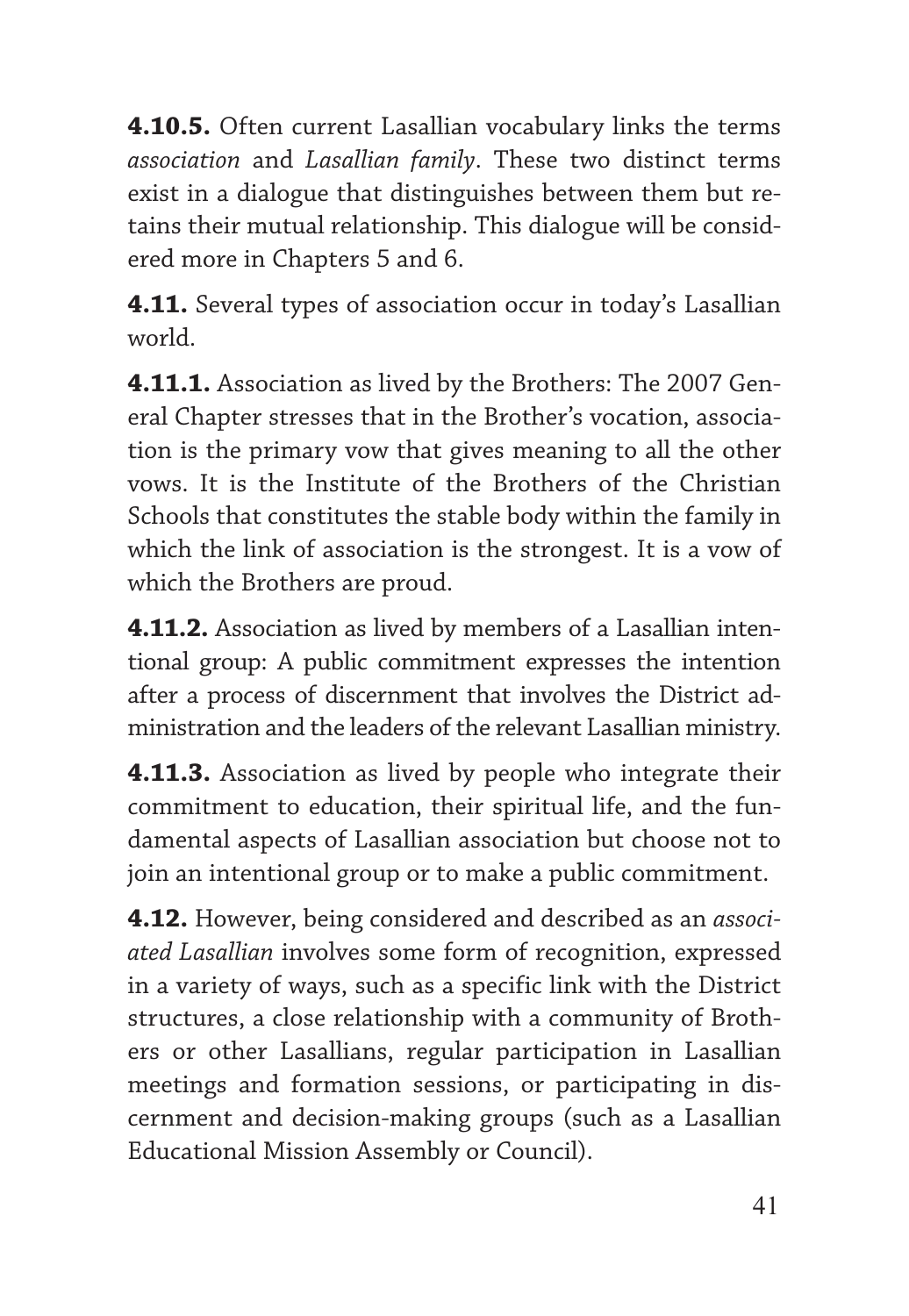**4.13.** Some Districts ask whether Lasallian association ought to have a legal basis in civil law or Canon Law. Because the civil law of each country governs the various kinds of associations that can exist therein, juridical procedures and possibilities vary from country to country. It is not the purpose of this document to make recommendations based on local civil law.

**4.14.** The Canon Law of the Church recognizes the possibility of associations of the faithful<sup>31</sup>, but the statutes of these associations differ. To obtain the Church's official recognition, public associations must be established by the "competent ecclesiastical authority" (canon 301); private associations must have their statutes "recognized by a competent authority" (canon 299). A pre-condition for addressing this question, locally or internationally, is the existence of Lasallian intentional groups that seek recognition within the framework of the Institute. Each situation requires local or international study, depending on the circumstances. There is a value in being cautious in seeking canonical status for Lasallian intentional groups. Lasallians have an enduring, rich and fruitful experience of association. And as long as there is a Superior General in Rome, and the Brothers and Lay Lasallians remain together, looking for new canonical models would not best serve current needs.

#### *Criteria for individuals and intentional groups*

**4.15.** The 43<sup>rd</sup> General Chapter (2000), concerning the topic of associates, has established five criteria for the District leader or the person responsible for a Lasallian intentional

<sup>31</sup> Book II, Part. I, Heading 5, Canons 298-329.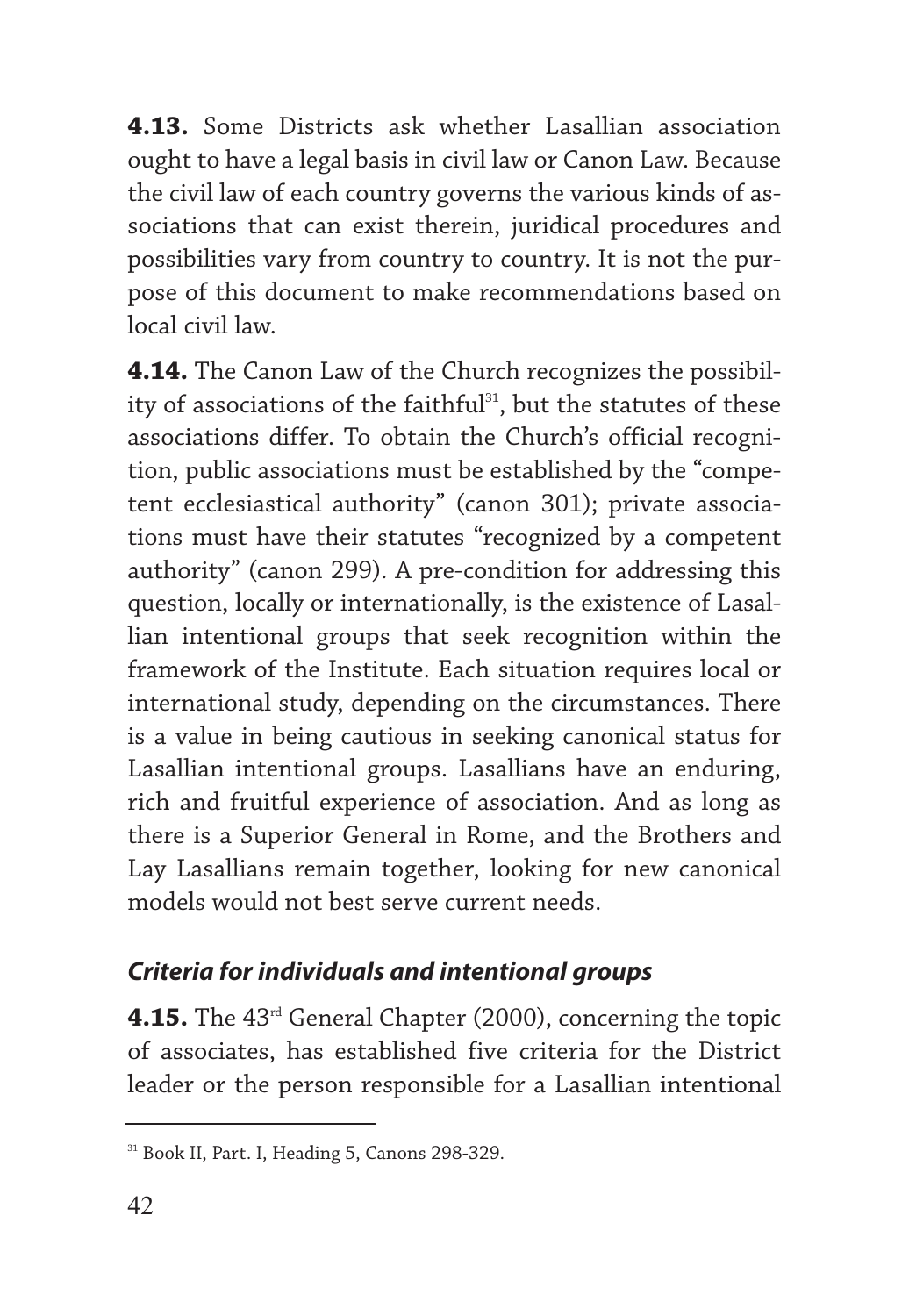group to accept a request for association. These criteria basically concern an individual's request for association.

- *1) A vocation inspired by the charism of Saint John Baptist de La Salle and his values.*
- *2) A life of faith which discovers God in everyday life understood in the light of the Scriptures and, for persons of other religions, in the light of their own sacred texts.*
- *3) A community experience of some form or other suited to the identity of its members.*
- *4) A mission of some duration which associates persons with the educational service of the poor.*
- *5) An openness of mind which makes it possible to see beyond the individual and his immediate environment.*<sup>32</sup>

#### *Criteria for Lasallian groups within an Institution*

**4.16.** Association has an institutional aspect when it involves having a specific role in an organization, a responsibility for allocating resources, a decision to make in common, or a diverse range of belonging (family, religious, church). To achieve harmony in Lasallian association, four factors must be in balance and these four factors form a system: (1) the purpose of association, (2) the needs of young people, (3) the people who request association, and (4) the organizational structure. The four factors are reciprocal; none must be eclipsed. The characteristic underlying their relationship is the coherence between what is said and what is done, between the ideal and what occurs in fact, between the means and the end.

<sup>&</sup>lt;sup>32</sup> Cf. 43<sup>rd</sup> General Chapter 2000, p. 4.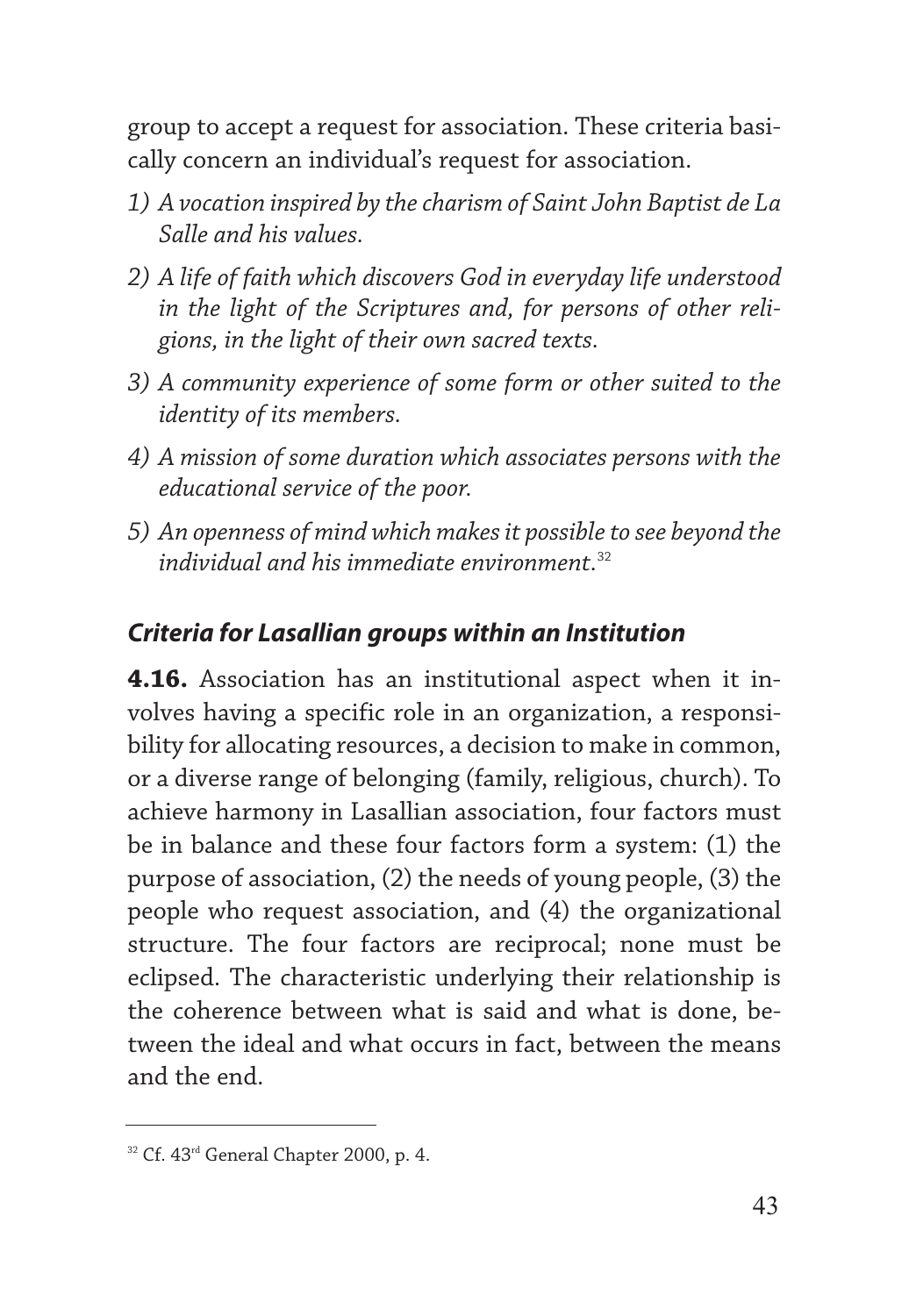## *Criteria for discernment*

**4.17.** Evaluating these initiatives, some of them temporary or limited in scope, while others are long-lasting and extensive, requires principles on which to base the discernment. Some criteria come from experience; others stem from an understanding of the Lasallian charism. Thus, posing the question, "Who is in?" or "Who is out?" of Lasallian association does not further the discussion any; just as vagueness or indifference risks relativizing the vocational call. The invitation to belong is ever-present and all inclusive. We do not want to marginalize nor create classes of Lasallians. Rather, our goal is to continue motivating, forming and inviting all members to deepen their association for Mission.

**4.18.** To say that *everyone* who is Lasallian is an associate is incorrect. Not everyone is an associate just as not everyone is a Brother. Along with the Brothers, those who *are* associates are more connected to the Institute's structures for Mission and can help assure its stability and continuation.

**4.19.** Another misconception is to compare the ratio of Brothers (3% of the population) to the over 79,000 other Lasallians who share in the Mission. These men and women are not necessarily intentionally in association. This topic will later be developed in the Chapter on the Lasallian Family. Declaring oneself Lasallian means accepting the risk of being noticed, of being counter-cultural, not just by what the person says but by the attitudes, commitments, lifestyle, and the values advocated and lived.

**4.20.** Brother Antonio Botana, former Institute Secretary of Association, enunciates clear criteria for Lasallian discernment.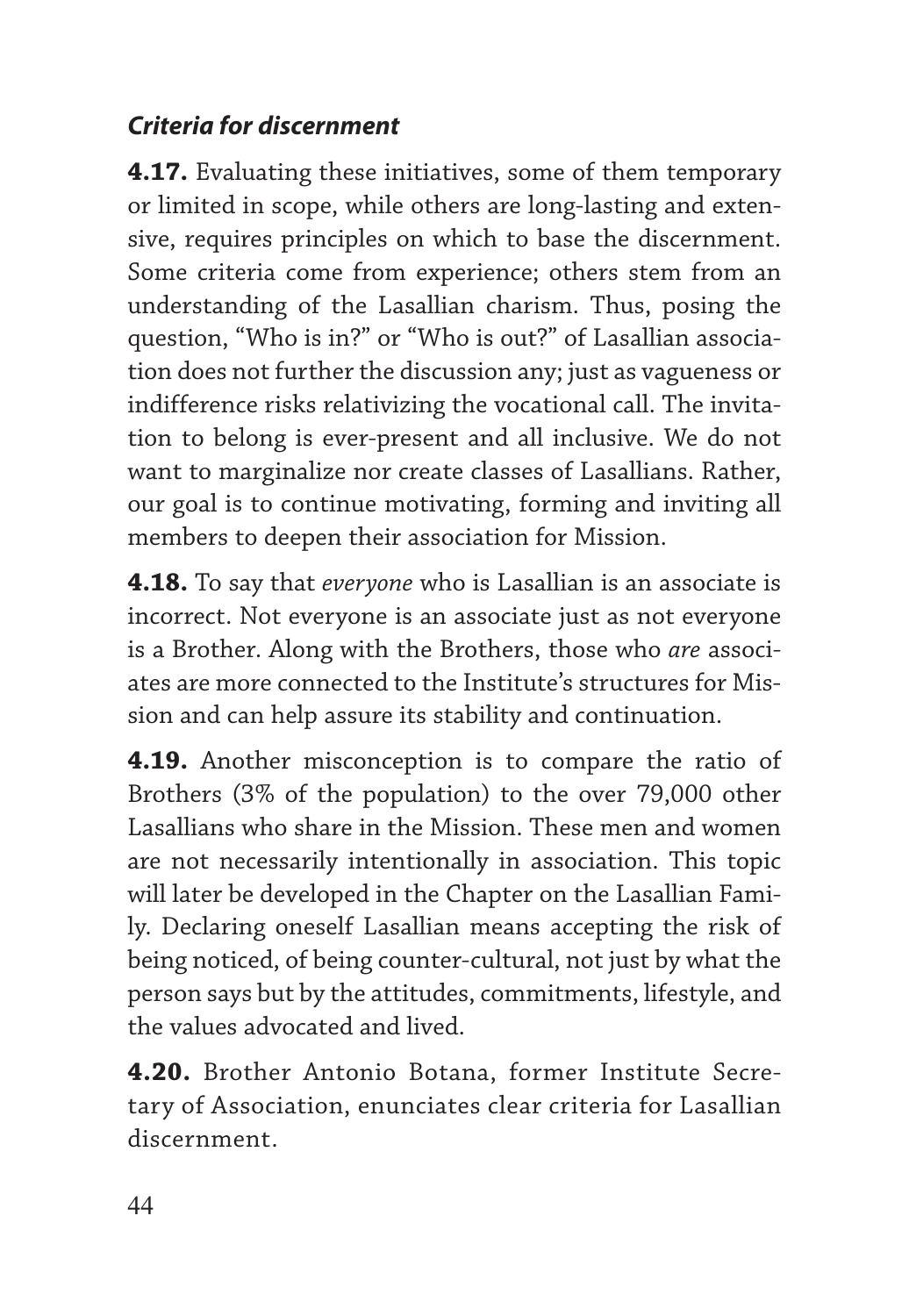Inclusivity and exclusivity are radical positions, and it would be advisable to avoid them in the recognition of associates. It is wiser to engage in a process of discernment to recognize association "in fact," which would always precede "formal" association, whether or not a "formal" association ever does take place. This association "in fact" is made manifest by:

- *a steady disposition of solidarity with other Lasallians and with commitment to the Lasallian mission;*
- *seeking to be sustained by Lasallian spirituality and seeking meaning from it; an awareness of collaborating in God's work;*
- *a clear sense of belonging to the common Lasallian story and to the District; regular participation in District or area meetings, as well as in courses and formation meetings;*
- *participation in some community experience with other Lasallians;*
- *an interest in and openness toward the universality of the Lasallian mission.*<sup>33</sup>

**4.21.** It is important to remember that this discernment of Lasallian association takes place in the lives of real people. Each of us can recognize a Lasallian when we see one in service of the young. However necessary the proposal of written criteria, the real proof is in the actual personal encounter. The following quote from a dedicated Lasallian associate bears witness to this sincere vocational discernment for mission. *"I am Lasallian. I am Lasallian 24 hours a day – in my work, with my family, when I pray. The values I hold, the person I try to be, the work I do and the relationships I have are all lived within this context. Being Lasallian is where I find God and it is*

<sup>&</sup>lt;sup>33</sup> Cf. Lasallian Essays, No. 3, p. 36.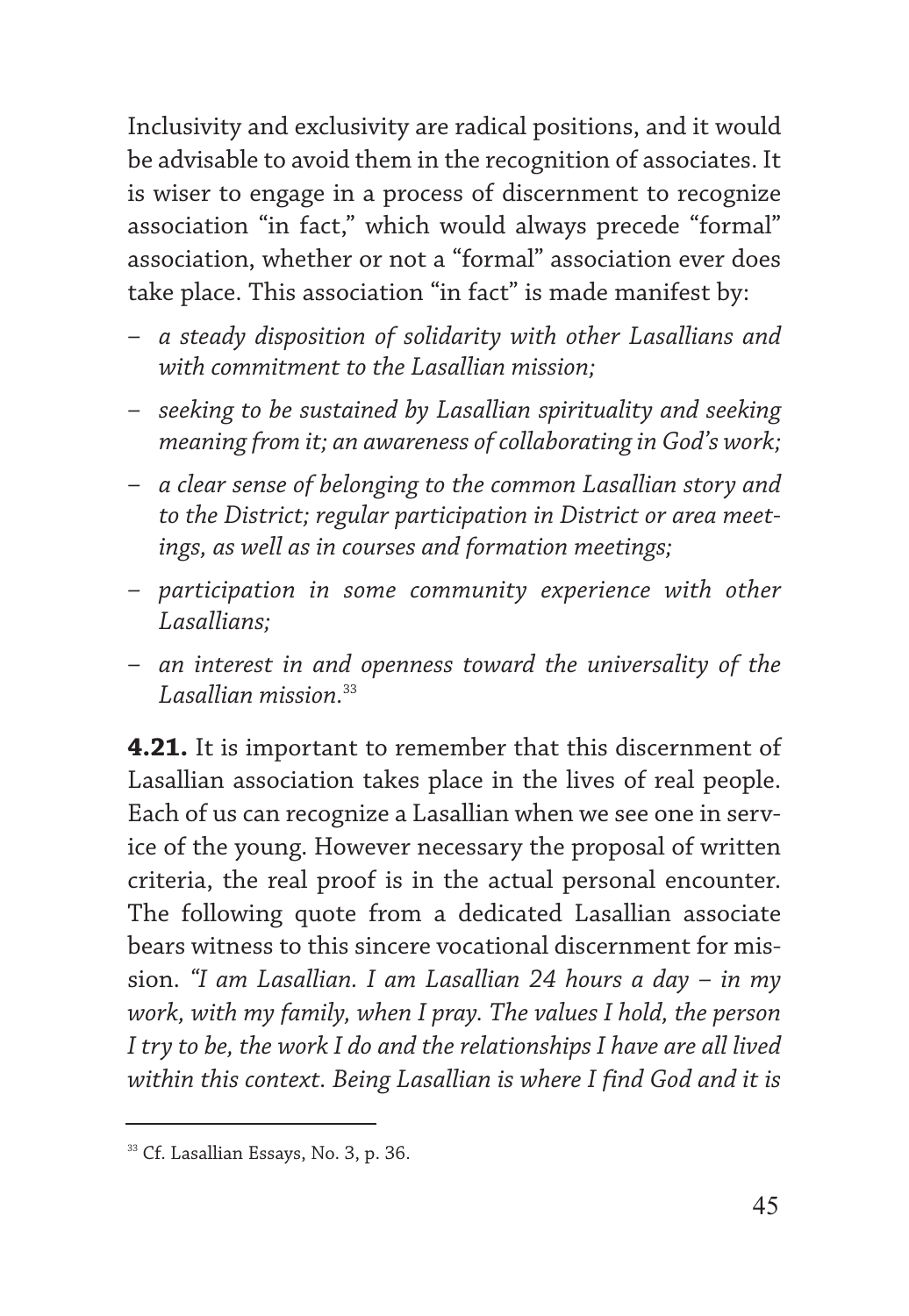*where I am called to try and live as faithfully as I can the values of the gospel."* (PARC Region)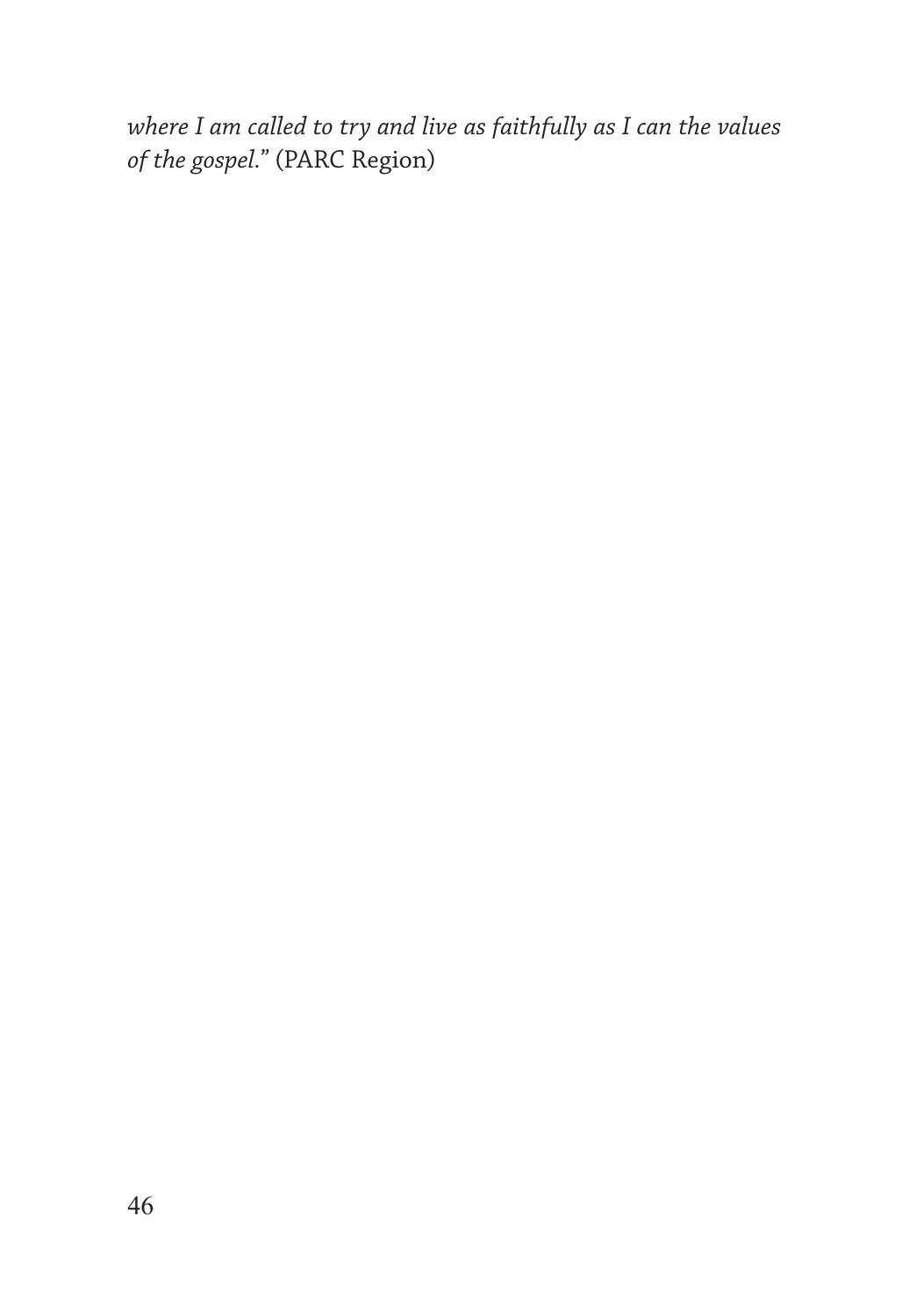## **Chapter 5 - The Lasallian Family**

**5.1.** Just as that huge miraculous blanket was lowered from the heavens and St. Peter was invited to break with traditional norms and partake of food that was once seen as forbidden, so too Lasallians today are being invited to reformulate previous ways of association and to join in the bounty of multi-cultural, multi-religious and innovative ways of belonging to the Lasallian Family. The new blanket is wide. It is a bit mysterious, challenging and stretches to cover five continents. Spread out before us is a feast of opportunity. Willingness to approach the blanket and "eat" is the vitality that will identify 21<sup>st</sup> century Lasallians.

**5.2.** The 44<sup>th</sup> General Chapter charted a course for the Institute. One of the lines of action given to the Secretariat of Lasallian Family and Association states: *To take the initiative to construct in the next two years a possible model for the Lasallian Family as the General Chapter proposed* (Chapter 3,3.3).<sup>34</sup> This is the source, foundation and catalyst for our Circular on Lasallian Association. We felt it important to set the stage for any discussion on the Lasallian Family by beginning first with a reflection on Lasallian association. Not to articulate the first would have impoverished any presentation of the latter. In the first four chapters we presented a way of understanding Lasallian association that has hopefully clarified concepts and principles that the Institute has enunciated over time. Our hope is that in this chapter a similar goal can be reached.

<sup>34</sup> Towards the Year 2014, Circular 456. 2008, p. 21.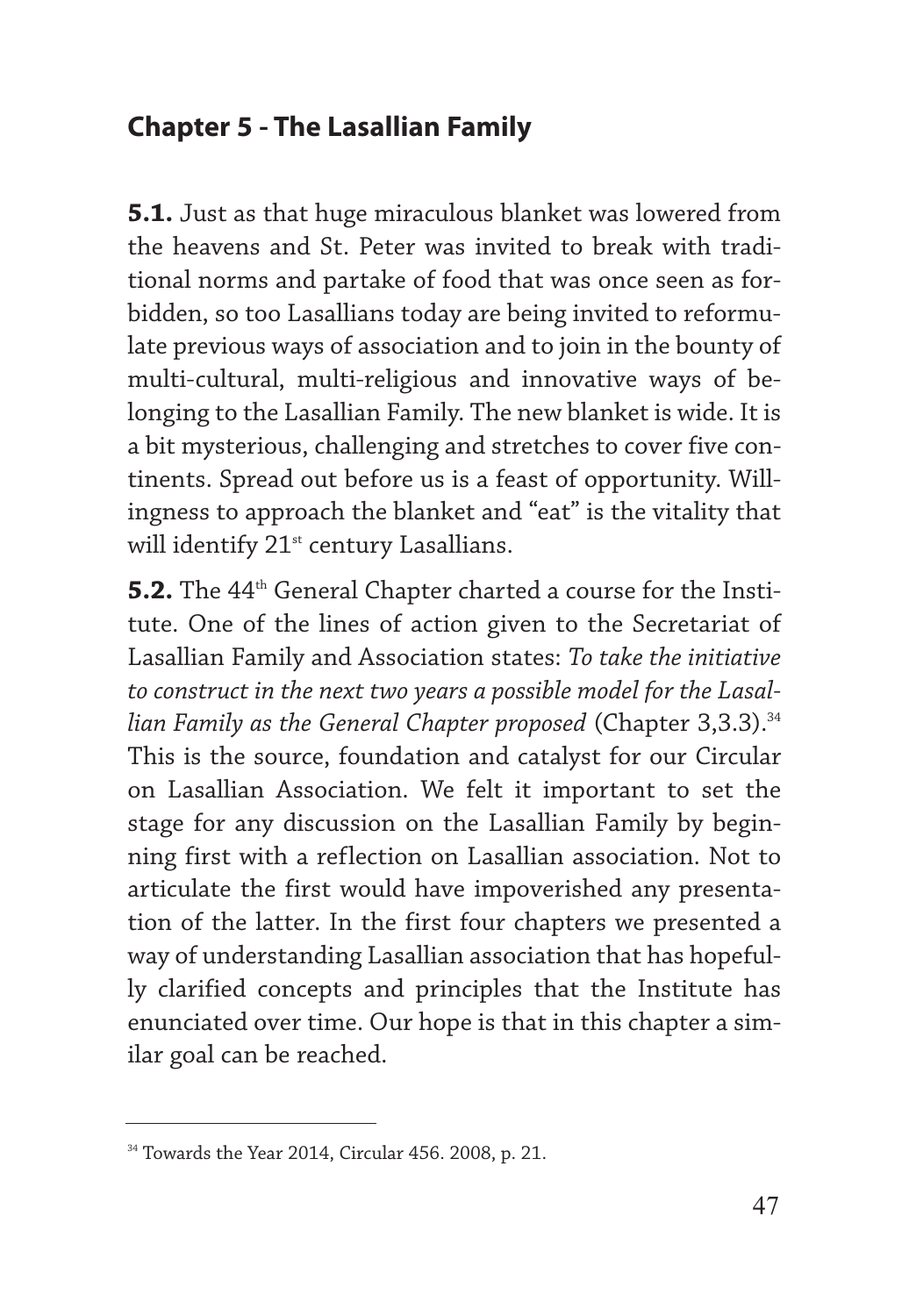## *Family…a Human Perspective*

**5.3.** Before defining the term *Lasallian* Family it is important to discuss some of the essential anthropological elements that contribute to the way the word "family" is perceived by any one group. First and foremost it is critical to admit that culture is the most significant element that must be respected when attempting to explain what the word infers. Using the word family in one culture may have very different connotations in another one. This can be seen in cultures where the nuclear family is experiencing a certain degree of disintegration while in other cultures it continues to be the backbone of all social order.

**5.4.** However, there are certain common elements that bear mentioning because they definitely will nuance one's concept of the Lasallian Family.

**5.4.1.** Elements such as love, friendship, intimacy and mutual understanding, and the extent to which they are or are not demonstrated, are fundamental to all family relationships.

**5.4.2.** There is a common history that is understood or assumed by all family members who then in turn become authors of a new collective story to be passed on to future generations.

**5.4.3.** Healthy families will exhibit a strong sense of unity based on respecting individual rights and communal norms. While responding to the vital needs of its members, every healthy family is also the primary environment where human beings learn to be open to the needs of others.

**5.4.4.** Every member has a unique role and corresponding responsibility within the family system. Ideally, those who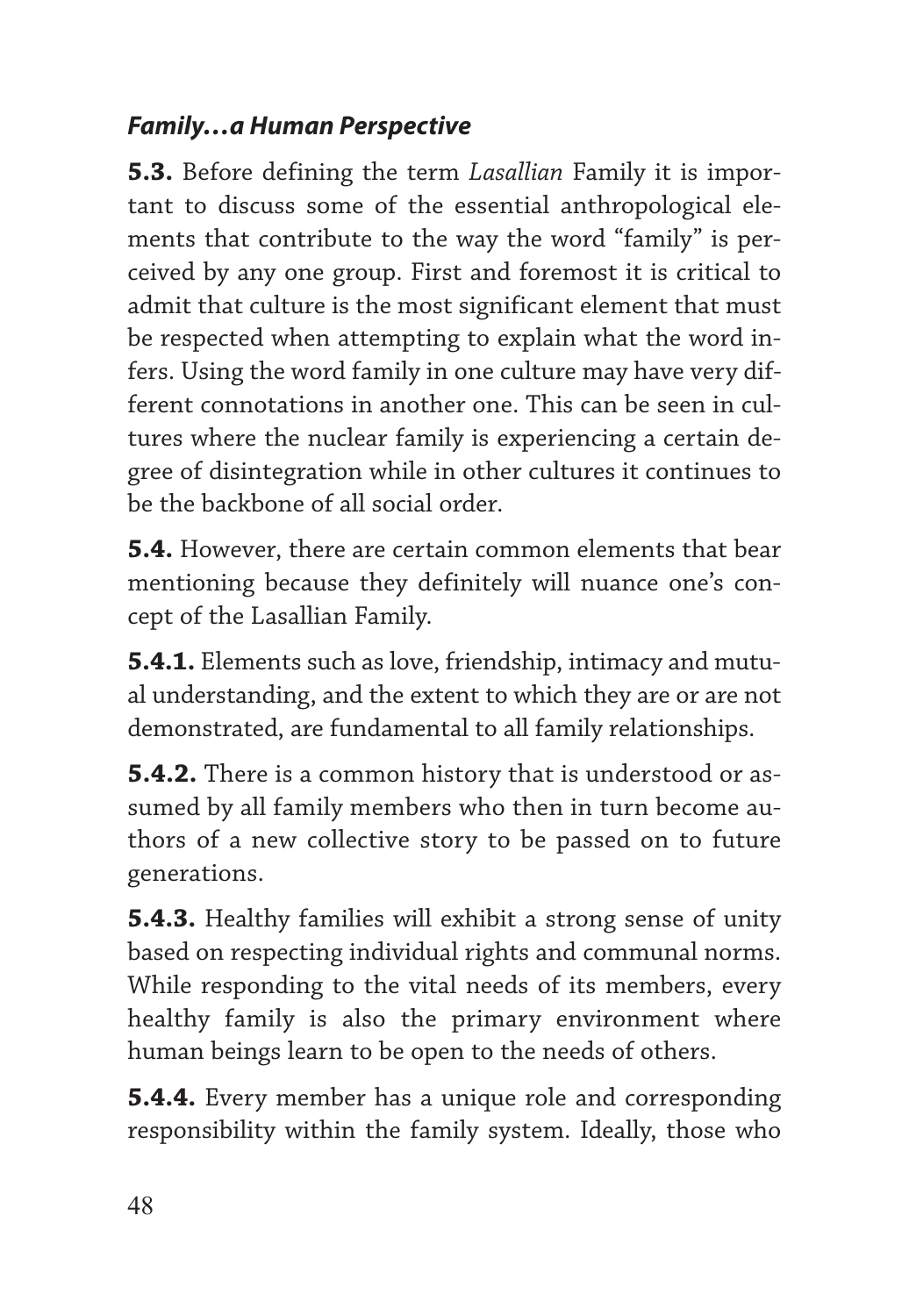exercise authority in the family do so not out of power but rather see their role as an avenue of service.

**5.4.5.** Occasionally convening meetings to seek consensus, share feelings, and/or to mediate a conflict promotes harmony in the family. This is also achieved by celebrating significant moments (birthdays, holidays, deaths…) in the life of its members.

**5.5.** It appears to us that these essential elements can be easily applied to the concept of the Lasallian Family. For our purposes, when we use the word "family" we are not referring here to any administrative structure; we prefer to see it as an ideal to be lived out, i.e. a lifestyle. Therefore, when we speak of Lasallian Family we do not see its members as interlocking gears that drive "the Lasallian Machine." On the contrary, applying all of the elements mentioned above, we see the Lasallian Family as a human community – a living dynamic system that experiences life in all of its difficult and wonderful phases.

#### *Definition*

**5.6.** First appearing in the documents of the General Chapter of 1976<sup>35</sup>, the term Lasallian Family has since taken on a variety of interpretations. For the purpose of this discussion we choose to employ the definition given by the 42<sup>nd</sup> General Chapter in 1993. *The Lasallian Family designates all those who participate in the Lasallian educational enterprise, especially those who are moving toward a sharing of the spirit and the mission of St. John Baptist de La Salle.*<sup>36</sup> It is clear that the def-

<sup>&</sup>lt;sup>35</sup> 40<sup>th</sup> General Chapter, Circular 403, 1976, p. 78.

<sup>36 42&</sup>lt;sup>nd</sup> General Chapter, Circular 415, Proposition 3, 1993, p. 49.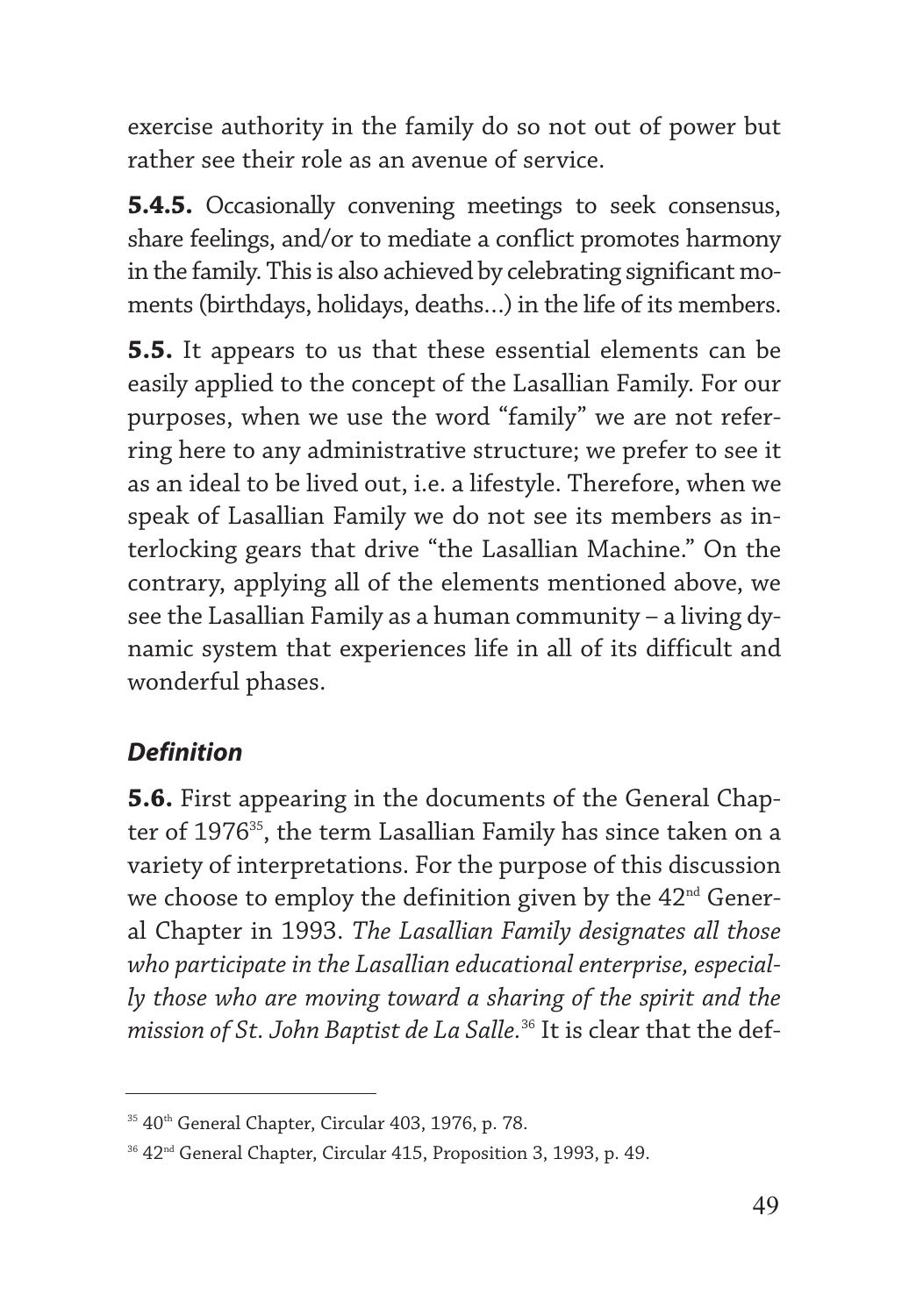inition allows for great flexibility in the way a person belongs to the family. It is all inclusive by allowing for levels of depth ranging from profound to cursory. The word "especially" is significant in the definition. It refers to a more specific group who sees its belonging to the family as a process…a journey. As in the case of membership in any family, there may be an ebb and flow to this process. Belonging is never static. It presumes movement in the areas of personal, relational, intellectual and spiritual growth, all of which affect one's incorporation into the family.

**5.7.** In earlier chapters we spoke of the process of discernment for Lasallian associates. By nature it implies a response to a vocational call lived out through specific observable criteria. Therefore it is incorrect to say that all members of the Lasallian Family are associates but the converse *is* true. All Brothers of the Christian Schools and Lasallian associates – officially recognized or not – are members of the Lasallian Family *de facto*.

**5.8.** As a definition of Lasallian Family develops there is another point to consider. It is the word "Institute." It is used often and in many contexts. The canonical meaning of the term refers to the Brothers of the Christian Schools as a religious institute of pontifical right made up exclusively of Brothers. By definition only the Brothers belong to "the Institute." Granted that more recently the term is commonly used to signify the "Lasallian world" or the "Lasallian Family" as well as the Brothers, we believe that this multiple usage causes confusion. A clear example would be the intended audience of this Circular; it is written to all Lasallians not just to members of the "Institute."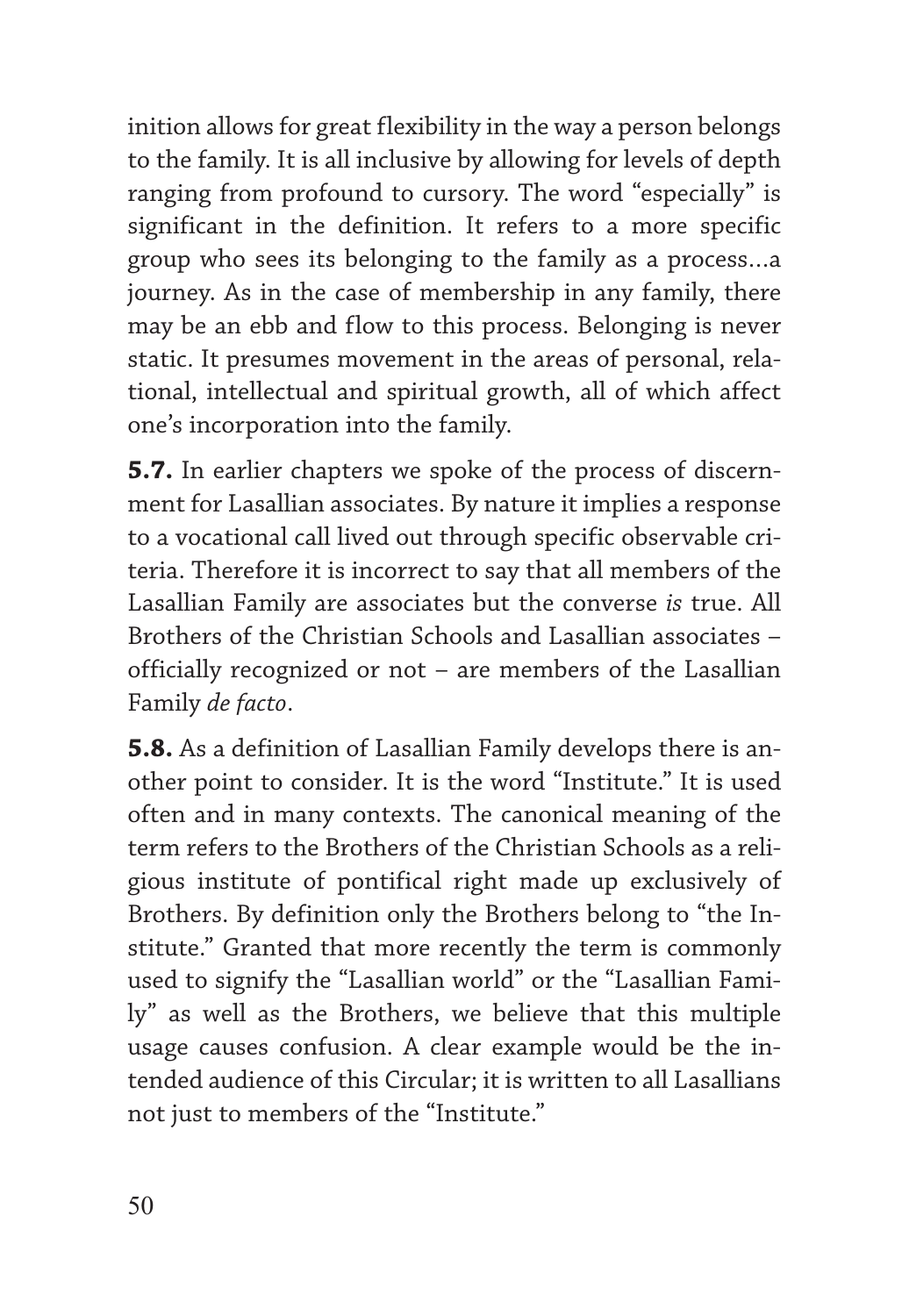#### *Models*

**5.9.** After years of study, reflection, surveys, workshops and discussions, we are of the opinion that promoting any *one* model for the Lasallian Family would be inadequate at best and counterproductive at worst. We believe there is no *one* model and that any model possesses both strengths and limitations in its attempts to symbolize a living reality. Any model, attempting to capture a lived reality through symbol, cannot be true at all times or for all purposes. One popular model sees the Lasallian Family as an "umbrella,"37 under which everyone finds a home. Similar to our discussion on association, if we declare that *everyone* belongs to the family, (the umbrella) does that trivialize belonging? Another is the planetary system model which sees the Lasallian Educational Mission as the "sun" around which Lasallian "planets" navigate in distinct orbits.<sup>38</sup> A third interesting image is the tree which is rooted in the earth of the gospel and the founding story of Saint John Baptist De La Salle. Throughout the years new branches have grown and new ones may appear in the future.

**5.10.** These models are valid, but like all models, are open to misinterpretation. If Lasallian "planets" move in distinct orbits then how, where and when do they connect? What gravitational pull prevents them from orbiting together? Or this may very well be a useful metaphor for visualizing our "unity in diversity." Seeing the Lasallian Family as a tree also has limitations. The Institute's dilemma at the present moment is that some Regions/Districts are re-

<sup>37</sup> Cf. Lasallian Essays, No. 3, p. 85.

<sup>&</sup>lt;sup>38</sup> Cf. Lasallian Essays, No. 3, p. 86.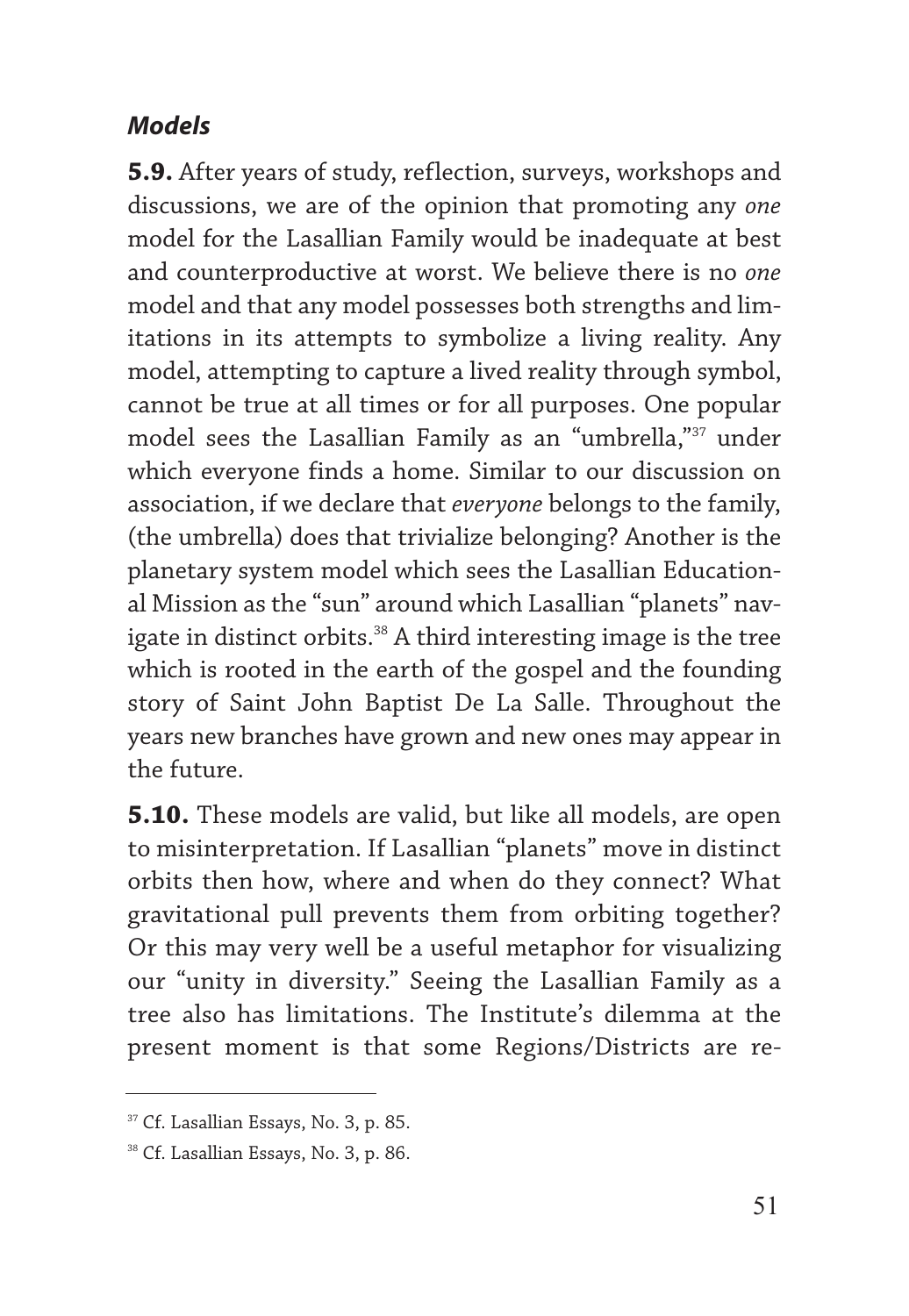questing a set of well defined criteria to determine who is a Lasallian associate and who is a member of the Lasallian Family. Other Regions/Districts see that approach as stifling the Spirit and running the risk of suffocating current and future initiatives.

## *Evangelical Families in the Church*

**5.11.** A fourth model currently being considered by congregations in the Church is the Evangelical Family. An evangelical family is comprised of lay people and religious formed into communities with a view to the congregation's mission and center on the figure and charism of the Founder of the particular congregation. As this model is being adopted by some religious communities we felt it was important to reflect on the topic here within a Lasallian context.

**5.12.** There is no one unique model of an evangelical family in the Church yet they hold in common certain distinctive traits. Members come from different states of life in a desire to live out their baptismal consecration with greater intensity. The group animates its Christian life principally around the gospel of Jesus and in turn around the central figure of a founder whose foundational "intuition" results in the establishment of a specific community. There is also the possibility of a common mission. These flexible criteria allow for many differences among evangelical families. Although structurally based on the above criteria, they may also differ by foundational history, development and growth, apostolate, spirituality, geography and local Church culture. They also differ in many structural ways: orders whose Superior General is the prime authority figure or those who form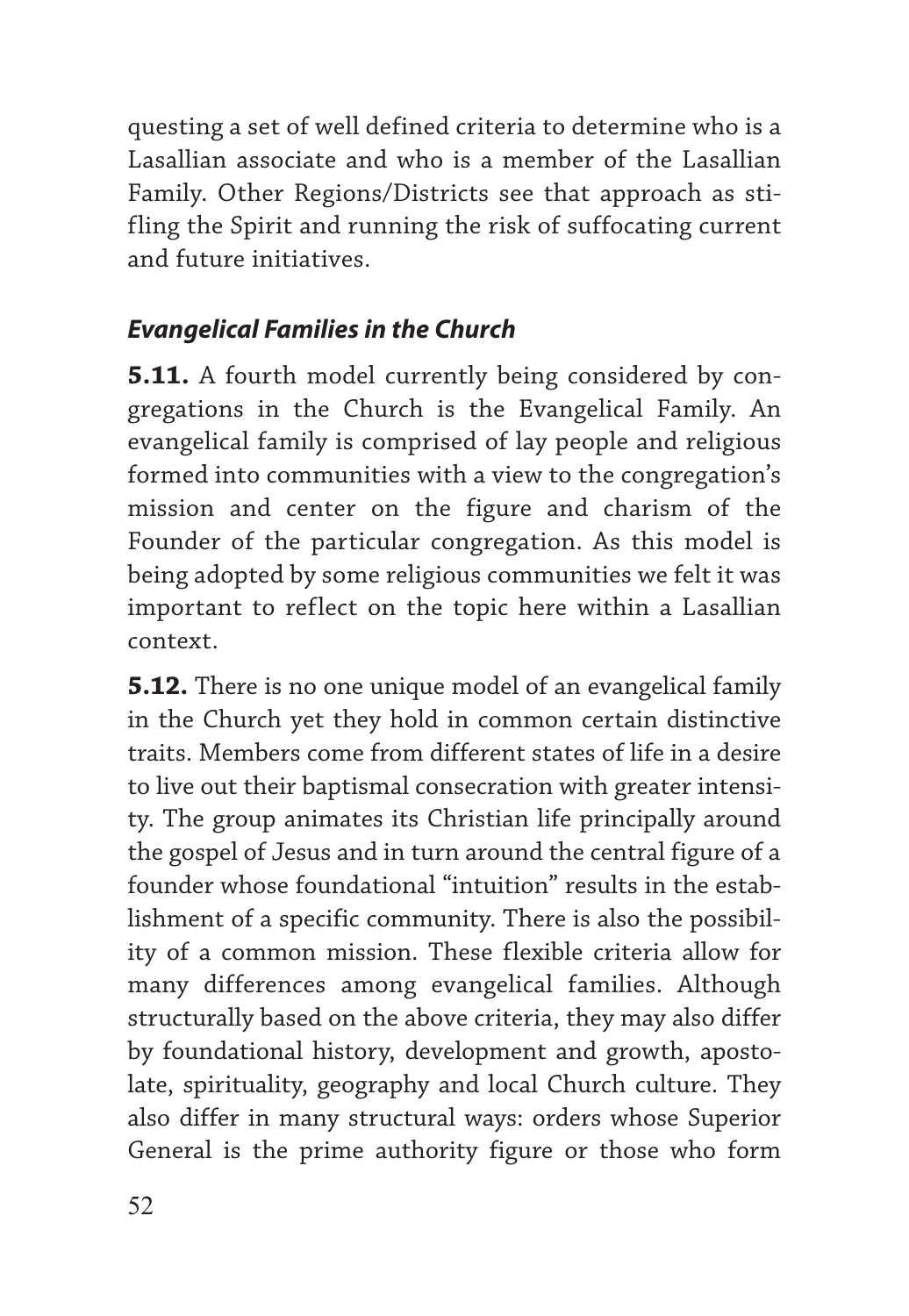councils composed of federations of congregations and groups centered in the same charism.39

**5.13.** Considering the current reality of the Institute, and without diminishing or obscuring the evangelizing dimension of the Lasallian Educational Mission, it seems now that "Lasallian Family," is more appropriate than "Evangelical Family." Yes, the Institute was born of gospel imperatives and is a vital part of the Catholic Church. By nature, the Lasallian Family is composed of Christians who come from diverse cultures and represent a variety of Christian creeds. These Lasallians need to be recognized and given opportunities to continue their spiritual journey in union with other Christians and to celebrate and witness their faith through their educational commitment and personal lives.

**5.14.** Yet the Lasallian Family is broader than this gospelbased group of Christians who are members of evangelical families. The Lasallian Family recognizes and embraces persons from other religions; believers from other faiths who share in the Lasallian educational Mission and call De La Salle "our" Founder. Many educational centers of the PARC (Pacific/Asia) and RELEM (Europe/Mediterranean) Regions are headed and/or staffed by committed men and women from other religions. They walk a Lasallian path precisely because evangelizing is not seen as proselytizing. Lasallians accompany one another by constantly inviting each colleague to deepen not only their educational commitment but at the same time their relationship with God. By using the term "Lasallian" instead of "Evangelical" the family embodies the

<sup>39</sup> Delizy, Bernadette, *Vers des 'Familles évangéliques'. Le renouveau des relations entre chrétiens et congrégations*. Les Éditions de l'Atelier, Paris 2004.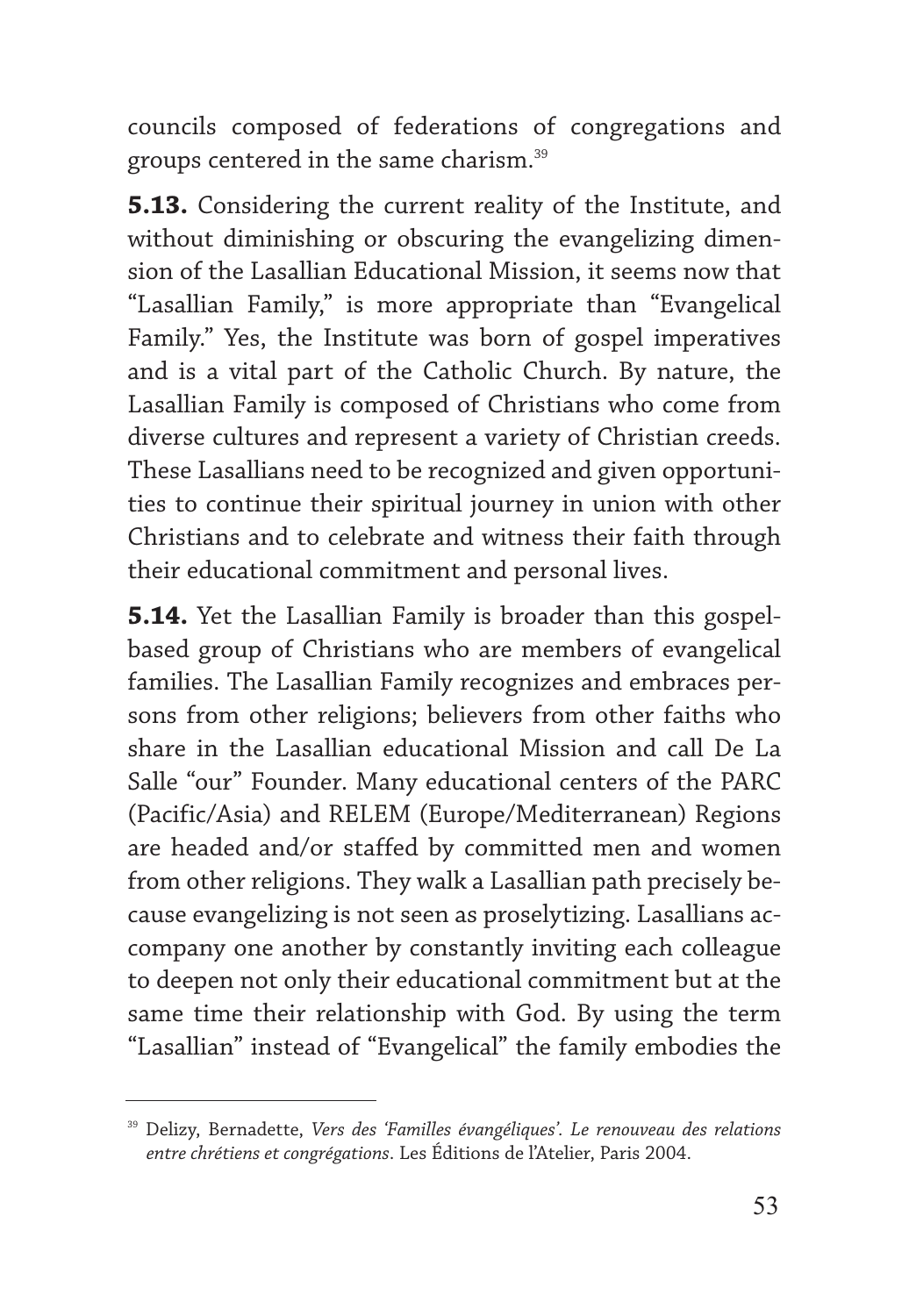creative dynamic tension between Church and the Kingdom of God. "All who participate in the Lasallian educational enterprise" belong to the family.

## *The Lasallian Family and the Institute*

**5.15.** No family can exist in isolation from external influences. Neither can an Institute of Brothers in the Catholic Church. Both are shaped by myriad outside forces that complement and help shape the internal life of each individual grouping.

**5.16.** The Institute of the Brothers of the Christian Schools cannot and does not exist in isolation. Vital to its life and mission is its wholehearted participation as a member of the Lasallian Family. As a religious Institute all of its members are *de facto* associates and members of the Lasallian Family. Yet at the same time this Institute draws life from many sources. It is first rooted in the gospel of Jesus Christ and the founding story of John Baptist de La Salle. It is daily transformed by the young who allow the Brothers to accompany them as "older brothers." The Institute is richer because of the many men and women who find inspiration in the Lasallian charism and spirituality: Sisters Guadalupanas de La Salle, Lasallian Sisters, Catechists of Jesus Crucified-Resurrected and Mary Immaculate, *Signum Fidei*, Lasallian Associates, Lasallian Alumni (UMAEL), Young Lasallians, Lasallian Volunteers, various Lasallian communities and groups… and the list will continue to grow. The Lasallian Family is also shaped by outside sociological, political, ecclesial, historical, anthropological and cultural "elements" that either promote or impede its growth.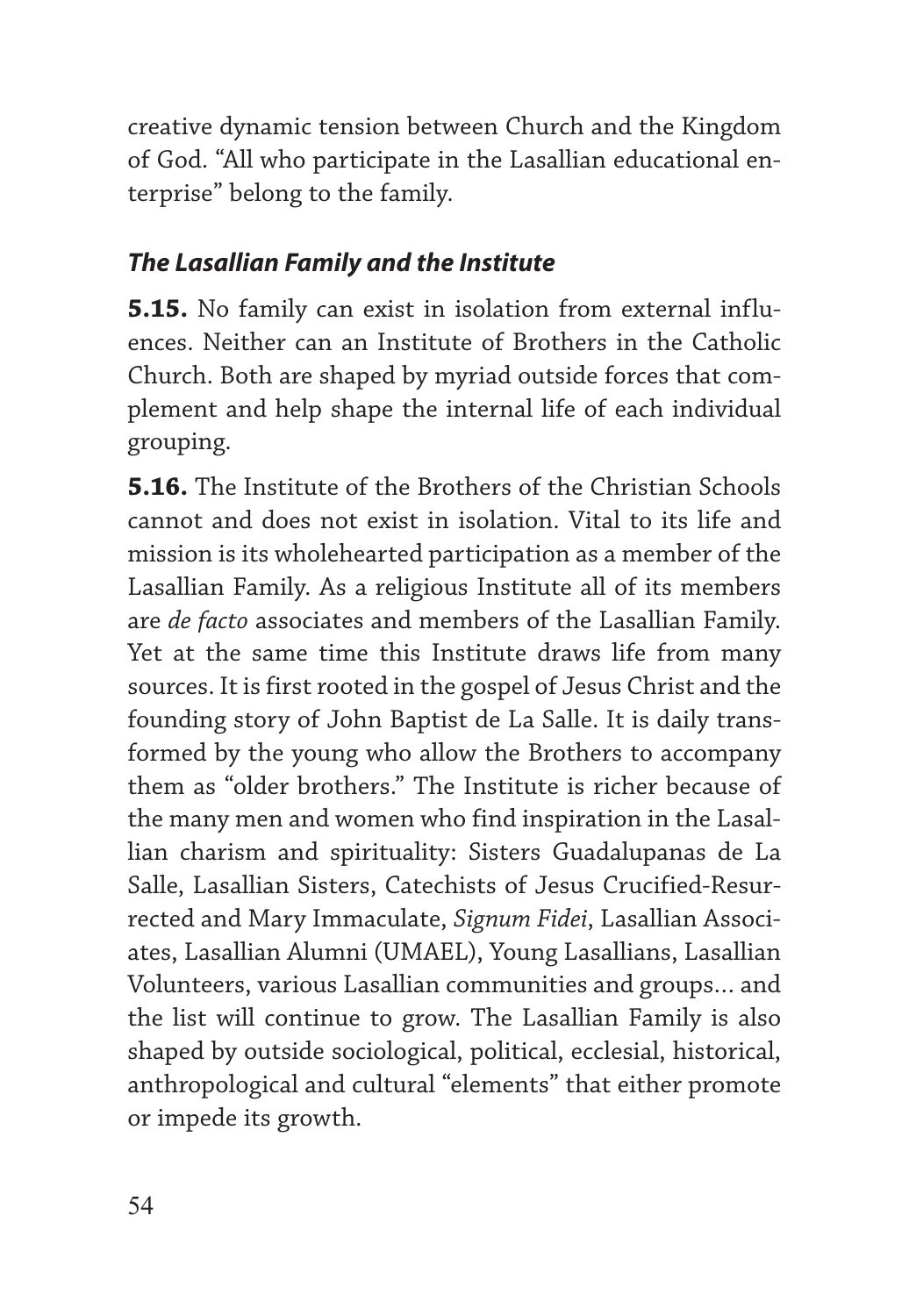## *Lasallian Family Challenges*

**5.17.** All human families share joys and sorrows; quarrel and make truces; reach moments when decisions must be made. The Lasallian Family is no different. We will end this chapter of the Circular presenting some of the challenges we have heard from Lasallians as we travel from Region to Region listening to their concerns. Our goal is not to provide answers here, but through raising the questions, to widen the discussion and provide a forum. *Since all structures of association for Lasallian Mission are purposely established on the District level so as to permit cultural, religious and demographic adaptations, we believe that the following challenges are best treated on the local level.* They are cited here for the purpose of opening the door to discussion.

**5.18. Brothers**: There are Brothers who because of cultural norms and/or personal convictions experience difficulty in extending to all Lasallians the invitation to coresponsiblility in the Lasallian Mission. This calls for patience, respect and openness by both parties always keeping in focus the General Chapters' call to association for the Lasallian Educational Mission. It is crucial to remember that establishing structures does not necessarily result in transforming personal beliefs.

**5.19.** Some Brothers believe that the message often transmitted from the Center of the Institute is that the Brothers are dying and "we" have given up on promoting the Brother's vocation as a valued way of living the gospel. Others feel they have only a secondary role to play in an emerging definition of Lasallian association. We state clearly that these assumptions are not true now nor have they ever been true. The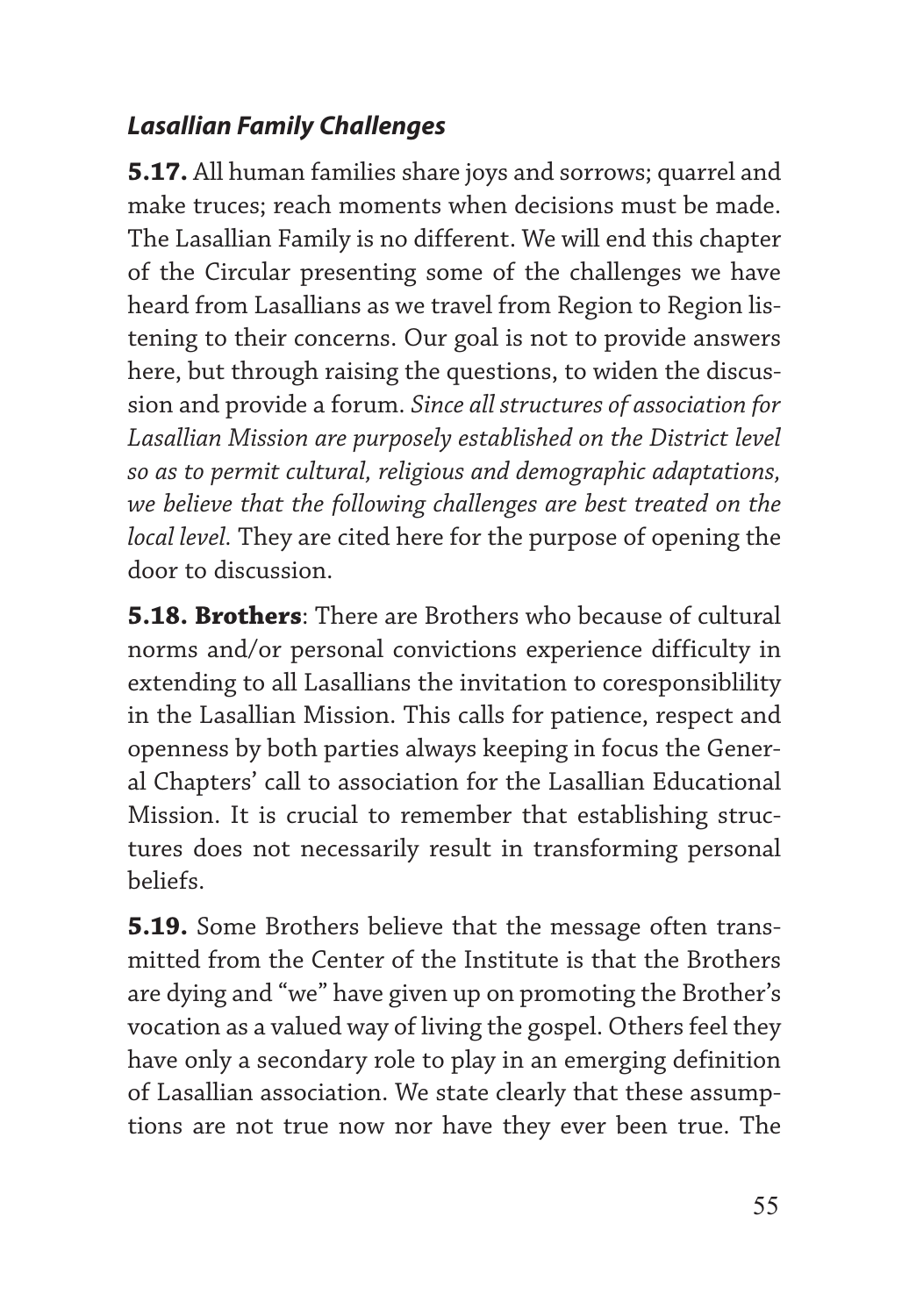Brothers vocation is specific and unique in the Church. It is needed today in our world perhaps more than ever before. If there is to be "co"-responsibility in the Mission then both parts are essential. We live in the hope that more young men will embrace the Brothers' vocation. It is not the first time in the history of the Institute that this phenomenon of diminishment has occurred. We would encourage Brothers and other Lasallians to continue to work together to promote vocations to the Brothers' life.

**5.20.** We all are invited to commit ourselves to awakening and accompanying the different Lasallian vocations among the youth through an efficient pastoral ministry of vocations firmly rooted in the Lasallian charism.<sup>40</sup>

**5.21. Lay Lasallians**: We articulated earlier in this Circular the position that no Lasallian is to be considered a "secondclass citizen" in the family. As was also stated earlier, structures need to be established, where there are none, to ensure that this message of equality is conveyed.

**5.22.** We wish to emphasize that participation in the Lasallian Family *must* contribute to the building up of one's own family and/or community life. It should *never* be seen as a hindrance or as an obstacle to family unity…much less put family life "at risk." Those, whose vocation calls them to marriage, and perhaps parenthood, are to celebrate the fact that their primary community is their family. Belonging to the Lasallian Family should be a source of strength and balance that nourishes all Lasallian vocations.

<sup>40</sup> Cf. Circular 455, "Being Brothers Today: Open Eyes, Burning Hearts" Ch. 5. Pastoral ministry of Brothers and Lasallian Vocations; sections 2.2.3 and 3.3.1; p. 38.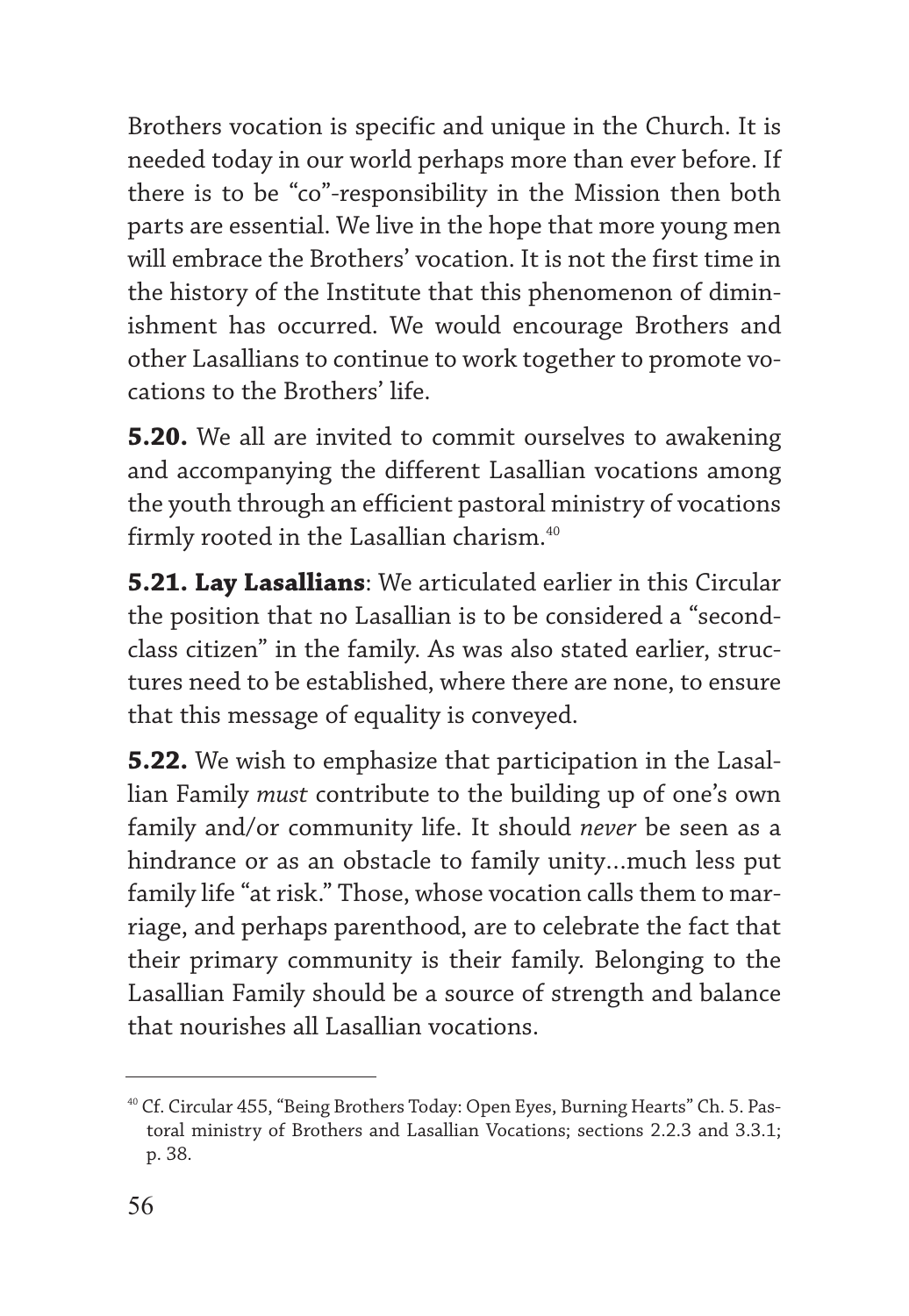**5.23.** Since the Institute does not exist in isolation it therefore must deal with real concerns in the lives of real people. In our educational centers we need to be aware of the implications of fostering social justice. It means respecting the rights and duties of each person as defined by the social norms and civil codes of each country. Acting justly also implies a mutual willingness to engage in continuous dialogue with an *a priori* confidence to seek what is true in the events and lives of all Lasallians.

**5.24.** As has been clear throughout this Circular, calling oneself Lasallian is an invitation to respond to God as a person "called and sent." It means living a dynamic process that finds all of us on a journey into the unknown. It is an adventure much like the one that inspired St. John Baptist de la Salle over 325 years ago.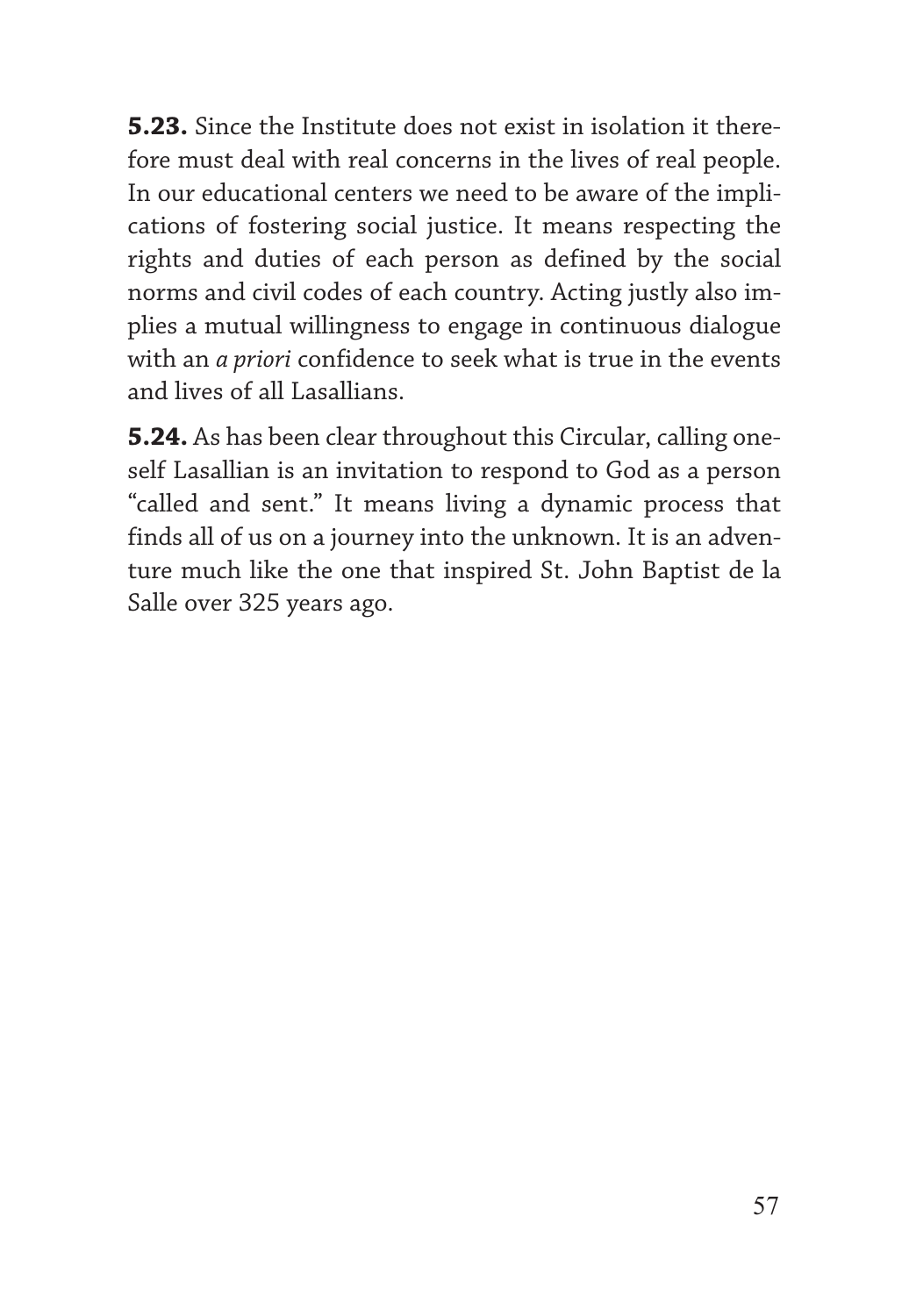# **Chapter 6 - Fostering Association**

## *The Vow of Association for the Educational Service of the Poor*

**6.1.** Although the Institute on all levels, internationally and locally, has researched and reflected on the centrality and significance of this vow in the Brother's daily life, some lack of clarity remains. People often confuse the *vow of association* with the concept of *Lasallian association* among committed Lasallians from states of life other than the consecrated state. They use the term *association* interchangeably with the *vow of association*, whereas two complementary realities are involved. Both are based in the Mission and yet lived out in different lifestyles.

## *Sharing the Charism*

**6.2.** *The charism of Founders appears as an 'experience of the Spirit' transmitted to their disciples to be lived, safeguarded, deepened, and constantly developed by them in harmony with the Body of Christ continually in the process of growth.*<sup>41</sup> One of the fruits of this process has been the ever growing number of lay Christians who take part in the charismatic ideals of Congregations and Religious Institutes. This new dynamic has been experienced by many Religious Congregations as a time of true rebirth and has found its expression through shared mission, spirituality and innovative formation processes. Both, Consecrated Religious and Lay people, have been enriched and strengthened in their respective identities.

**6.3.** The International Assembly of 2006 reminds us that

<sup>41</sup> Mutuae Relationes, art. 11, May 1978.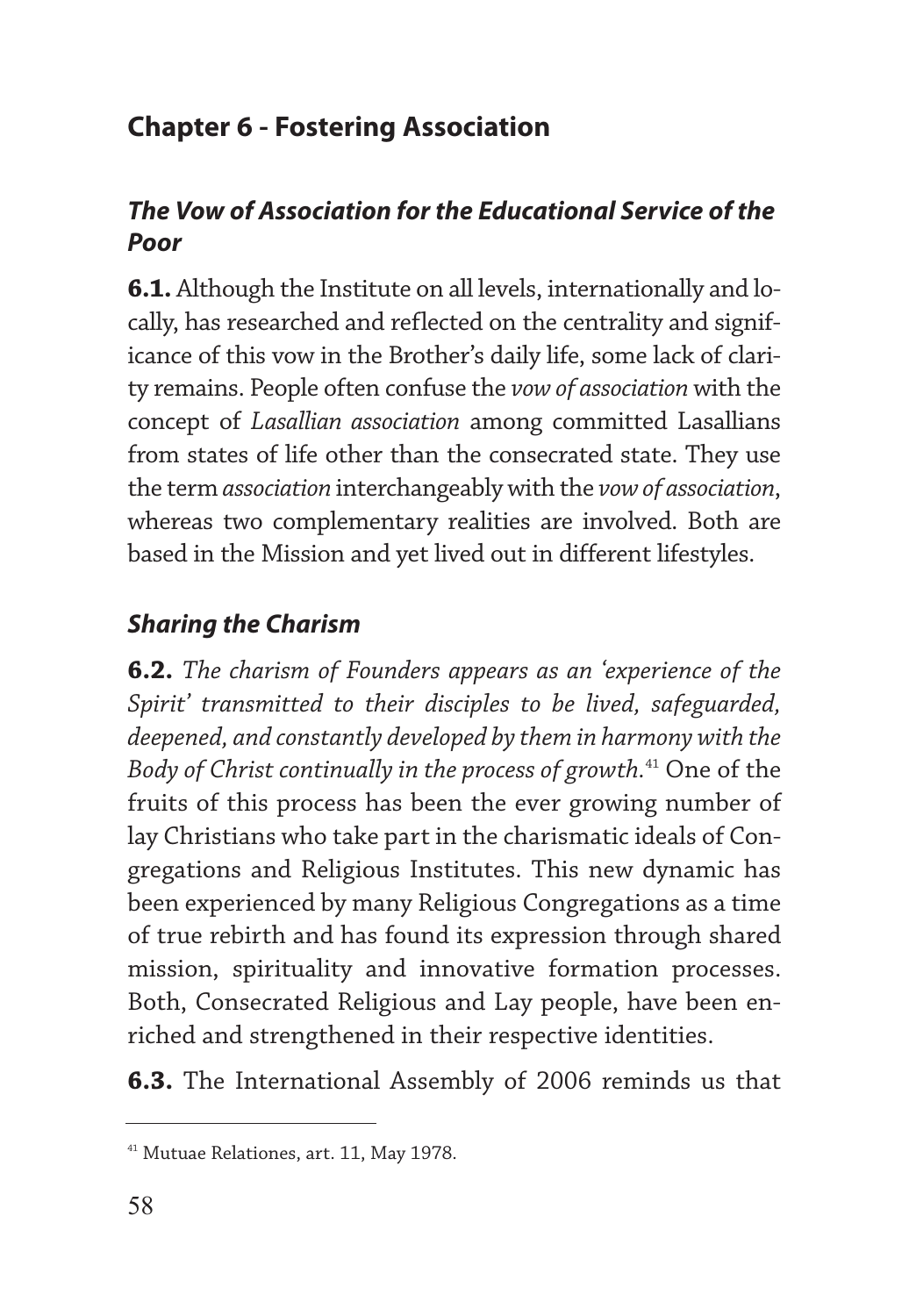giving continuity to the Lasallian Charism is the responsibility of the whole Lasallian Family. Being heart, memory and guarantor of the Lasallian Charism means to promote association from a Church as People-of-God-Communion standpoint. In order for the Lasallian Charism to become a reality more shared and accepted by the members of the Lasallian Family, it is fundamental to see it as a "spiritual intuition" that permeates the entire experience of association. This mystical perspective must be consistent with Lasallian Spirituality, structures for mission, shared responsibilities and must maintain an open attitude enabling it to read the signs of the times in a multicultural and multireligious world.

#### *The "for" of our Association*

**6.4.** Following the Lasallian tradition and responding to the orientations of the International Assembly of 2006, *Associated for the Lasallian Educational Mission*, it is important to be continually reminded that the ultimate purpose of association is found in the expression, "**association for**." Service in the Lasallian Mission is no mere abstract concept. Association exists *for* the educational advancement of the young, especially those who are poor. "The vitality of our mission depends upon how we, who associate ourselves with one another, respond to the needs of the poor. We value the effort that Lasallians make to liberate the poor from their different forms of poverty and we ask everyone to consider service of the poor and the promotion of justice as the heart and the main source of strength of the Lasallian Mission in the world."42

<sup>42</sup> Report of the International Assembly of 2006, *Associated for the Lasallian Educational Mission*, Main Orientation No. 5, Educational Service of the Poor, 2006, p. 36.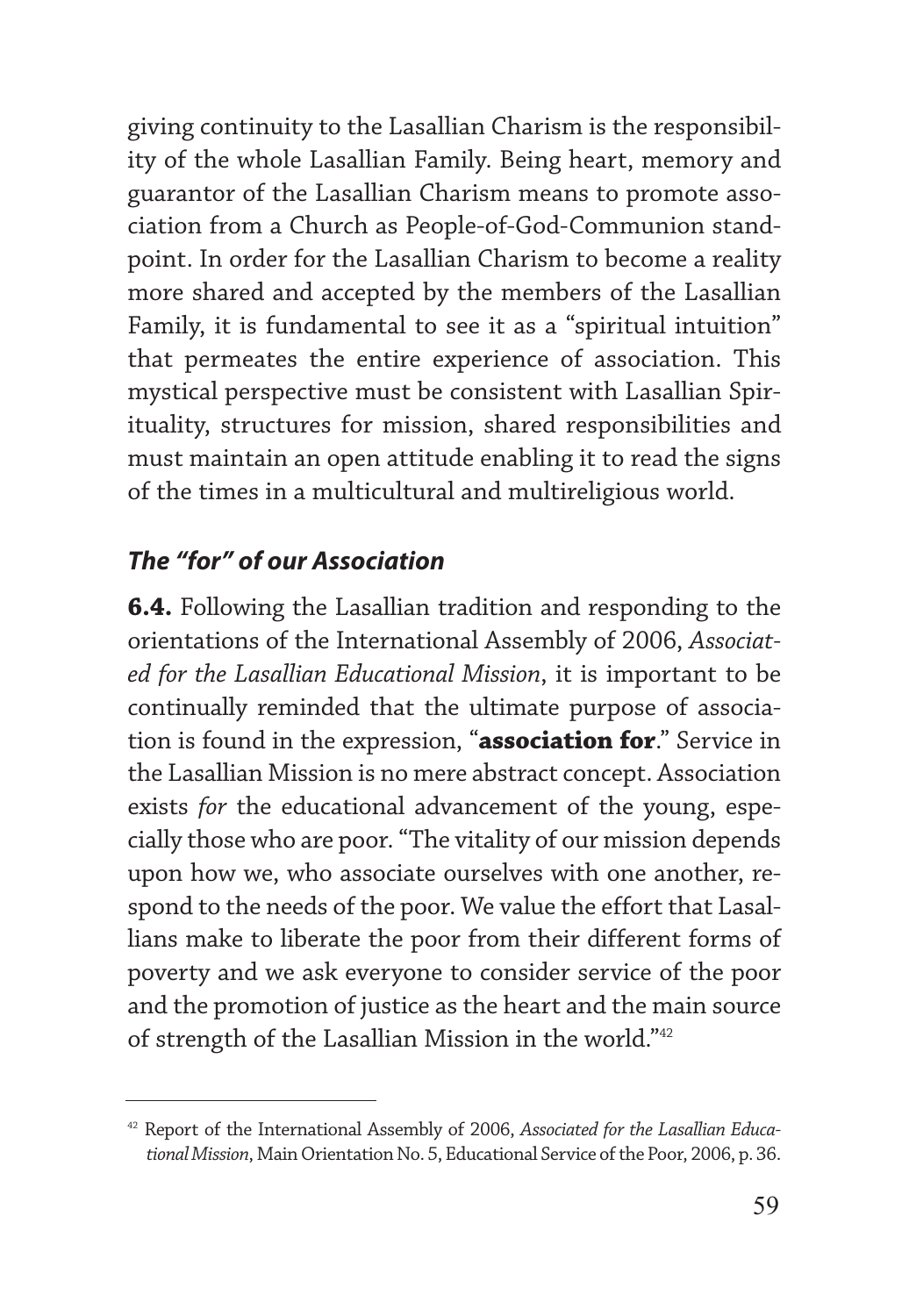**6.5.** These orientations from the International Assembly take on even more relevance when seen through the lenses of both old and new poverty which daily hold millions of children captive. It is often said that poverty has a face; the face of a child. So many young people are socially, spiritually, materially and even physically lost without any sense of direction. Association *for* means responding with creativity to their needs and accompanying them on their journey.<sup>43</sup>

## *Lasallian Community Life*

**6.6.** For more than three centuries, Lasallian community life has consisted of the Brothers, living "together and by association" according to a canonically approved Rule and governed "by the Body of the Society and by its Superiors." The mission, the role and the identity of the Brothers remain clear. During most of the history of the Institute, the Brothers have been guarantors of the mission, serving as the heart and the memory of the Christian Schools and the local communities. Community continues today in service of the mission; however, a shift has occurred in the Brothers' role as guardians of the Lasallian charism. *"We have become more aware of our responsibility to be heart, memory, and guarantors of the Lasallian charism for all Lasallians. At the same time, we rejoice when other Lasallians take on this responsibility."* <sup>44</sup>

**6.7.** We acknowledge that many of the fruits of Vatican II are

 $43$  The  $42<sup>nd</sup>$  General Chapter invited us to be attentive to the following realities: *"migration phenomena, racism, urban violence, terrorism, drug-addiction, lost of human values, faith crisis, rejection of religious faith, attraction to sects, unemployment, HIV, hunger, illiteracy, street children, displaced persons, disregard for life, dysfunctional families…"* (Circular 435, on p. 22).

<sup>&</sup>lt;sup>44</sup> Cf. 44<sup>th</sup> General Chapter, p. 27.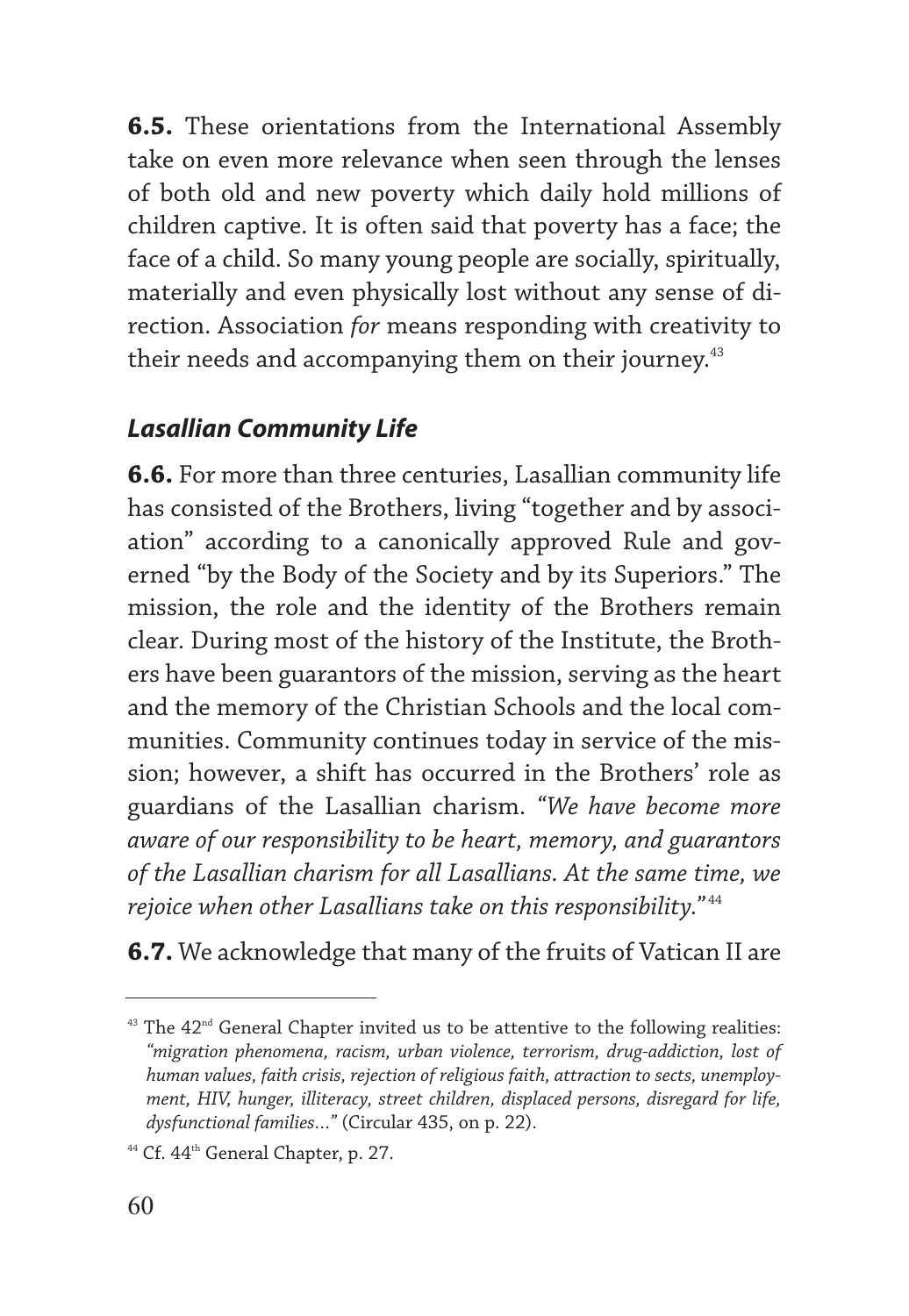abundantly clear to us in this first decade of the 21<sup>st</sup> century. The time is "now" for the laity in the Church, and more specifically in our Lasallian Family, to accept co-responsibility for the mission. Even if we *were* still 17,000 Brothers strong, as in the nineteen-sixties, no one should be surprised by this movement of the Spirit. It is ours to embrace.

**6.8.** Over the past few decades, a new phenomenon has appeared in Lasallian community life. The Institute recognizes not only the communities composed entirely of Brothers but also the communities of various combinations of Brothers, other consecrated religious, single and married persons, priests, and deacons. These latter forms are more prevalent in the RELEM and USA/Toronto Regions than in the RELAL, RELAF, and PARC Regions, where some of the Districts view this development with reserve. Many of these communities include publicly committed associates, who in some cases devote a percentage or contribute most of their salary to support the community.

**6.9.** Reflecting accurately the Institute's situation today, we must emphasize that we do not prefer one form of community life to another. What we want to clarify (because we often hear it as a critique) is that the reason for establishing these so-called mixed or lay communities is *not* merely because they occur in areas that have fewer vocations to the Brothers' life. The Institute strengthens its "unity in diversity" by realizing that its principal goal is to secure the future of the Lasallian mission through vibrant expressions of community life. The Institute welcomes and supports new forms of Lasallian community life because they have value in and of themselves, not because there is no other alternative.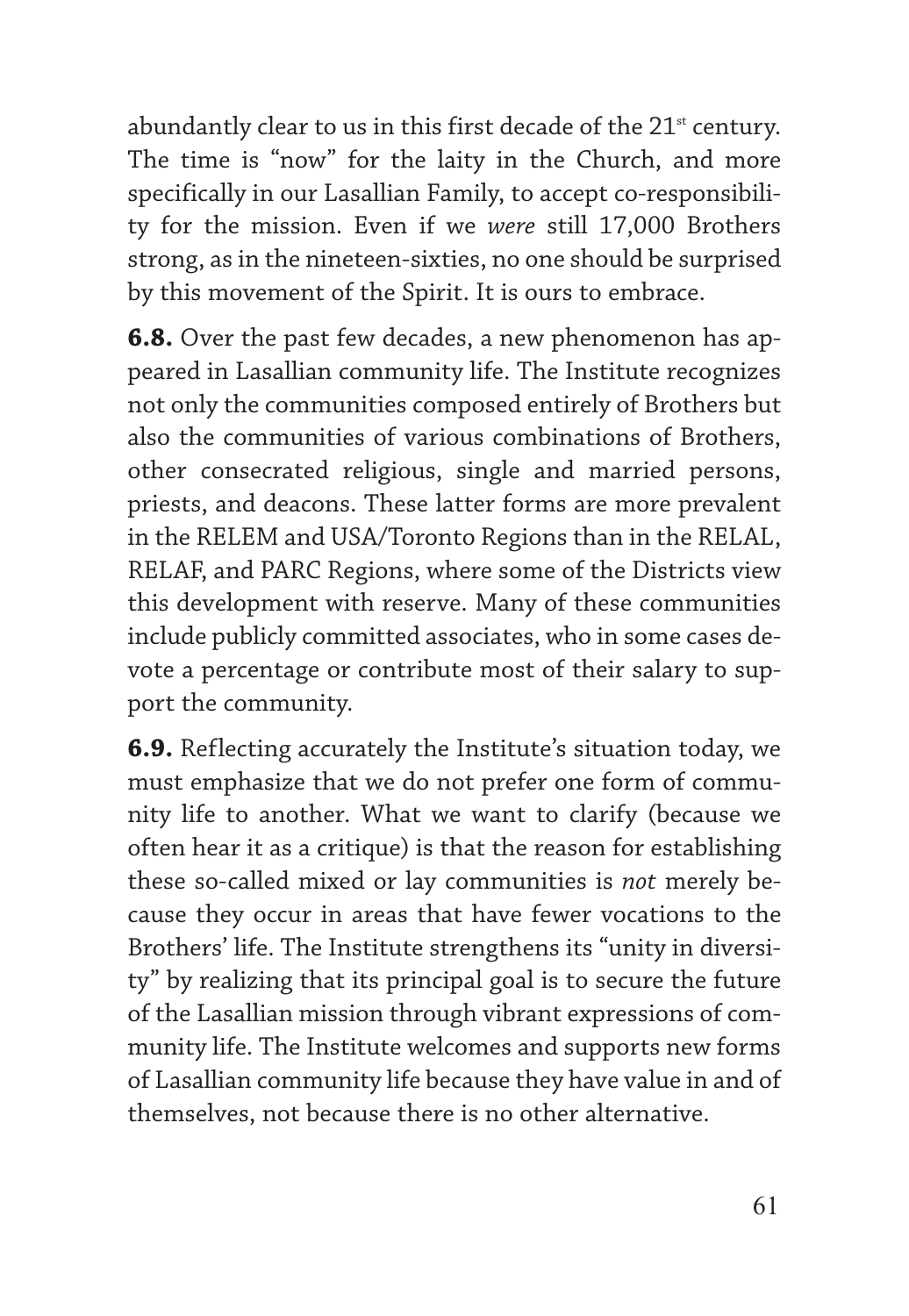**6.10.** We also highlight the existence of "non-residential" forms of Lasallian community life which fall under the category of "Other Intentional Groups" that the 43<sup>rd</sup> General Chapter has noted.45 These groups of committed Lasallians choose to express their dedication to the mission through communities that (1) meet on a regular basis, (2) organize themselves around the central Institute values of faith, service, and community, and (3) act locally, "together and by association," while recognizing their close ties with the District, the Region, and the Institute. These groups represent a new approach to community life for the sake of the mission. We hope that in the future they will become more "intentional" as they grow in their response to God's call to serve the Christian education of the young, especially those who are poor. Our hope does not rest on the assumption that they will adopt a new form of religious consecration. On the contrary, we realize that these groups will evolve naturally and at their own pace. Our main concern is that everyone associated with the Lasallian Family will move forward in "unity in diversity." We encourage that each Region and District value and support all communities whether comprised of all Brothers, of members from various states of life, of all single or all married persons, or are residential or non-residential, that are associated for the work of Christian education in the tradition of St. John Baptist de La Salle.

#### *Formation*

**6.11.** We acknowledge that although formation is absolute-

<sup>&</sup>lt;sup>45</sup> Cf. 43<sup>rd</sup> General Chapter, p. 6.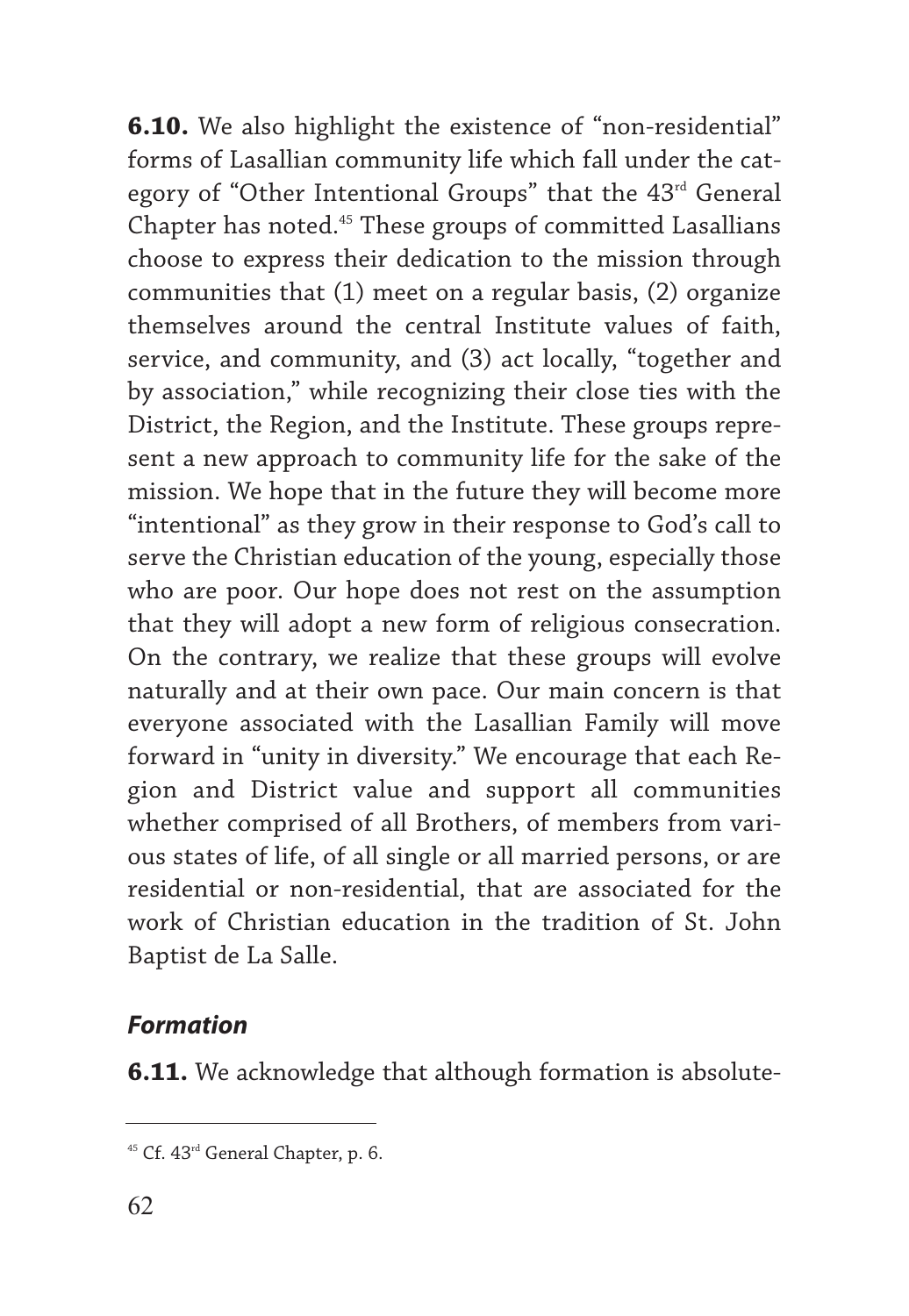ly necessary for any form of Lasallian association, in itself it does not guarantee that an individual will internalize the experience and become "Lasallian." Effective formation is rooted in the experience of a community of learners. Thanks to  $21<sup>st</sup>$  century technology both actual and virtual formation programs are now possible.

**6.12.** The principal themes of Lasallian formation include community, commitment, charism, the founding story, spirituality, pedagogy, and mission. Formation presupposes a free decision that participants base their commitment on their personal vocational call. Quality Lasallian formation is essential to keep alive the Lasallian charism as a gift for the universal Church.

**6.13.** Besides the international formation experiences that take place in Rome - CIL (International Lasallian Center) and SIEL (International Lasallian Studies Session) - many Regions and Districts have examples of extremely creative Lasallian formation experiences. Some programs are now on-line, as in the District of Australia-New Zealand-Papua New Guinea. Others are university degree programs in Lasallian Studies, as in Italy and in the USA. CEL, in Spain, is an example of a long-term, residential program. The District of the Philippines has created a sequential, well-organized program on all aspects of Lasallian association. Whether in Argentina-Paraguay or São Paolo, in Madagascar or Lwanga, in Francophone Canada or Midwest USA, in France or Proche-Orient, or in Penang, India, or Rome, the landscape is marked by exciting and innovative ways to form all Lasallians to be heralds of the charism that has graced the Church during the past three centuries.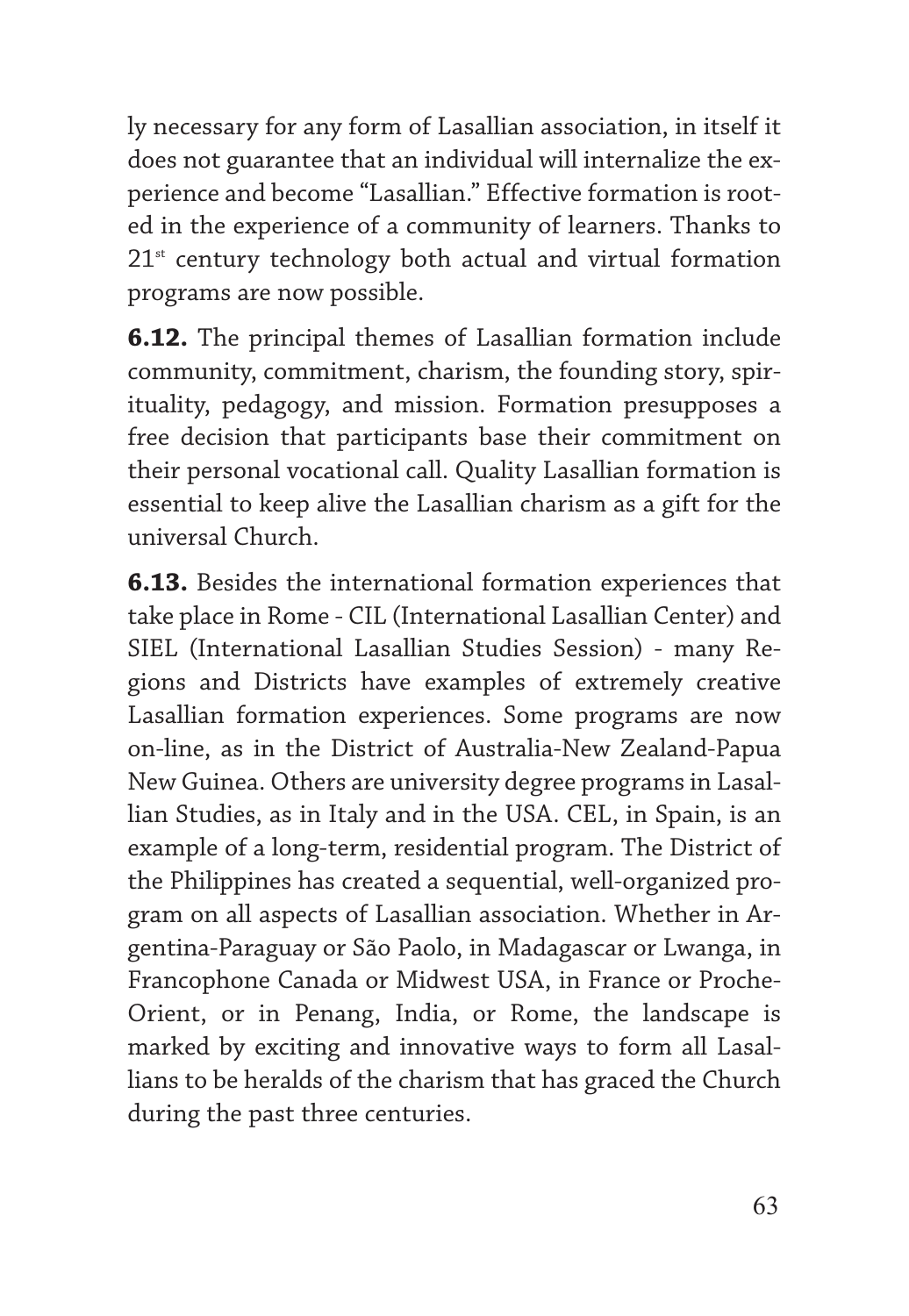#### *Organizational Structures*

**6.14.** All the General Chapters of the Institute since 1966 have urged the Districts to establish organizational structures that promote and enhance Lasallian association. The decisions range from the  $40<sup>th</sup>$  General Chapter (1976), which formally recognized the *Signum Fidei* Society, to the 44th General Chapter (2007), which called for a restructuring of the General Council to better meet the needs of our educational Mission for all Lasallians. The 2006 Assembly in Rome, "Associated for the Educational Service of the Poor," is another historic signpost on the road to restructuring the Institute's resources to achieve the Lasallian shared mission. In the last four decades the Institute has gradually included committed Lasallians who are not Brothers in the CIL and SIEL programs, as well as in major assemblies, symposia, inter-capitular sessions, and General Chapters. These international gatherings embody and strengthen association.

**6.15.** In addition to these international events, most gatherings in the Regions and in the Districts are now occasions that enhance, value, and celebrate association among all Lasallians. Moreover, on a District level, Lasallian discernment happens in common at MEL Councils and Assemblies.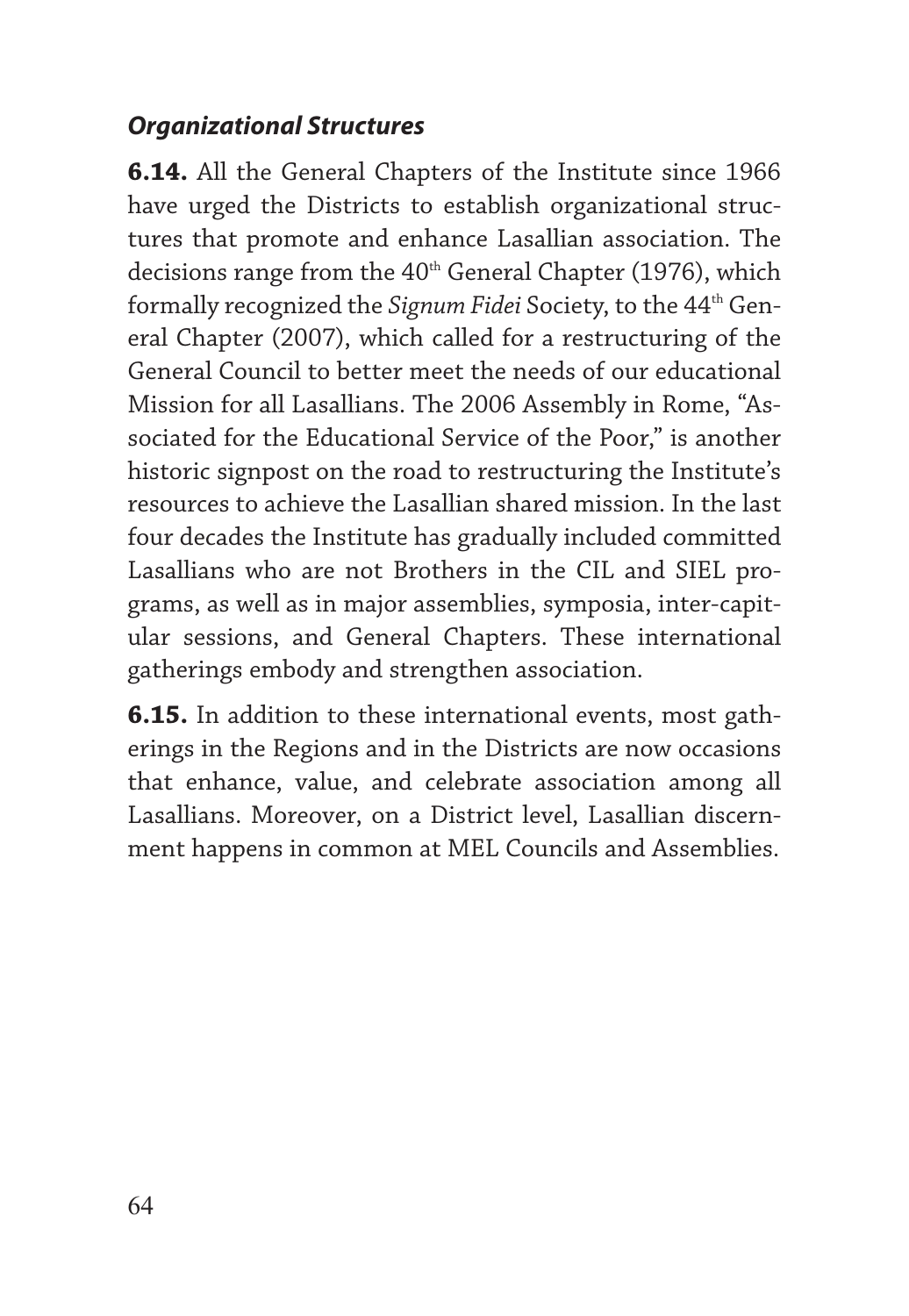## **Chapter 7 - Concluding Remarks**

*"So, He said, cast the net over the right side of the boat and you will find something. So they cast it, and were not able to pull it in because of the number of fish."* (John 21: 6)

**7.1.** Picture the faces of the disciples as they again cast their nets in disbelief that one side of the boat rather than the other would be of any consequence. Imagine now their faces as they try to gather in their bursting nets. Doubt and frustration are quickly transformed to awe and amazement and finally into the joy of recognizing the Lord they had so sorely missed. Is this not part of our story too? Are we not living in an age that invites us to go to the "other side of the boat" and lower our Lasallian Educational nets "together and by association" hoping to fish a great quantity of "souls far from salvation?"

**7.2.** Just as the disciples had returned to their former way of life, believing that hope was extinguished and dreams had vanished, some too today might feel abandoned by the very God who once called them "to fish." As the Israelites were so often taunted on their desert journey with the question "Where is your God?" some also now question why they ever took that first step to Brotherhood, to Lasallian association. Let our prayer then be that of St. Augustine when he speaks to God as his ever-faithful companion: *Here I am before you with my strength and my ignorance. Where you have opened the door to me, welcome me at the entrance; where you have closed the door to me, open to my cry; enable me to remember you, to understand you, and to love you. Amen!*<sup>46</sup>

<sup>46</sup> Widely attributed to St. Augustine.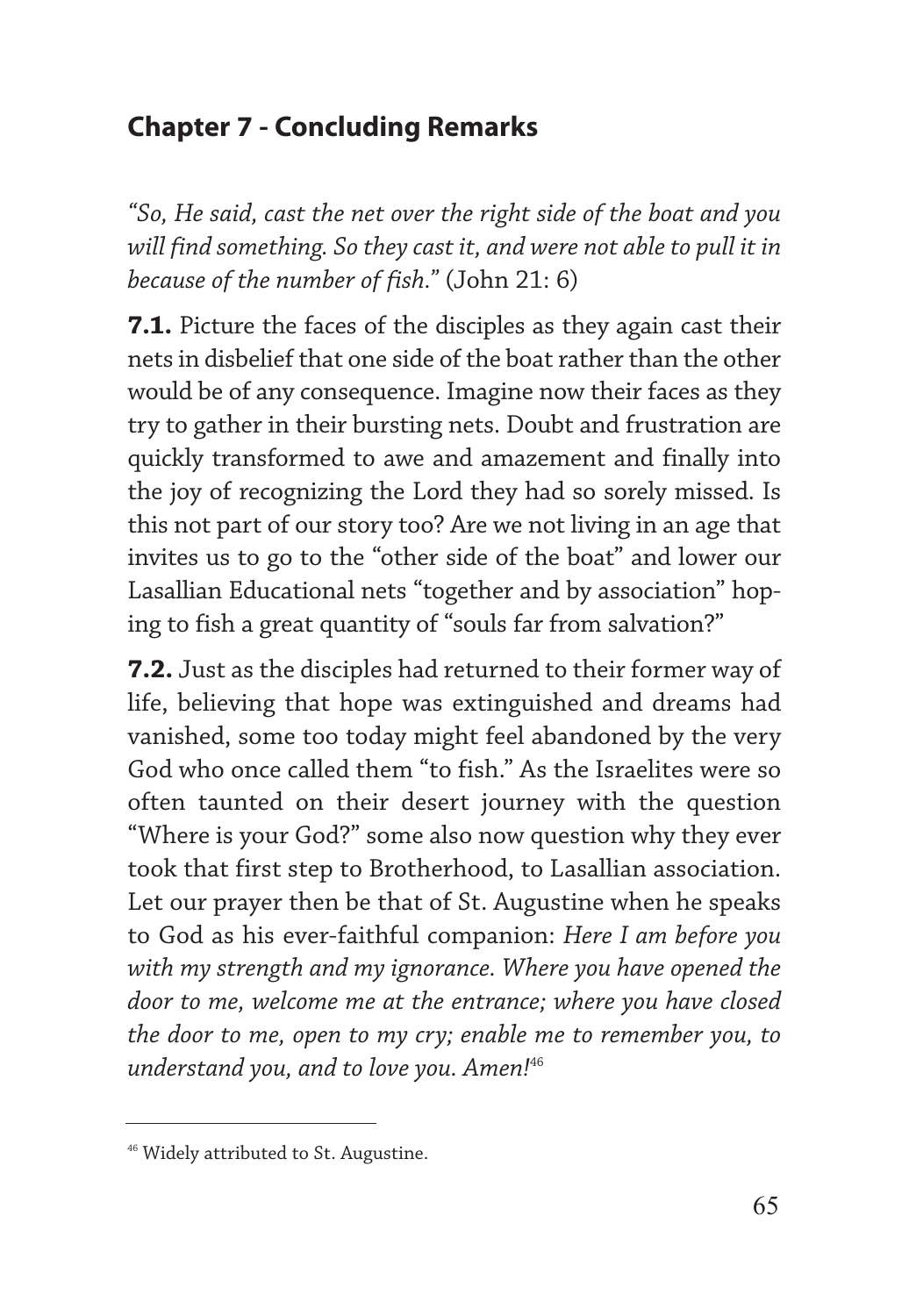**7.3.** The image of a God who welcomes, who walks alongside of us, who asks us to trust in the unimaginable, is the daily act of faith that has sustained the Brothers of the Christian Schools for more than three centuries. This image also symbolizes the vocational call of all Lasallians to confide in a God who calls "in a quiet imperceptible way…so that one commitment lead[s] …into another without… having foreseen it in the beginning."47 This was De La Salle's miraculous adventure with a God who always welcomed him. All you who serve the Lasallian Mission remember what God has promised us. As He spoke to the prophet Jeremiah so He speaks to us today: *"I know what my plans are for you, plans to save you and not to harm you, plans to give you a future and to give you hope…When you call on me I will listen…I will gather you up from among all the nations… I will bring you home"*<sup>48</sup>

**7.4.** Let us all rejoice in this pledge of hope…this bright future…this life-giving dream that invites us to remember always the holy presence of God and to touch the hearts of the young, especially the poor, together and by association.

> St. John Baptist de La Salle…Pray for us. Live Jesus in our Hearts…FOREVER!

> > **Brother Alvaro Rodriguez Echeverria, Superior General And the members of the General Council** Brother Thomas Johnson, Vicar General

<sup>&</sup>lt;sup>47</sup> Cf. Cahiers Lasalliens, No. 7, p. 61.

<sup>48</sup> Cf. Jeremiah 29: 11-14.